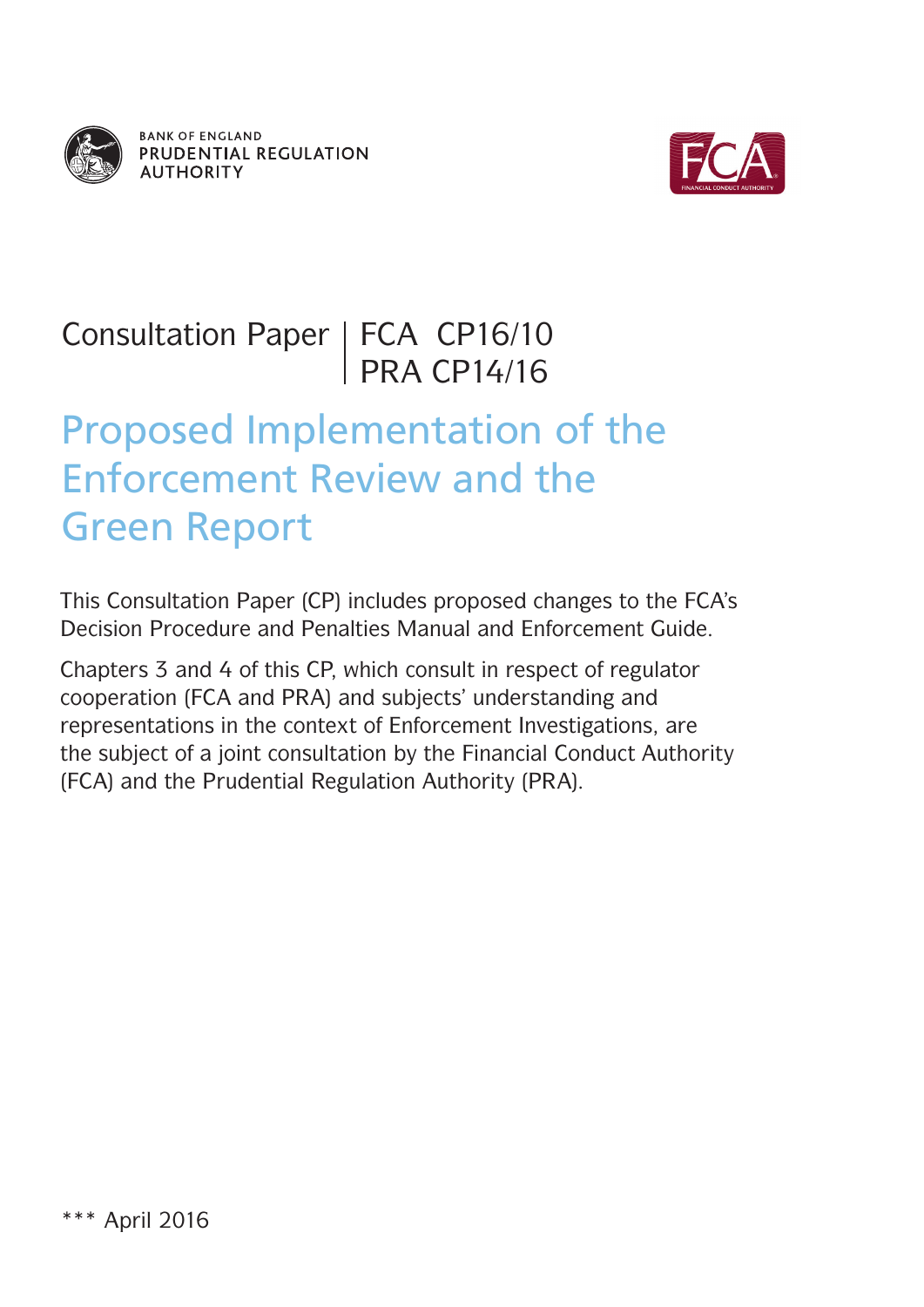© Financial Conduct Authority 2016 25 The North Colonnade Canary Wharf London E14 5HS Telephone: +44 (0)20 7066 1000 Website: [www.fca.org.uk](www.fca.gov.uk) All rights reserved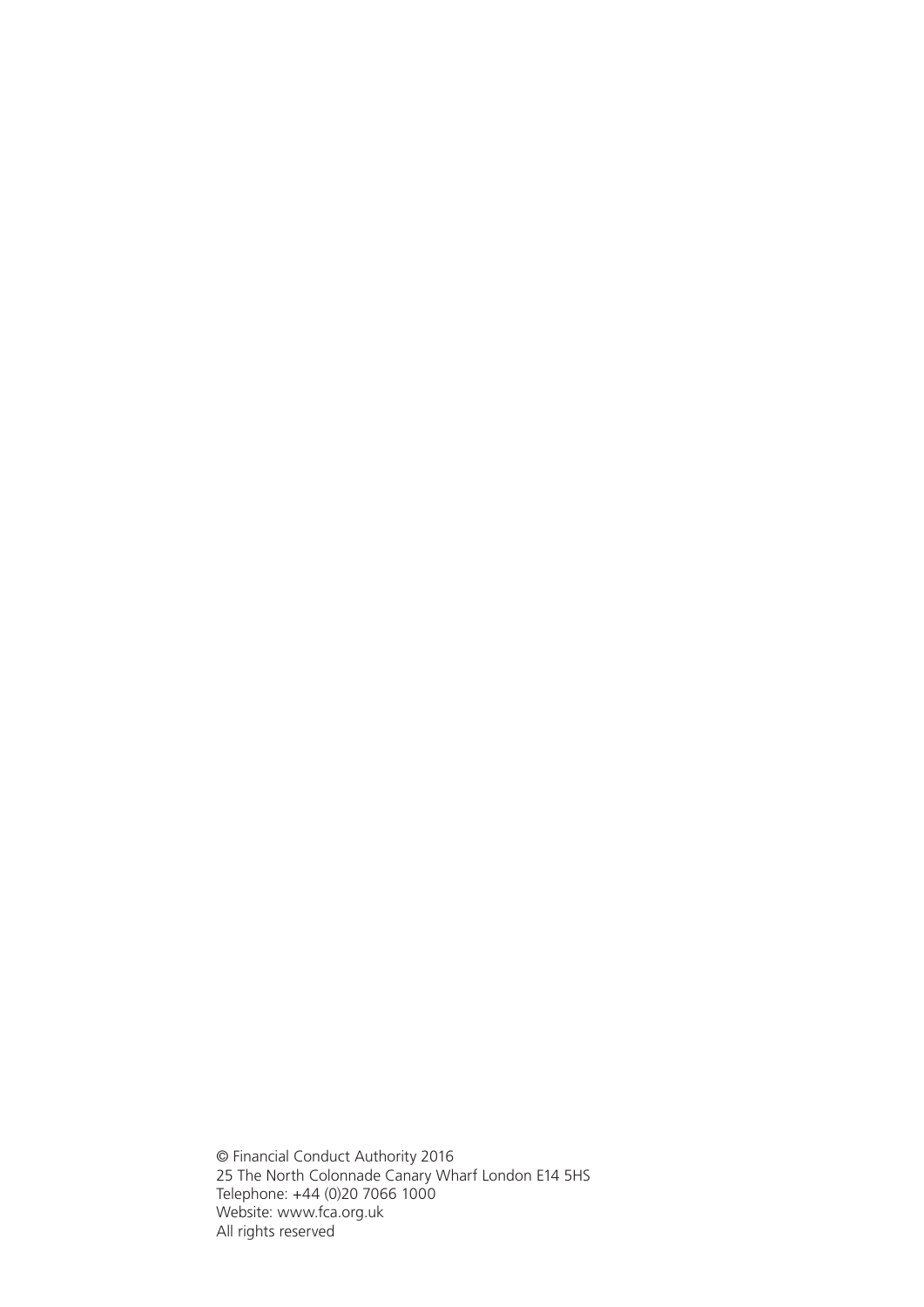## **Contents**

| Abbreviations used in this document |                                                                              |    |
|-------------------------------------|------------------------------------------------------------------------------|----|
|                                     | Overview                                                                     | 4  |
| 2                                   | Referral decision-making                                                     |    |
| 3                                   | Cooperation between the regulators in<br>enforcement investigations          | 12 |
| 4                                   | Subjects' understanding and representations in<br>enforcement investigations | 22 |
| 5                                   | Settlement                                                                   | 30 |
| 6                                   | Contested decision-making                                                    |    |

### **Annex**

| List of questions                                    |    |
|------------------------------------------------------|----|
| Cost benefit analysis and compatibility<br>statement | 43 |
|                                                      |    |

## **Appendix**

**1** Draft FCA Handbook text 45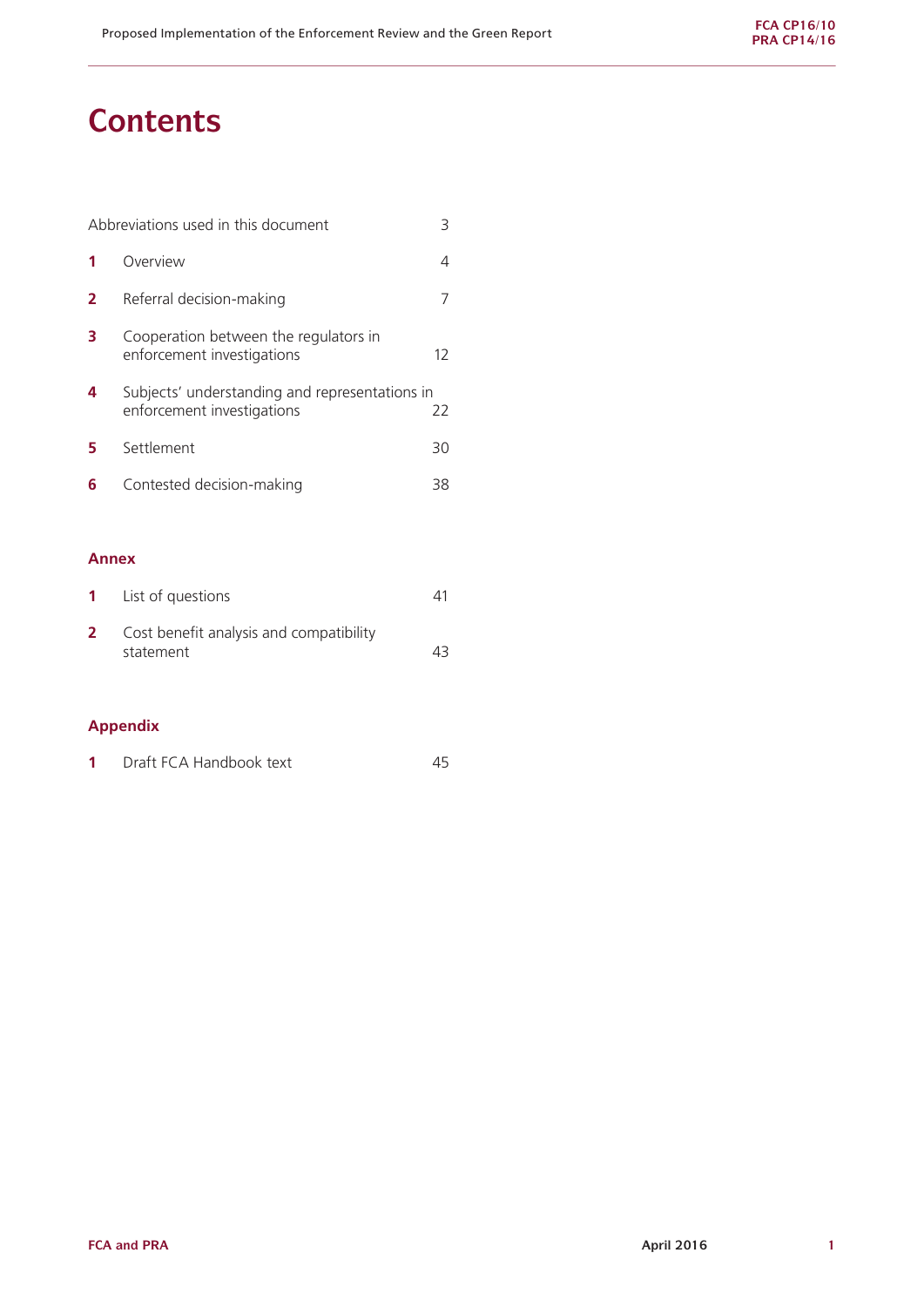We are asking for comments on this Consultation Paper by 14 July 2016.

You can send them to us using the form on our website at: [www.the-fca.org.uk/cp16-10-response-form.](http://www.the-fca.org.uk/cp16-10-response-form)

Or in writing to:

Law and Policy Team Enforcement and Market Oversight Division Financial Conduct Authority 25 The North Colonnade Canary Wharf London E14 5HS

**Telephone:** 020 7066 0220 **Email:** [cp16-10@fca.org.uk](mailto:cp16-10@fca.org.uk)

We make all responses to formal consultation available for public inspection unless the respondent requests otherwise. We will not regard a standard confidentiality statement in an email message as a request for non-disclosure.

Despite this, we may be asked to disclose a confidential response under the Freedom of Information Act 2000. We may consult you if we receive such a request. Any decision we make not to disclose the response is reviewable by the Information Commissioner and the Information Rights Tribunal.

All our publications are available to download from www.fca.org.uk. If you would like to receive this paper in an alternative format, please call 020 706 60790 or email publications\_graphics @fca.org.uk or write to Editorial and Digital Department, Financial Conduct Authority, 25 The North Colonnade, Canary Wharf, London E14 5HS.

The Bank of England and the Prudential Regulation Authority (PRA) reserve the right to publish any information which they may receive as part of this consultation.

Information provided in response to this consultation, including personal information may be subject to publication or release to other parties or to disclosure, in accordance with access to information regimes under the Freedom of Information Act 2000 or the Data Protection Act 1998 or otherwise as required by law or in discharge of our statutory functions.

Please indicate if you regard all, or some, of the information you provide as confidential. If the Bank of England or the PRA receives a request for disclosure of this information, the Bank of England or the PRA will take your indication(s) into account, but cannot give an assurance that confidentiality can be maintained in all circumstances. An automatic confidentiality disclaimer generated by your IT system on emails will not, of itself, be regarded as binding on the Bank of England and the PRA.

This Consultation Paper does not propose any changes to the PRA Rulebook.

Please address responses, comments or enquiries by 14 July 2016 to:

Ref: CP14/16 Regulatory Action Division, Prudential Regulation Authority 20 Moorgate London EC2R 6DA

**Email:** CP14\_16@bankofengland.co.uk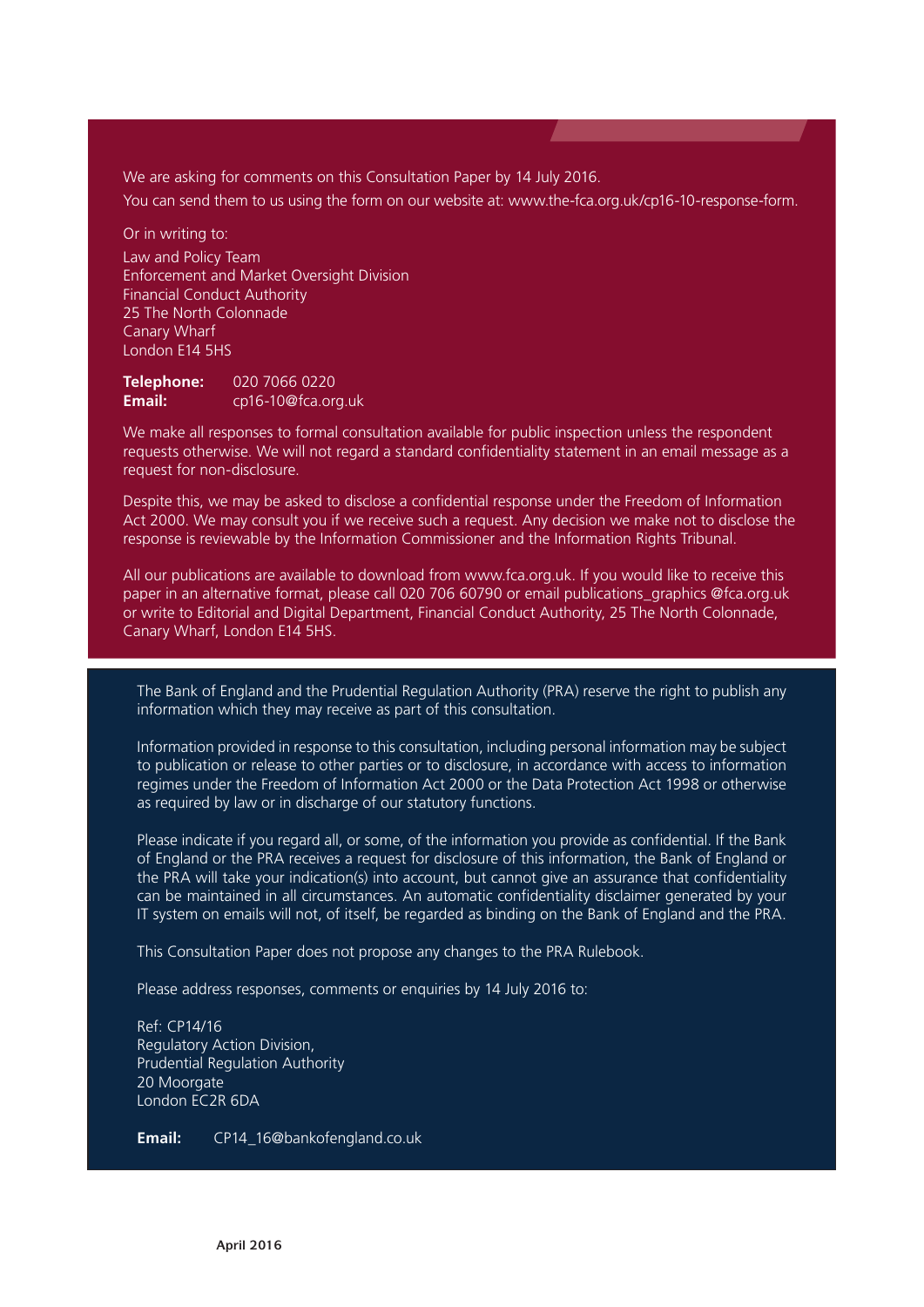## **Abbreviations in this document**

| <b>CMA</b>  | Competition and Markets Authority       |
|-------------|-----------------------------------------|
| <b>CP</b>   | Consultation Paper                      |
| <b>DEPP</b> | Decision Procedure and Penalties Manual |
| EG          | Enforcement Guide                       |
| <b>EMO</b>  | Enforcement and Markets Oversight       |
| <b>FCA</b>  | <b>Financial Conduct Authority</b>      |
| <b>FEMR</b> | Fair and Effective Markets Review       |
| <b>FSA</b>  | <b>Financial Services Authority</b>     |
| <b>HMT</b>  | Her Majesty's Treasury                  |
| <b>PIR</b>  | Preliminary investigation report        |
| <b>PRA</b>  | Prudential Regulation Authority         |
| <b>RAD</b>  | <b>Regulatory Action Division</b>       |
| <b>RDC</b>  | <b>Regulatory Decisions Committee</b>   |
| <b>UKLA</b> | <b>UK Listing Authority</b>             |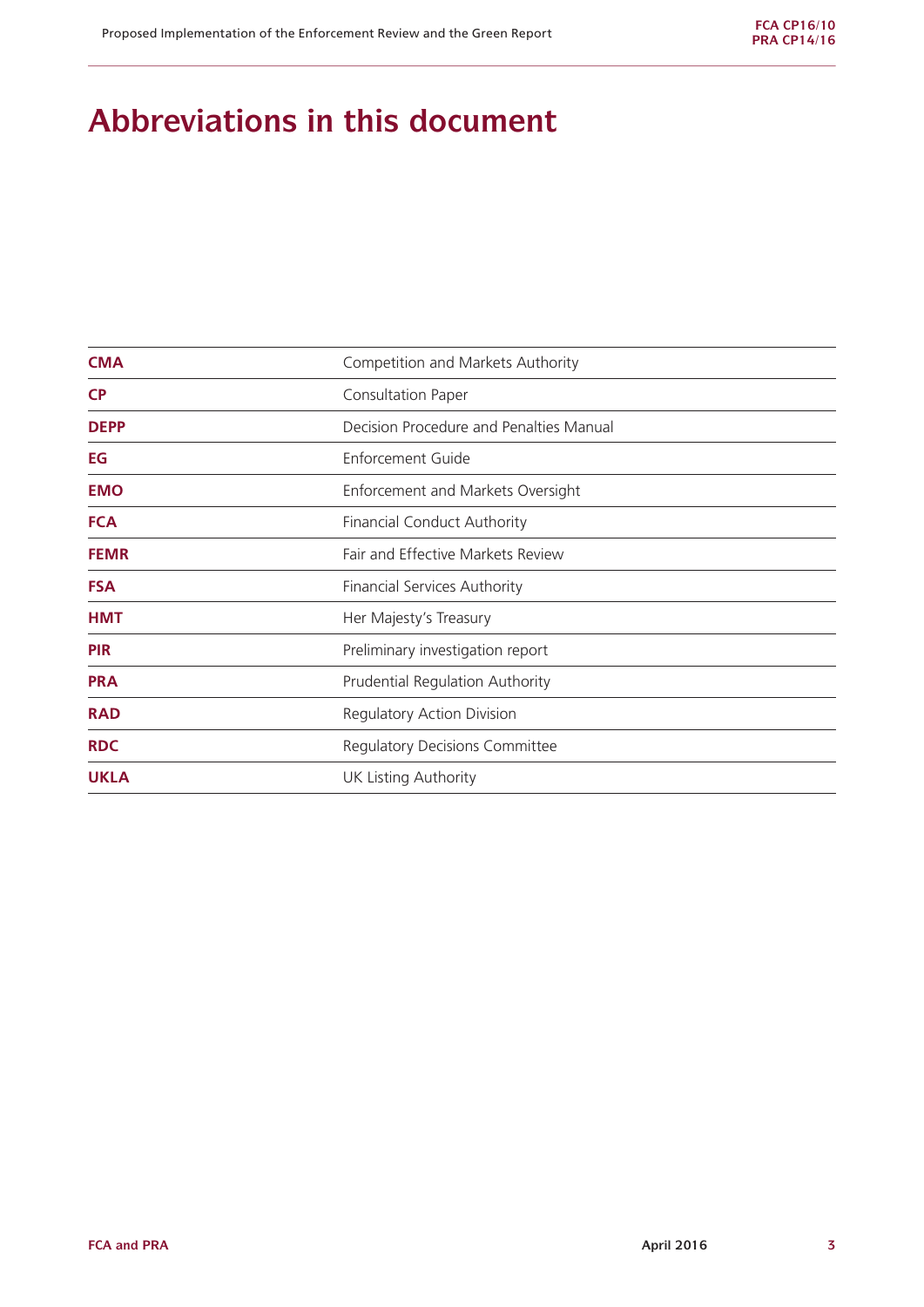## **1. Overview**

#### **Introduction**

- **1.1** On 18 December 2014, HM Treasury (HMT) published its 'Review of enforcement decisionmaking at the financial services regulators' (hereinafter referred to as 'the HMT Review' or 'the Review').<sup>1</sup> The focus of the Review was on the transparency, fairness, effectiveness and speed of the FCA's and the PRA's enforcement decision-making processes.
- **1.2** The HMT Review acknowledged that both regulators had delivered strong enforcement action. It made a number of recommendations to the FCA and the PRA with the aim of improving current decision-making processes and arrangements.
- **1.3** The FCA and the PRA intend to implement these recommendations. As the recommendations have been made across the full lifecycle of an enforcement case, and vary in nature, the regulators will use a variety of tools to implement them. This paper sets out the regulators' response to some of the recommendations and proposals for implementation.
- **1.4** On 19 November 2015, the PRA and the FCA published two reports: (1) A joint report into the failure of HBOS plc; and (2) Andrew Green QC's Report into the FSA's enforcement actions following the failure of HBOS ('the Green Report').<sup>2</sup>
- **1.5** The Green Report made four recommendations, three of which are relevant to the HMT Review recommendations. They cover: (1) pre-referral decision-making, (2) ongoing dialogue between enforcement and supervision during an investigation, and (3) informing the subject of an investigation about the matters under investigation.
- **1.6** This CP incorporates the PRA and FCA's proposals for implementing recommendations (2) and (3) in Chapters 3 and 4. Chapter 2 explains the PRA and FCA's implementation at an operational level of recommendation (1).
- **1.7** The final recommendation of the Green Report (recommendation (4)) in relation to internal meeting minutes has already been adopted and implemented by the PRA and the FCA at an operational level.<sup>3</sup>
- **1.8** This CP follows the same order as the HMT Review:
	- **•** Chapter 2 deals with referral decision-making recommendations in the HMT Review (FCA) and Green Report (PRA and FCA).

<sup>1</sup> Available online at:

[www.gov.uk/government/uploads/system/uploads/attachment\\_data/file/389063/enforcement\\_review\\_response\\_final.pdf.](www.gov.uk/government/uploads/system/uploads/attachment_data/file/389063/enforcement_review_response_final.pdf.)

<sup>2</sup> See online at: www.bankofengland.co.uk/publications/Pages/news/2015/086.aspx and [www.fca.org.uk/news/publication-of-hbos-failure-review.](www.fca.org.uk/news/publication-of-hbos-failure-review)

<sup>3</sup> See Recommendation 4: Accuracy of ExCo minutes at p.92 (Appendix E: Recommendations).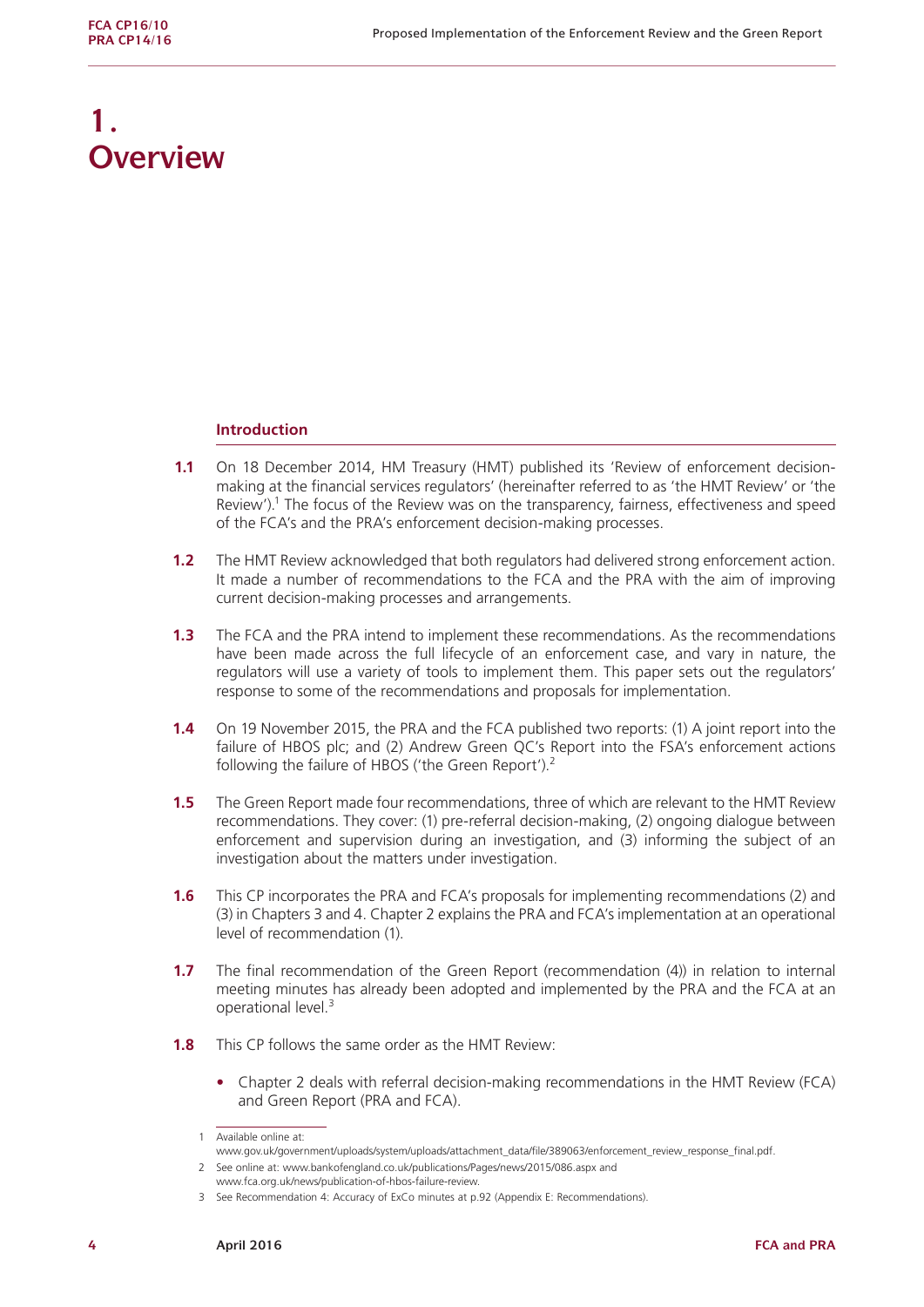- **•** Chapter 3 deals with cooperation between the regulators in enforcement investigations, addressing both HMT Review and Green Report recommendations (PRA and FCA).
- Chapter 4 deals with subjects' understanding and representations in joint enforcement investigations, addressing both HMT Review and Green Report recommendations (PRA and  $FCA$ ).
- **•** Chapter 5 deals with settlement (FCA).
- **•** Chapter 6 deals with contested decision-making (FCA).
- **•** Annex 1 lists the questions in this CP (PRA and FCA).
- **•** Annex 2 sets out our compatibility statement in relation to the proposed changes (PRA and  $FCA$ ).
- **•** Appendix 1 sets out our proposed amendments to the text of Decision Procedure and Penalties Manual (DEPP) and Enforcement Guide (EG) (FCA).

#### **PRA and FCA consultation**

**1.9** Chapters 3 and 4 of this CP consult on cooperation between the FCA and PRA in enforcement investigations and subjects' understanding and representations in relation to such investigations. These matters are the subject of a joint consultation by the FCA and PRA, as the regulators consider that it is appropriate to consult together in respect of regulator cooperation and investigations.

#### **FCA-only consultation**

- **1.10** As indicated above, Chapters 2, 5 and 6 are FCA-only proposals. When the FCA published the revised DEPP and EG in July 2007, it confirmed that it would consult on any material changes it proposed to make to EG (even though EG, unlike DEPP, is not part of the FCA's Handbook and is not therefore subject to statutory consultation requirements).
- **1.11** The recommendations fall generally into three categories based on the appropriate method of implementation:
	- **•** Those that do not need changes to EG or DEPP and can be implemented within 'business as usual' processes (e.g. implementation through information published in the Annual Report or on the website, or by embedding in existing oversight arrangements).
	- **•** Those that need only clarification or minor amendments to EG and DEPP. These do not require consultation but we have included them in this paper for completeness.
	- **•** Those that require material changes to DEPP and EG and therefore need formal consultation.
- **1.12** The HMT Review focused on regulatory enforcement cases, and in particular on disciplinary cases. It noted that, while certain recommendations will also apply to regulatory market abuse investigations, they will be less relevant to criminal investigations and civil litigation conducted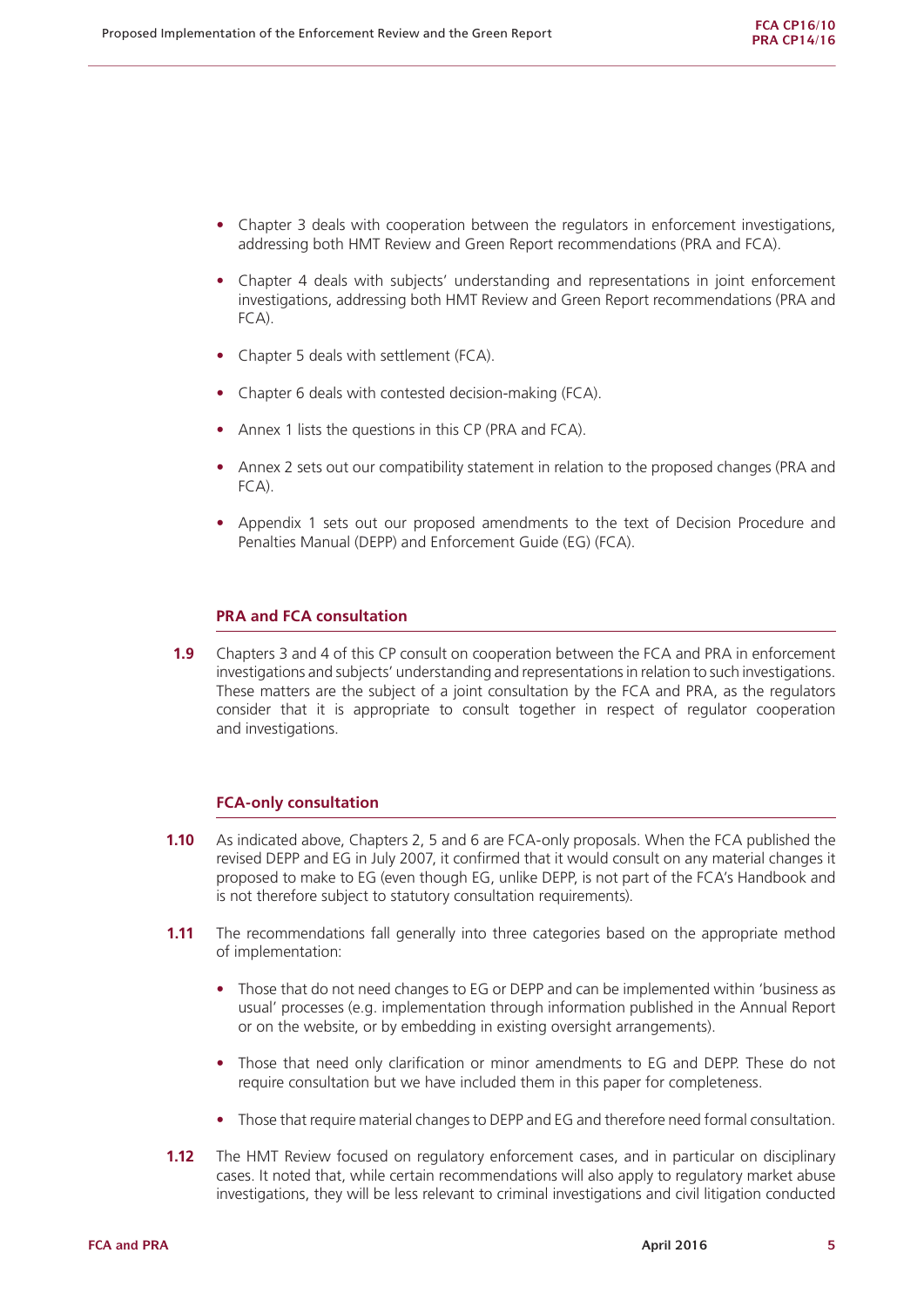by regulators, such as unauthorised business and criminal insider dealing cases. For that reason, there will be some enforcement cases where it would not be efficient or appropriate to adopt the processes developed in response to the Review.

#### **Additional PRA consultation**

- **1.13** The PRA will be consulting separately on the settlement and contested decision-making recommendations (Chapters 5 and 6 of the HMT Review) later this year, once the Bank of England and Financial Services Bill has passed through Parliament.<sup>4</sup> The reforms proposed by the new Bill will effect certain changes to the Bank's corporate governance structure, including the change from the PRA being a subsidiary of the Bank of England to the creation of a new committee at the Bank of England, to be known as the Prudential Regulation Committee (PRC).
- **1.14** The PRA is also planning to publish its enforcement referral framework (Chapter 2 of the HMT Review). It plans to do so alongside its implementation of the other HMT Review recommendations.

#### **Who does this consultation affect?**

**1.15** This consultation will be of interest to all firms and individuals involved in providing financial services. It will be of particular interest to all firms and individuals (and their professional advisers) that are, or expect to be, subject to FCA and/or PRA enforcement action. It may also be of general interest as it builds on our existing statements about our use of enforcement powers.

#### **Is this of interest to consumers?**

**1.16** This consultation does not directly affect consumers. However, as these proposals concern the transparency of the FCA's approach to enforcement decision-making and its enforcement process, they may be of general interest to consumers and the organisations which represent them.

#### **Equality and diversity considerations**

**1.17** We have assessed the likely equality and diversity impacts of the proposals and do not think they give rise to any concerns, but we would welcome your comments.

#### **Next steps**

**1.18** Please provide your comments by 14 July 2016. We will publish feedback on responses and issue a Policy Statement once we have reviewed your comments.

<sup>4</sup> See online at: [http://services.parliament.uk/bills/2015-16/bankofenglandandfinancialservices.html.](http://services.parliament.uk/bills/2015-16/bankofenglandandfinancialservices.html)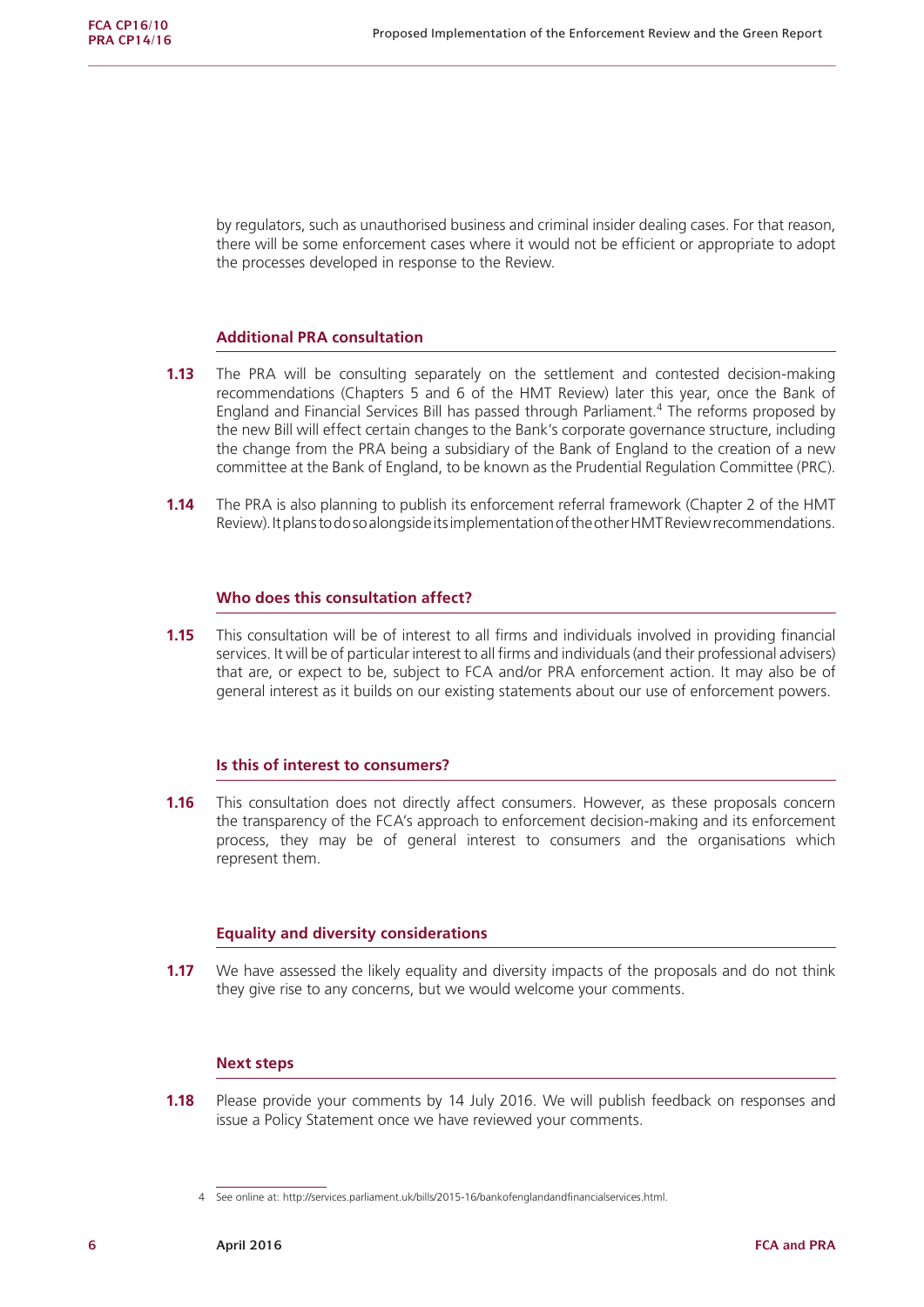## **2. Referral decision-making**

**2.1** This chapter consults on the FCA's proposed implementation of the HMT Review and Green Report recommendations relating to referral decision-making. As explained above at paragraph 1.14, the PRA will be publishing its enforcement referral framework alongside its implementation of the other HMT Review recommendations. This chapter also includes an account of the PRA's proposed adoption of recommendation (1) in the Green Report.

#### **The Green Report recommendation**

- **2.2** The Green Report recommended that before making a referral in connection with a particular set of events, the regulators should identify each firm or individual in respect of whom the statutory threshold test for conducting an investigation is met in respect of those events. It also recommended that the regulators should create a record of the potential subjects of investigation so identified.<sup>5</sup>
- **2.3** The Report stated that the regulators should then decide, by considering the referral criteria, which if any of the potential subjects should, in fact, become the subject of an investigation, and that the regulators should record the reasons why each potential subject was being referred, or not being referred, for investigation. The Report recommended that an identified individual, at an appropriate level of seniority, should be made responsible for the pre-referral decision-making process (i.e. from the point in time at which a referral is being considered), and in particular, for determining the subject(s) for referral and the scope of that referral ('the referral decision-maker').

#### **PRA**

- **2.4** As indicated above, the PRA will be publishing its enforcement referral framework later this year. In the interim, the PRA proposes to adopt recommendation (1) in the Green Report in respect of its current internal referral processes from supervision to the Regulatory Action Division (RAD).
- **2.5** RAD will continue to advise supervision by setting out the background to the alleged misconduct, and providing a view as to whether there are grounds to make a referral, but the referral analysis should be structured so as to (1) identify up front in respect of which firms and individuals the threshold for launching an investigation appears to be met, and then (2) apply the referral criteria to each potential subject.

<sup>5</sup> See Recommendation 1: Pre-referral decision-making at p.91 (Appendix E: Recommendations).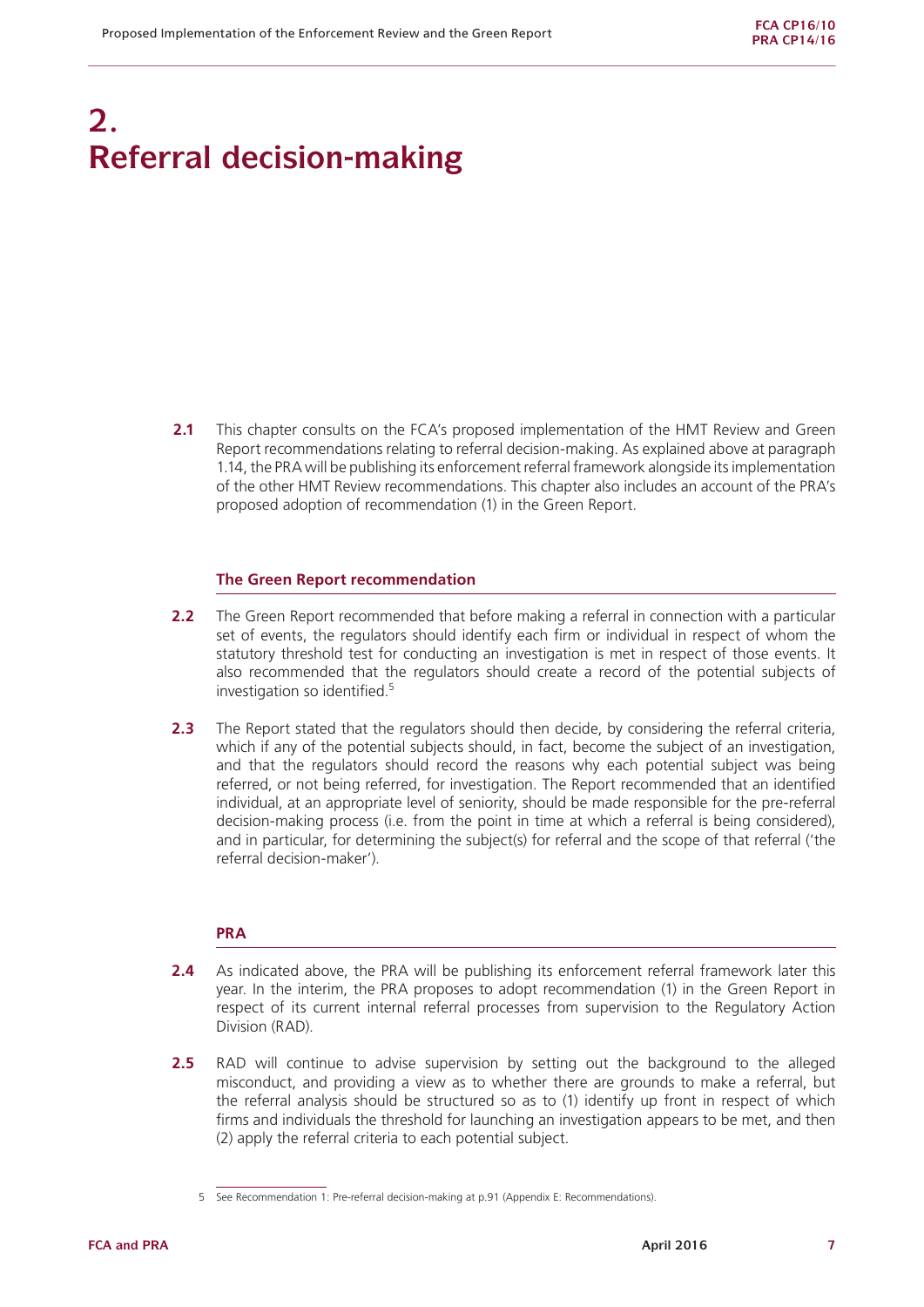**2.6** The PRA's normal approach is that the decision to make a referral from supervision to RAD is a joint decision of the Head of RAD and the Head of Division or Director of the supervisory area concerned, who together constitute the referral decision-maker. This ensures that decisions to open investigations are taken at a suitable level of seniority within the PRA.

### **FCA**

**2.7** The FCA has built on the referral decision-making process that is described in Box 2.C in the HMT Review, and has amended the Enforcement Referral Document to include a table that sets out all potential subjects, a summary of the circumstances and reasons why a firm or individual is or is not being referred. The FCA ensures that the appropriate seniority of decision-making is maintained by having a Head of Department sign the Enforcement Referral Document.

#### **The HMT Review recommendations**

**2.8** The aim of the HMT Review's referral recommendations was to ensure consideration of the full range of regulatory options at a senior level, with a focus on identifying and implementing the right regulatory response and consistency of decision-making. The HMT Review noted that at the time it was published the FCA had recently revised its decision-making framework and was reviewing the referral criteria. This chapter sets out the FCA's proposals for the remaining referral recommendations.

#### **The purposes of enforcement**

- **2.9** The HMT Review recommended that the FCA publish referral criteria which:
	- **•** explicitly consider whether an enforcement investigation, rather than an alternative regulatory response, is the right course in all of the circumstances and
	- reflect the various objectives of their enforcement action, including its strategic purpose in publicly reinforcing the regulatory requirements in priority areas.
- **2.10** In July 2015, in response to the HMT Review, the FCA published revised referral criteria. These criteria set out a range of factors we consider when deciding whether to appoint enforcement investigators. When we open an investigation, we have not decided that there have been breaches, nor what type of enforcement action, if any, should be taken if it turns out that there have been. In deciding whether an enforcement investigation is likely to further the FCA's aims and objectives, the FCA considers factors including the following:
	- the strength of the evidence and the proportionality and impact of opening an investigation
	- **•** the purpose or goal that would be served if the FCA were to end up taking enforcement action in the case and
	- relevant factors to assess whether the purposes of enforcement action are likely to be met, e.g. changing behaviour and raising standards in the industry

The FCA will amend EG to reflect the new referral criteria and case selection approach.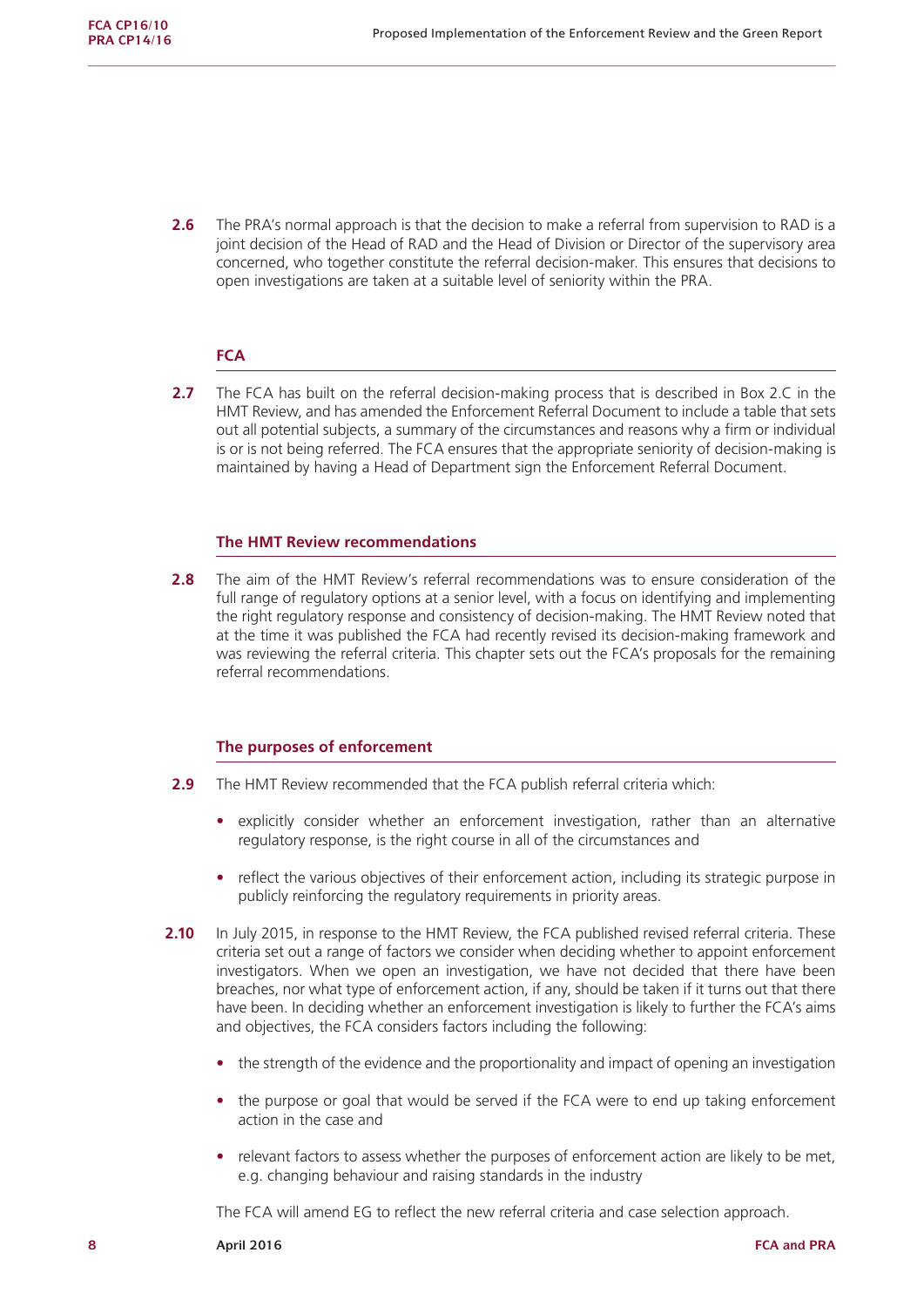- **2.11** The FCA does not propose to amend the paragraphs in EG that explain its approach to referring to enforcement cases about breaches of the Threshold Conditions or unauthorised business cases. This is because the FCA's starting point in those cases is different from other regulatory discipline cases. If the problem cannot be fixed swiftly, the FCA cannot disregard cases where it appears that the Threshold Conditions have been breached as these are fundamental requirements for authorisation. As such, the same issues of prioritisation and (occasionally) appointment of investigators do not arise, and the FCA will generally take action in all such cases that come to its attention and which cannot be resolved using supervisory tools. In assessing which unauthorised business cases to take on, the FCA's primary focus is to seek to ensure that consumers are protected from unregulated business. It is the risk of or actual consumer harm which drives decisions as to whether the FCA should take enforcement action (rather than other prosecuting and investigating agencies).
- 2.12 In relation to the FCA's UK Listing Authority (UKLA) and non-criminal market abuse investigations, the FCA proposes to amend EG to clarify that, although the revised referral criteria do not directly apply to such cases, it will bear them in mind when deciding whether to open such an investigation.
- **2.13** However, given the often limited alternatives to enforcement action available to address market abuse (with many of the subjects typically unauthorised), the FCA will give greater emphasis to the seriousness and deterrence value of a particular case when making such decisions.
- **2.14** Similarly, many, if not all, of the tools other than enforcement are not available in the context of listing regime breaches:
	- **•** Other than in certain niche areas (sponsors, primary information providers), when the FCA is acting as the UKLA it has a very different regulatory relationship with those against whom it may wish to take enforcement action. While breaches will generally involve actions by listed companies (or their directors), the fact that they are listed does not mean that there is an ongoing supervisory relationship with them; as such, the possibility for use of early intervention-type tools is not available.
	- While the listing regime provides for the FCA to pre-approve eligibility for official listing, it is not an authorisation regime and so as such it cannot restrict permissions (other than to a very limited extent within the sponsor regime). Thus, the possibility of preventing or restricting certain activities is limited.
	- **•** The scope of the skilled person regime is also limited, covering only regulated firms rather than listed companies. The FCA has used it in the context of listing breaches, but only in considering the actions of sponsor firms that are regulated entities.
	- **•** While the listing regime does provide the ability to enforce against directors that are knowingly concerned in breaches, the regime is not one that approves individuals and so does not include, for example, a fit and proper test.
- **2.15** As the HMT Review notes, the FCA already provides examples of cases where the firm's or individual's cooperation and subsequent remedial action have been a significant factor in the decision that formal enforcement action is not the right regulatory response.
- **2.16** The HMT Review recommended that the FCA should provide further examples of cases in which a firm's response to a breach of the regulatory requirements has been a factor in deciding not to take enforcement action.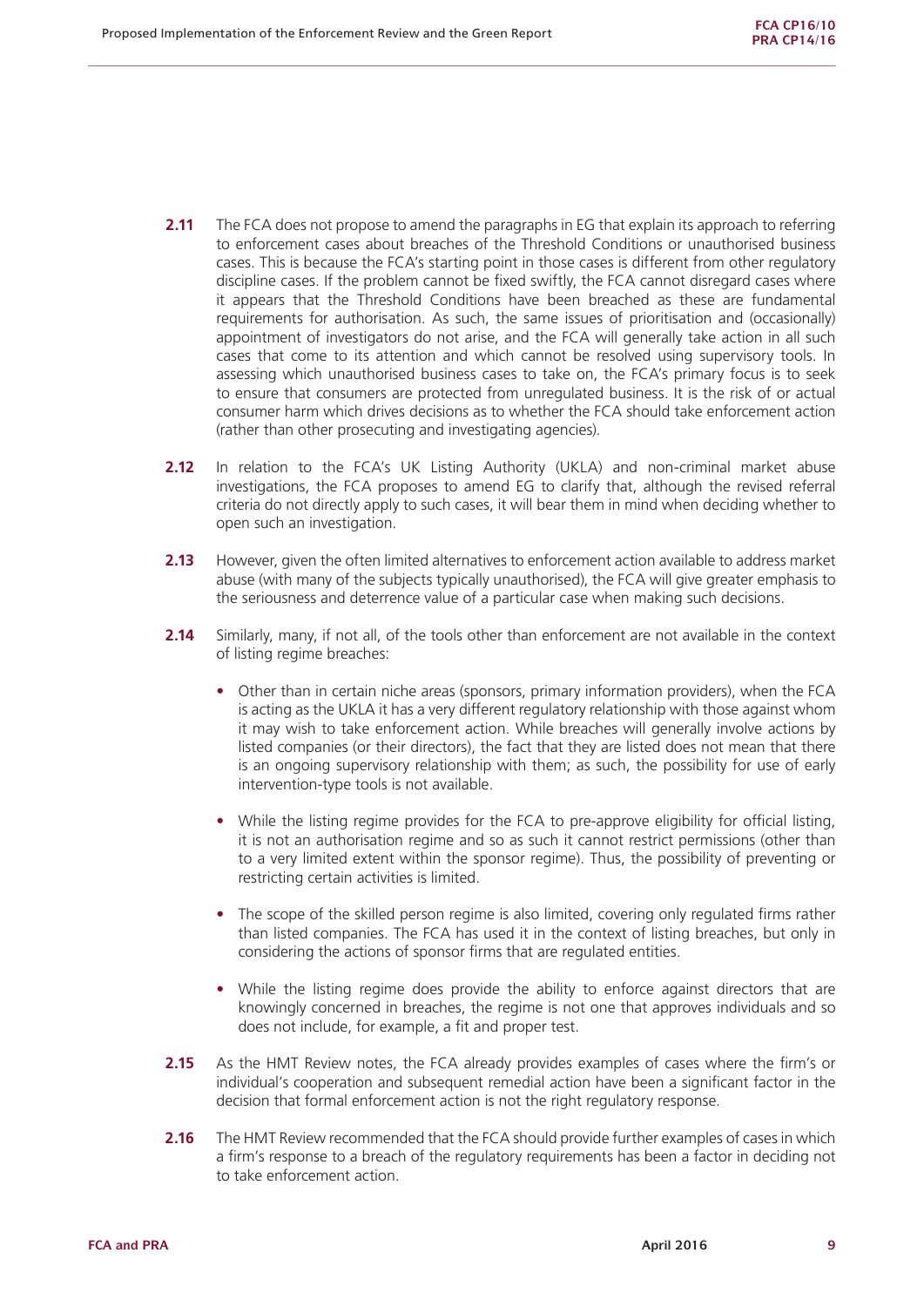**2.17** The FCA will try to identify additional useful examples to publish on its website. However, some cases do not get referred because supervisory tools are a better choice in a particular case for a number of reasons (which may include cooperation, but may be equally driven by other factors). Additionally, some cases are so serious that it would be inappropriate not to seek some form of disciplinary outcome, and such cases would be referred. Given that the FCA expects cooperation from regulated firms and approved individuals, there should be a degree of cooperation in all cases. The focus will therefore be on identifying those cases where the significant extent of cooperation was a large factor in deciding not to refer a case to enforcement.

#### **Identifying the right regulatory response**

- **2.18** HMT Review's recommendations centred on the existence of a referral decision-making framework that promotes:
	- **•** consideration of appropriate alternative regulatory responses
	- referral to enforcement only where that is considered to be the appropriate regulatory response and
	- **•** consistency of approach to referral decision-making.
- **2.19** The Review concluded that the present FCA framework should improve governance, promote good supervision and enforcement coordination and assist in evaluating and identifying the appropriate regulatory response. The Review recommended that the FCA should regularly review the performance of its Steering Groups and their composition, and ensure appropriate expertise and seniority of representation.
- **2.20** The Review also recommended that, along with publishing referral criteria, the FCA should publicly articulate its approach to taking these decisions, whilst noting that it should retain the flexibility to make operational adjustments as appropriate.
- **2.21** As noted above, in July 2015, the FCA also published a summary of the referral process and framework in response to the Review, which explained how Enforcement and Markets Oversight (EMO) and Supervision work together in the enforcement referral process to identify the right regulatory response. The overarching question asked in that process is 'is an enforcement investigation likely to further the FCA's aims and objectives'. That framework will continue to be kept under review.

#### **Transparency of enforcement activities**

- **2.22** The HMT Review recommended that the FCA continue to publish information about its enforcement activities to enhance transparency, and explore how better information might be provided. It recommended that:
	- **•** information should also extend to early intervention work, where enforcement and supervision staff work together to persuade firms to take action to address risk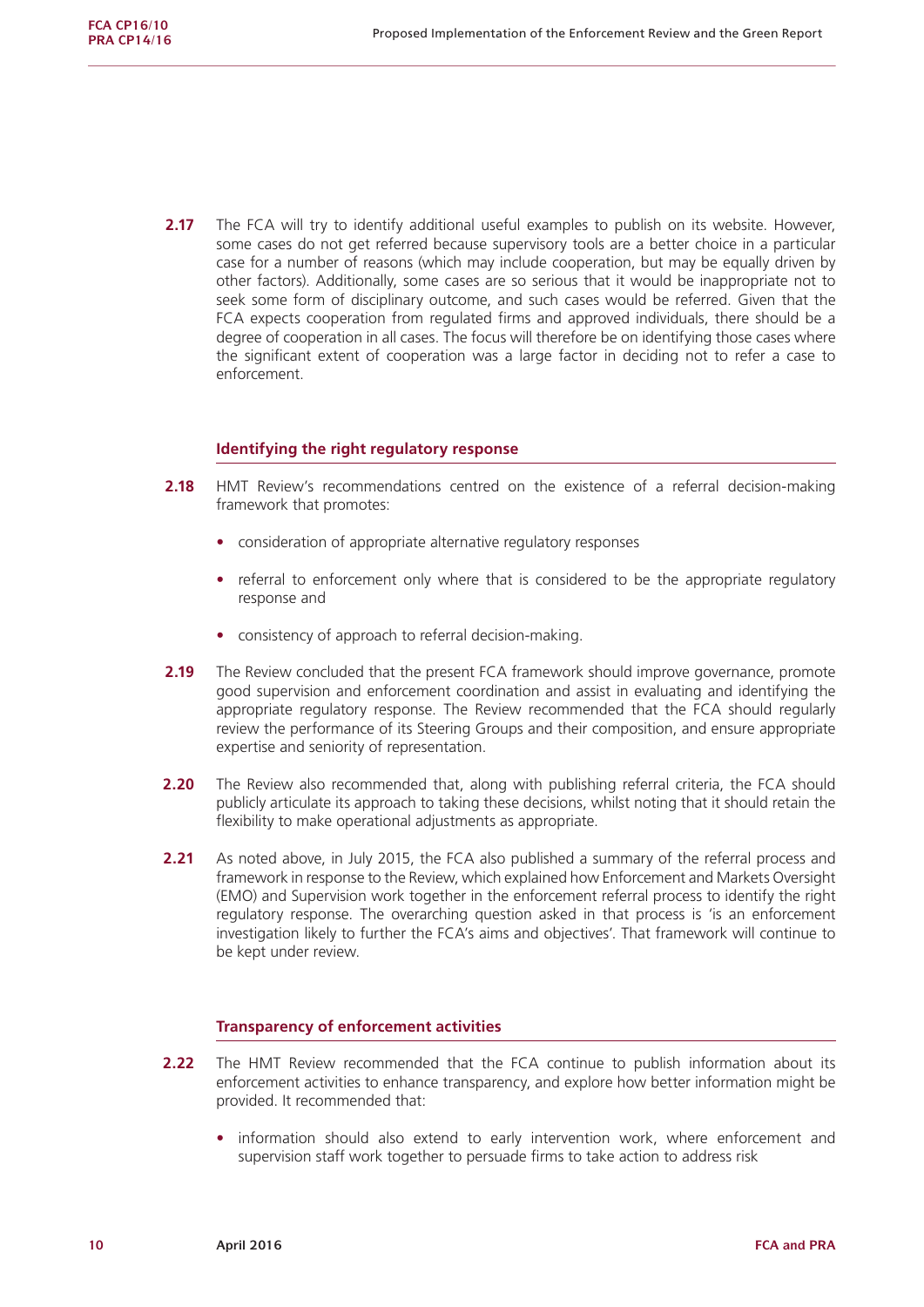- **•** the FCA's Annual Report should clearly state the enforcement action that it has taken in priority areas, whether in opening investigations or through formal outcomes and
- the FCA should also publish information following thematic reviews, to explain generally, and without identifying firms – why certain cases were referred for investigation but others were not.
- 2.23 The Fair and Effective Markets Review (FEMR) also called for increased publicity about the successful use of early intervention work, especially where this would help ensure firm- or scenario-specific lessons are learnt.
- **2.24** The Enforcement Annual Performance Account will continue to publish information about disciplinary outcomes, including cases where no further action was taken, and the number of cases opened during that year and their related issues such as client assets, integrity, mis-selling etc.
- **2.25** The FCA will endeavour to publish more information about early intervention work, either at the end of a specific case or from thematic reviews, where it is legally able to do so. However, FEMR has identified a difficulty in doing this. This is that publication needs to be done in ways which ensure that appropriate firm confidentiality is maintained, so as not to impact on the willingness of firms to cooperate with regulators in such scenarios. The FCA will need to balance providing enough detail so that firms can learn meaningful lessons from these examples with the need to maintain confidentiality, and in particular with thematic reviews, to ensure that the effect of any publicity does not identify those under investigation through details of which firms are not under investigation.
- **2.26** The recommendation for the FCA to explain why certain cases were referred for investigation specifically notes that such explanation should not identify firms. There is no change to the policy of not normally making public whether or not a particular matter is under investigation unless there are exceptional circumstances (see Chapter 6 of EG for further details). In addition, the Regulatory Decisions Committee (RDC) process is confidential, to help operate a fair process and ensure compliance with the statutory restrictions on publishing information relating to statutory notices.
- **2.27** The FCA welcomes views on different vehicles for publication and suggestions about the level of detail that firms and others interested in the approach to early intervention would find useful, while avoiding the pitfalls described above.
	- **Q1:** *Do you agree with this approach to referral decisionmaking?*
	- **Q2:** *Do you have any comments on the proposed implementation of the Green Report?*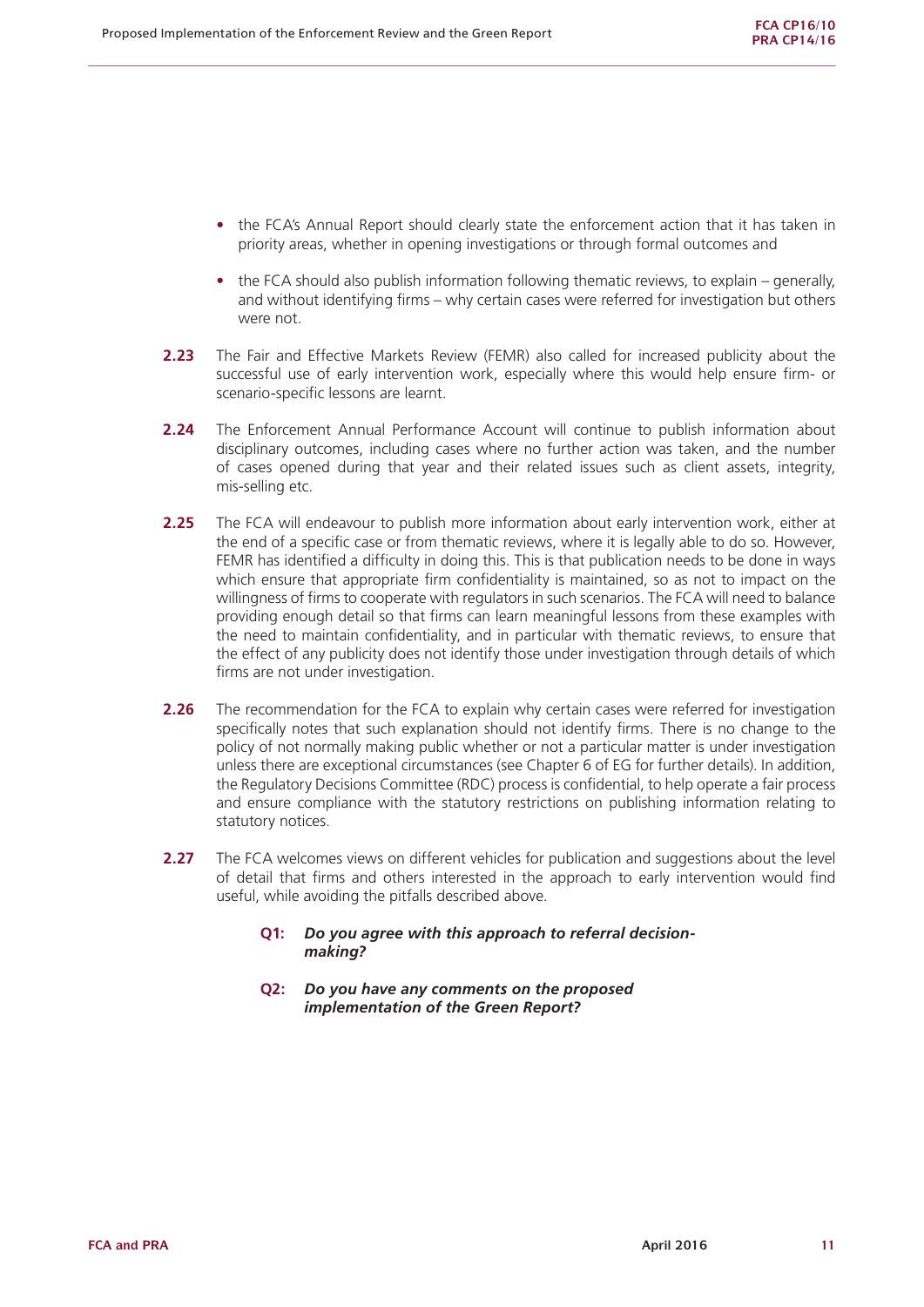## **3. Cooperation between the regulators in enforcement investigations**

- **3.1** This chapter sets out our proposals for implementing the Review's recommendations on the way the FCA and the PRA work together on joint- or dual-regulated firm investigations and related investigations concerning individuals.
- **3.2** The high-level framework for cooperation between the FCA and the PRA is set out in the 'Memorandum of Understanding (MoU) between the Financial Conduct Authority (FCA) and the Prudential Regulation Authority (PRA)', which the regulators are required to prepare and maintain under section 3E of FSMA.<sup>6</sup> The MoU acknowledges that the two authorities have separate and independent mandates which are set out in statute, and states that while it is important that this is respected, it is also essential that the regulators coordinate in some areas and cooperate in others.<sup>7</sup>
- **3.3** It notes that under FSMA, the FCA's responsibility is broadly:
	- **•** regulating standards of conduct in retail and wholesale markets
	- **•** supervising trading infrastructures that support those markets
	- **•** the prudential supervision of firms that are not PRA-regulated and
	- **•** the functions of the UKLA.
- **3.4** The FCA has a single strategic objective to ensure that the markets for financial services function well. Three operational objectives support this: securing an appropriate degree of protection for consumers (including wholesale consumers); protecting and enhancing the integrity of the UK financial system; and promoting effective competition in the interests of consumers in the markets for financial services.<sup>8</sup>
- **3.5** The PRA is responsible under FSMA for the authorisation (in conjunction with the FCA) and prudential supervision of individual deposit-takers (including banks, building societies and credit unions), insurers (including friendly societies), and certain designated investment firms. Its general objective is to promote the safety and soundness of PRA-authorised persons. It is required to advance this objective, primarily by:
	- **•** seeking to ensure that the business of PRA-authorised persons is carried on in a way which avoids any adverse effect on the stability of the UK financial system

<sup>6</sup> See online at<www.fca.org.uk/your-fca/documents/mou/mou-between-the-fca-and-the-pracoordination>and in the PRA section of the Bank of England website at: www.bankofengland.co.uk/pra/Pages/regulatorydata/workingwithfca.aspx.

<sup>7</sup> Para.2 of the MoU.

<sup>8</sup> Paras 3–4 of the MoU.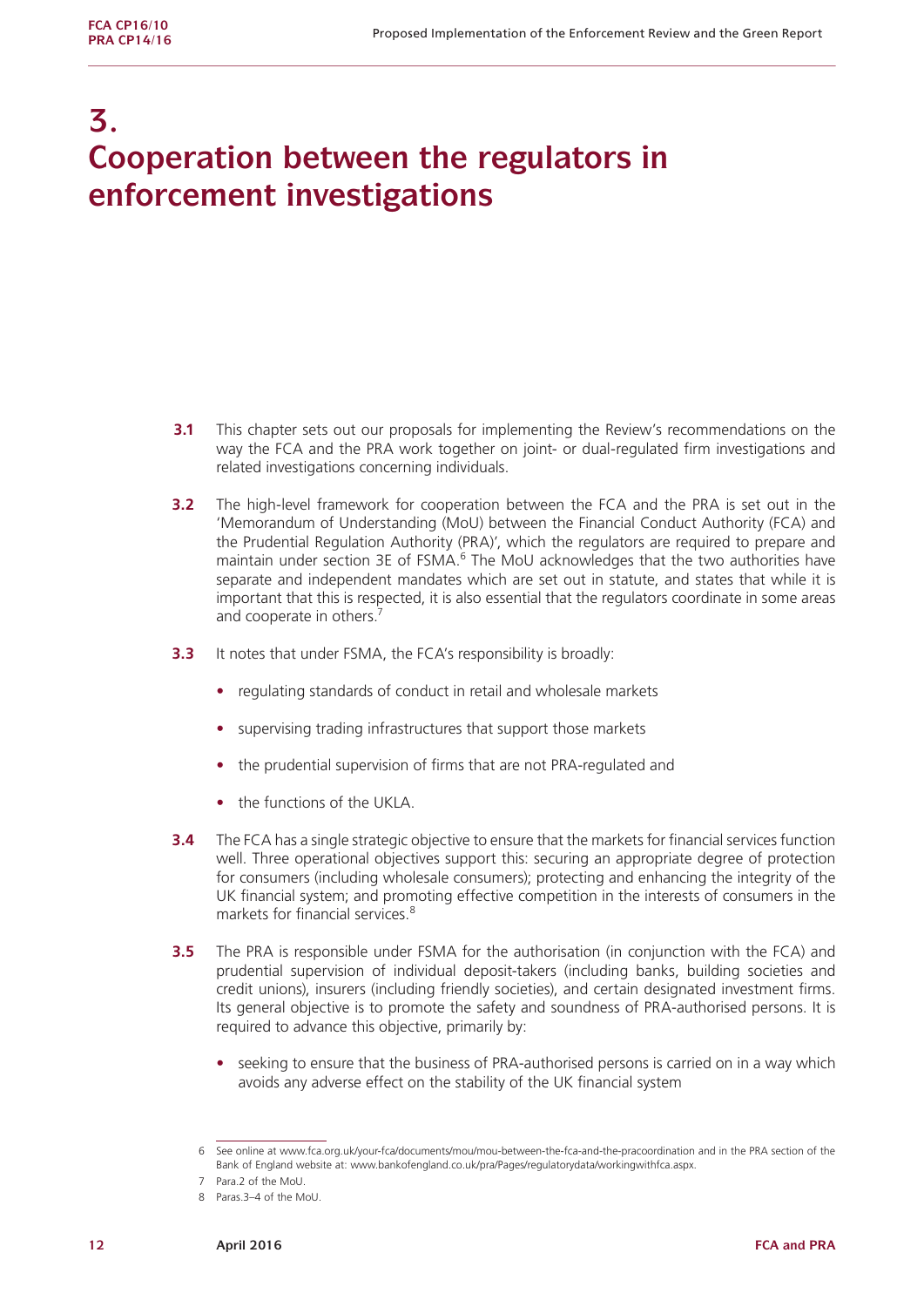- **•** seeking to minimise the adverse effect that the failure of a PRA-authorised person could be expected to have on stability and
- **•** discharging its general functions in relation to ring-fencing in a way that seeks to ensure that the business of ring-fenced bodies:
	- **•** is carried on in a way that avoids any adverse effect on continuity of provision of core services (which may, in particular, result from the disruption of the continuity of financial services) and
	- **•** is protected from risks that could adversely affect this continuity

It is also required to seek to minimise the risk that the failure of a ring-fenced body (or a member of a ring-fenced body's group) could affect the continuity of the provision in the UK of core services.<sup>9</sup> In the case of insurers, the PRA has the additional objective of contributing, through its prudential supervision of insurers, to securing an appropriate degree of protection for policyholders.<sup>10</sup>

- **3.6** When discharging its general functions in a way that advances its objectives, the PRA must also, so far as is reasonably possible, act in a way that facilitates effective competition in the markets for services provided by PRA-authorised persons in carrying on regulated activities.<sup>11</sup>
- **3.7** The following diagram, which was originally contained in the PRA's Annual Report and Accounts 2015, illustrates the split of regulatory responsibilities between the PRA and the FCA. It highlights the sector of the regulated population where joint enforcement investigations can potentially occur:12



Note: This is not to scale of number of firms

**3.8** The section of the MoU entitled 'Formal regulatory processes and enforcement' (paragraphs 41–52) covers consultation between the regulators in relation to enforcement cases and other regulatory actions. It also covers more general information-sharing in the context of any significant public communications about either of the regulators' general approach to enforcement or related policy that may materially affect the other's objectives.

<sup>9</sup> Section 2B of FSMA ('The PRA's general objective').

<sup>10</sup> Para.5 of the MoU.

<sup>11</sup> Section 2H of FSMA ('Secondary competition objective and duty to have regard to regulatory principles').

<sup>12</sup> See Figure 7: 'Stylised illustration of the split of regulatory responsibilities between the PRA and FCA', p.19, online at: <www.bankofengland.co.uk/publications/Documents/annualreport/2015/prareport.pdf>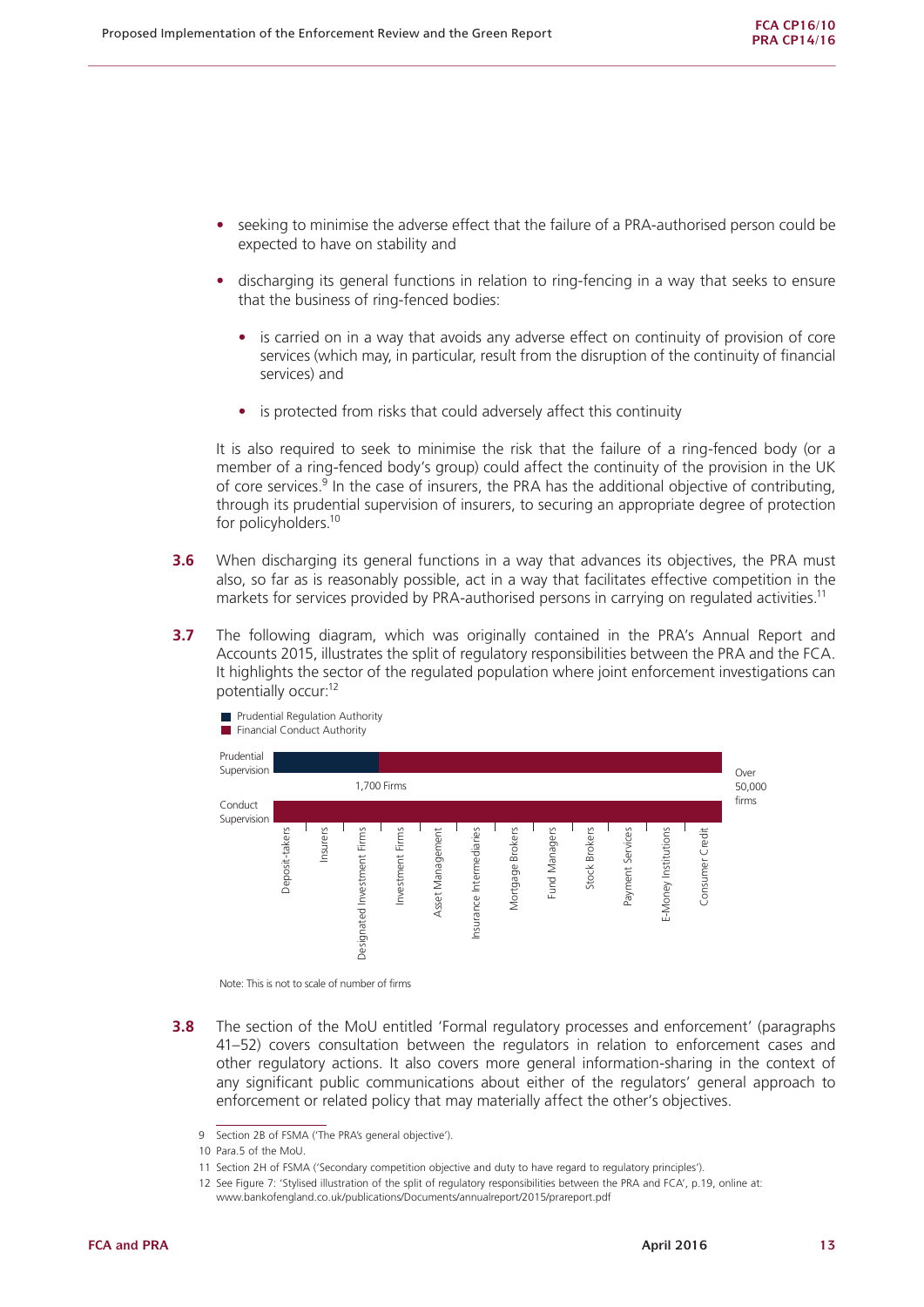- **3.9** The detail of coordination of formal regulatory processes and of enforcement and legal intervention is set out in Annex 1 to the MoU. The section of that Annex titled 'Enforcement and legal intervention' ('(vi)') applies to firms that are either dual-regulated, or a member of a group that includes a PRA-authorised firm.13 It provides that, when contemplating the appointment of enforcement investigators in respect of such a firm, the FCA and the PRA will notify one another to allow each to analyse the impact of the proposed action on its statutory objectives.<sup>14</sup> If the issue affects advancement of both PRA and FCA objectives, the regulators will determine whether an enforcement investigation against the firm and/or relevant individuals should be carried out by the FCA, the PRA or both jointly, and how to coordinate any investigation and subsequent proceedings. Where the PRA or the FCA proceeds with the investigation on its own, they must keep the other regulator regularly updated on 'material aspects of the progress of the investigation'.<sup>15</sup>
- **3.10** The MoU also requires the FCA and the PRA to consult one another when they have reached a view in principle about an action which might lead to a warning notice or decision notice, but before they have taken a formal decision to issue this notice.<sup>16</sup> The FCA and the PRA also notify one another in cases involving proposed civil or criminal proceedings when they have reached a view in principle and before they have taken a formal decision to issue proceedings.<sup>17</sup> Each regulator also notifies the other before issuing a press release involving enforcement action or legal proceedings against a firm that is dual-regulated or a member of a group that includes a PRA-authorised firm.18
- **3.11** In addition to the main MoU between the PRA and the FCA, there is also a specific MoU that sets out the roles of the regulators in regulating and supervising with-profits policies.<sup>19</sup> Again, this MoU provides that each regulator will notify the other in advance of any proposed legal or regulatory action or supervisory intervention that appears likely to be materially relevant to the other regulator's objective(s).<sup>20</sup>
- **3.12** In respect of completed enforcement cases, as at the date of the publication of this CP, the FCA and PRA had published 'joint' disciplinary outcomes in respect of three cases. Two case studies are set out below:
	- **1) Case study 1:** The action taken against **Royal Bank of Scotland Plc, National Westminster Bank Plc, and Ulster Bank Ltd** in November 2014 for IT failures that resulted in those banks' customers being unable to access banking services in June and July 2012.<sup>21</sup> due to an outage of a number of customer-facing IT systems.<sup>22</sup> The banks are regulated by the PRA for prudential purposes and by the FCA for conduct matters.

In April 2013, the PRA and the FCA agreed to undertake a joint investigation into the IT outage. This was the first time that the regulators decided to take joint enforcement action. The FCA and the PRA considered a joint investigation necessary because the failings

<sup>13</sup> See paras.19–27 of Annex 1 to the MoU ('Regulatory processes, enforcement and legal intervention').

<sup>14</sup> See para.23 of Annex 1.

<sup>15</sup> See para.24 of Annex 1.

<sup>16</sup> See para.25 of Annex 1.

<sup>17</sup> See para.26 of Annex 1.

<sup>18</sup> See para.27 of Annex 1.

<sup>19</sup> See 'With-Profits, Memorandum of Understanding' online at:

[www.bankofengland.co.uk/about/Documents/mous/prastatutory/mouwithprofits.pdf.](www.bankofengland.co.uk/about/Documents/mous/prastatutory/mouwithprofits.pdf) 

<sup>20</sup> At para.35 of the above.

<sup>21</sup> Disruption to the majority of RBS and NatWest systems lasted until 26 June 2012, and Ulster Bank systems until 10 July 2012. Disruptions to other systems continued into July 2012.

<sup>22</sup> See PRA Press release online at: www.bankofengland.co.uk/publications/Pages/news/2014/152.aspx and FCA Press release online at: [www.fca.org.uk/news/fca-fines-rbs-natwest-and-ulster-bank-ltd-42m-for-it-failures.](www.fca.org.uk/news/fca-fines-rbs-natwest-and-ulster-bank-ltd-42m-for-it-failures)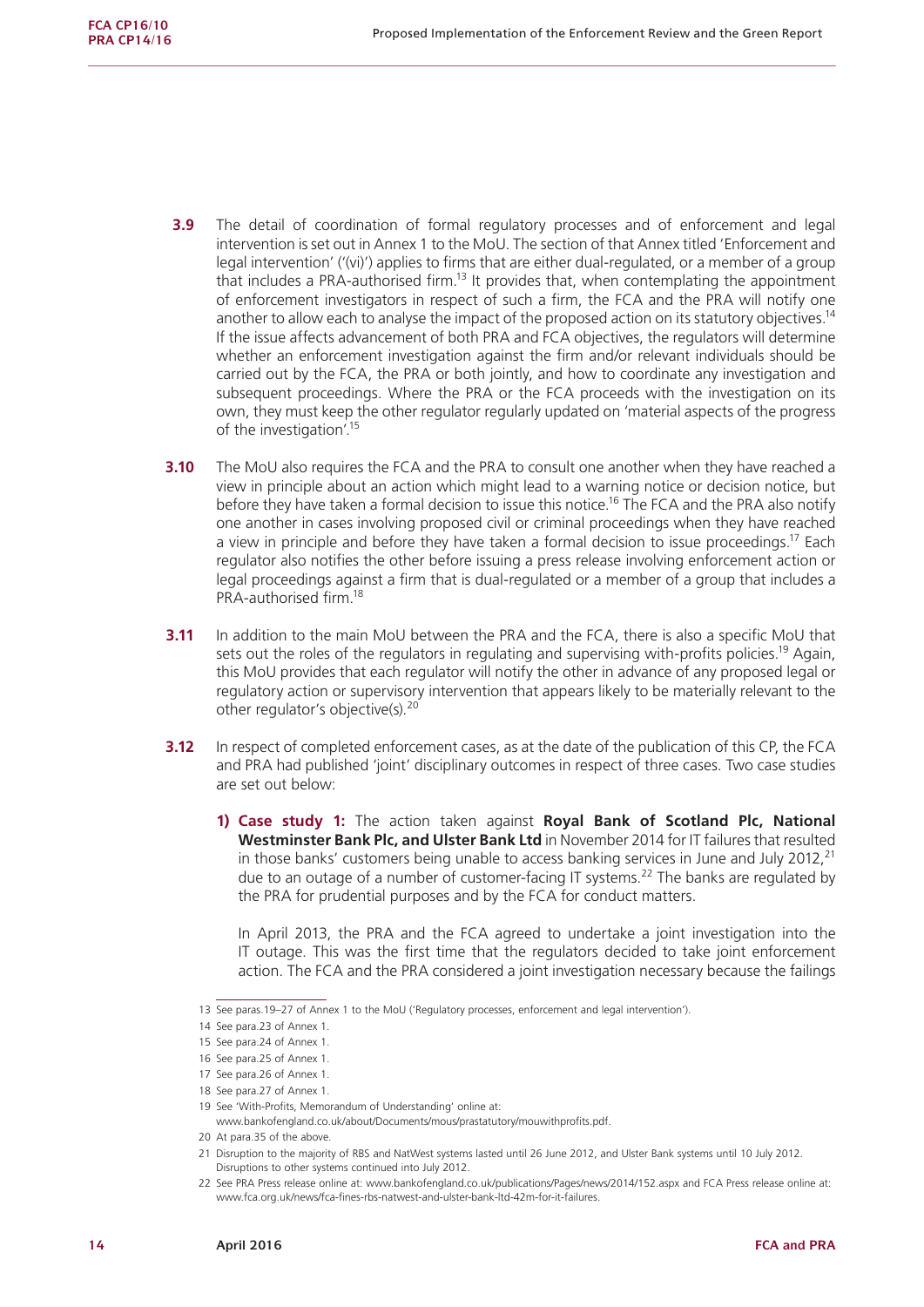included both conduct and prudential issues, and so had implications for both regulators' statutory objectives. In particular, the issues engaged:

- the PRA's general objective of promoting the safety and soundness of PRA-authorised persons
- **•** the FCA's overarching strategic objective of ensuring that the relevant markets function well and the advancement of the FCA's operational objectives of: (i) securing an appropriate degree of protection for consumers; and (ii) protecting and enhancing the integrity of the UK financial system

The conduct of the PRA's investigation (including gathering and analysing evidence and interviews) was outsourced to the FCA.<sup>23</sup> During the course of the investigation, the FCA and the PRA held regular meetings<sup>24</sup> to ensure that both regulators were always kept up to date about the progress of the investigation.

The FCA imposed a financial penalty on the banks of £42 million and the PRA imposed a financial penalty of £14 million. These penalties were for the banks' failure to have adequate systems and controls to identify and manage their exposure to IT risks between 1 August 2010 and 10 July 2012, in breach of Principle 3 of the Principles for Businesses (Principle 3 states that a firm must take reasonable care to organise its affairs responsibly and effectively, with adequate risk management systems). The banks agreed to settle at an early stage of the joint investigation and therefore qualified for a 30% (Stage 1) discount under the regulators' executive settlement procedures. Were it not for this discount, the FCA would have imposed a financial penalty of £60 million and the PRA a financial penalty of £20 million.<sup>25</sup>

**2) Case study 2:** The action taken against **The Co-operative Bank** Plc ('Co-op Bank' or 'the Firm') in August 2015 resulted in a public censure being issued by both the PRA and the FCA for failing to deal with the regulators in an open and cooperative manner (PRA/FCA), serious risk management failings (PRA), and a breach of the Listing Rules (FCA).<sup>26</sup> As with the first case above, Co-op Bank is regulated by the PRA for prudential purposes and by the FCA for conduct matters.

In January 2014, the FCA and the PRA agreed to undertake a joint investigation into potential breaches of Principle 11 of the Principles for Businesses, which provides that a firm must deal with its regulators in an open and cooperative way. The regulators considered a joint investigation necessary because the potential breaches included both conduct and prudential issues and so had implications for both regulators' statutory objectives. As in the first case above, the potential breaches were considered relevant to:

- **•** the PRA's general objective under section 2B(3)(a) of FSMA
- **•** the FCA's overarching strategic objective of ensuring that the relevant markets function well and the advancement of the FCA's operational objectives of: (i) securing an

<sup>23</sup> See further section entitled 'Outsourcing enforcement investigations' on the PRA's website:

[www.bankofengland.co.uk/pra/Pages/supervision/regulatoryaction/enforcement.aspx.](www.bankofengland.co.uk/pra/Pages/supervision/regulatoryaction/enforcement.aspx)

<sup>24</sup> Including by teleconference

<sup>25</sup> See PRA Final Notice online at: [www.bankofengland.co.uk/pra/Documents/supervision/enforcementnotices/en201114.pdf.](www.bankofengland.co.uk/pra/Documents/supervision/enforcementnotices/en201114.pdf)  See FCA Final Notice online at: <www.fca.org.uk/your-fca/documents/final-notices/2014/rbs-natwest-ulster>

<sup>26</sup> See PRA Press release online at: www.bankofengland.co.uk/publications/Pages/news/2015/066.aspx and FCA Press release online at: [www.fca.org.uk/news/fca-censures-the-co-operative-bank-for-listing-rules-breaches.](www.fca.org.uk/news/fca-censures-the-co-operative-bank-for-listing-rules-breaches)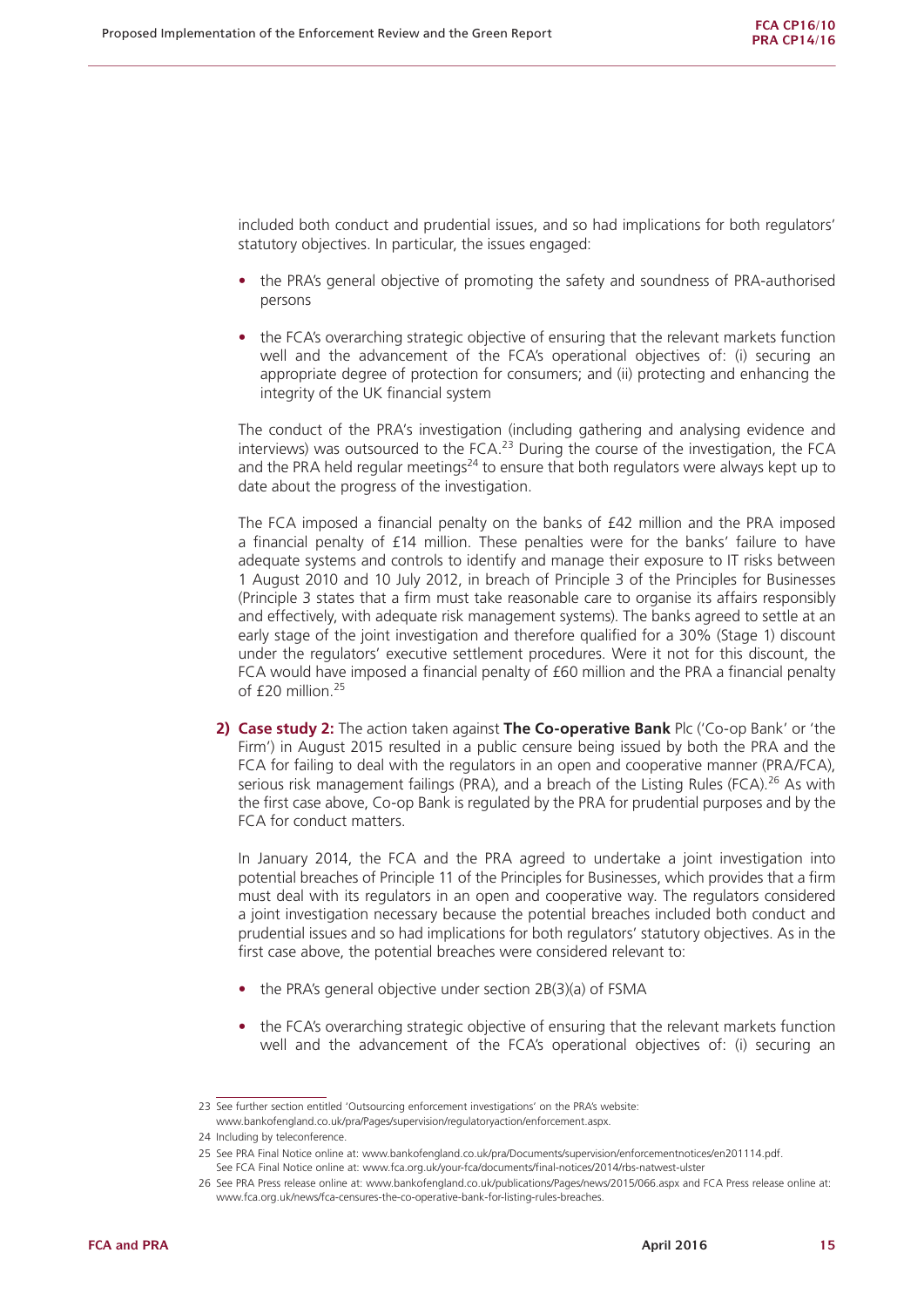appropriate degree of protection for consumers; and (ii) protecting and enhancing the integrity of the UK financial system

The enforcement investigation followed a similar course to the first case, with regular meetings between the regulators and regular (approximately monthly) meetings between the Head of the PRA's Regulatory Action Division and the responsible FCA Head of Department to set the strategy for the investigation and monitor progress.

Following the joint investigation, the regulators found that the Firm had fallen short of its responsibility to be open and cooperative with its regulators, as required by Principle 11, by failing to notify the regulators of intended changes to two senior positions, and the reasons for those changes.

Separately, and in addition to the joint investigation, the PRA found that Co-op Bank had failed to take reasonable care to organise and control its affairs responsibly and effectively with adequate risk management controls during the period 22 July 2009 to 31 December 2013, in breach of Principle 3 of the Principles for Businesses. The FCA also found that for the period 21 March to 17 June 2013, Co-op Bank had breached the FCA's Listing Rule 1.3.3R, which prohibits publishing misleading information.

The regulators considered the above breaches to be sufficiently serious to warrant a substantial penalty and would otherwise have imposed a financial penalty.<sup>27</sup> However, the regulators concluded that in the exceptional circumstances of the case a censure should be issued.<sup>28</sup>

**3.13** The PRA proposes to include a high-level description of the process in joint PRA/FCA investigations in the enforcement section of the PRA website ('Supervision, Regulatory Action').<sup>29</sup>

#### **Involvement of supervisors during the investigation phase**

#### **HMT Review Recommendations:**

**Rec. 9** Given the importance of consultation and coordination between the regulators, updates between the FCA and PRA on enforcement investigations should generally involve representatives from the enforcement and supervisory teams of both regulators, to promote symmetry of information.

**Rec. 10** It is also important that the information does not just flow in one way, and that supervisors are similarly encouraged to bring information to the attention of investigators, where that information might potentially be relevant, for example, to the scope of the investigation. Potentially material information should be communicated promptly, and shared on an ad hoc basis, outside of formal updates, when appropriate.

<sup>27</sup> The PRA's Final Notice made clear that the PRA would have imposed a financial penalty of approximately £121m on Co-op Bank. This would have been reduced to £85.3 million through the application of the 30% discount because the PRA reached settlement with the firm at Stage 1

<sup>28</sup> See PRA Final Notice online at: [http://www.bankofengland.co.uk/pra/Documents/supervision/enforcementnotices/en110815.pdf and](http://www.bankofengland.co.uk/pra/Documents/supervision/enforcementnotices/en110815.pdf)  FCA Final Notice at: <http://www.fca.org.uk/your-fca/documents/final-notices/2015/the-co-operative-bank-plc>

<sup>29</sup> See online at: [http://www.bankofengland.co.uk/pra/Pages/supervision/regulatoryaction/default.aspx.](http://www.bankofengland.co.uk/pra/Pages/supervision/regulatoryaction/default.aspx)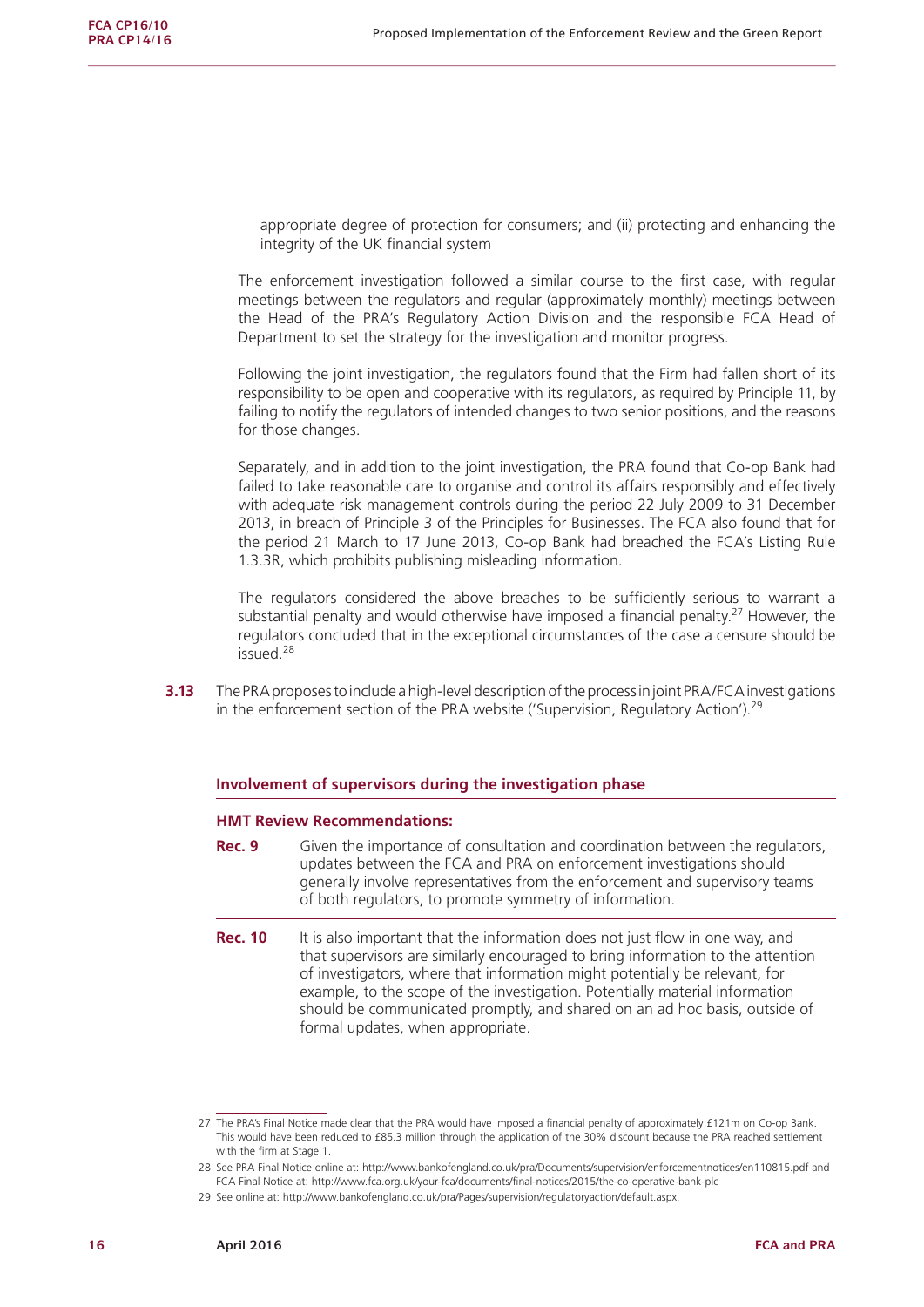**3.14** The HMT Review recommended that updates between the FCA and the PRA on enforcement investigations should generally involve representatives from the enforcement and supervisory teams of both regulators, to promote symmetry of information, and that supervisors should be encouraged to promptly bring potentially relevant information to the attention of investigators.

#### **Green Report Recommendation:**

- **3.15** The Green Report recommended that following a referral to enforcement, the referral decisionmaker should meet regularly with supervision and a representative of the Enforcement Investigation case team. It indicated that the appropriateness of the scope of the ongoing investigation should be discussed during that meeting, and that in particular, consideration should be given to: (1) any matters that have arisen that might require the scope of the investigation to be reconsidered; and (2) whether there are other subjects in respect of whom the statutory threshold test for conducting an investigation are met and, if so, which potential subjects should be investigated by reference to the referral criteria.<sup>30</sup>
- **3.16** The report recommended that such meetings should take place at least quarterly and should be recorded. It stated that a record should be made of the reasons why any new potential subject is either being referred, or is not being referred, for investigation.

#### **Proposed implementation of both the HMT Review and Green Report Recommendations**

- **3.17** Under the main MoU between the FCA and the PRA, both regulators have agreed that if one regulator considers that information it has gathered would be of material interest to the other, it will actively offer such information to the other.31 This is not limited to enforcement matters and enforcement teams, but also includes supervision.<sup>32</sup> At the working level, the PRA and the FCA investigation teams have the primary responsibility to keep each other and their respective supervisory teams regularly informed about the investigation's progress. They will aim to update each relevant supervisor at least every two weeks in line with the regular updates between the two regulators about the progress of the investigation, as well as any necessary ad hoc updates.
- **3.18** The FCA and the PRA monitor the effectiveness of their coordination by measuring their performance in a number of areas through detailed quarterly reports to senior management. Regular and more frequent updates take place at senior management level, including the quarterly meetings of senior officials from the FCA and the PRA responsible for enforcement and legal intervention or other regulatory action (see para.47 of the MoU), and at a working level, for example, between PRA/FCA enforcement liaison teams.
- **3.19** In the specific enforcement context, both regulators consider that cooperation and coordination on enforcement issues is working well. However, they will continue to keep the MoU and the day-to-day effectiveness of these arrangements under review.
- **3.20** The Financial Service Authority's 'Enforcement Process Review: Report and Recommendations' ('the Strachan Review'), $^{33}$  published in July 2005, had previously examined supervisors involvement during the investigation phase, and concluded that this was an area in which it would be counterproductive to attempt to be too prescriptive.<sup>34</sup>

<sup>30</sup> See Recommendation 2: ongoing dialogue between enforcement and supervision during an investigation at p.91 (Appendix E: Recommendations).

<sup>31</sup> Para.7 of the MoU.

<sup>32.</sup> See 'Information sharing: general' section of the MoU at paras. 6–12.

<sup>33</sup> See online at: [www.fsa.gov.uk/pubs/other/enf\\_process\\_review\\_report.pdf.](www.fsa.gov.uk/pubs/other/enf_process_review_report.pdf)

<sup>34</sup> At p.30 of the Strachan Review, para.5.15.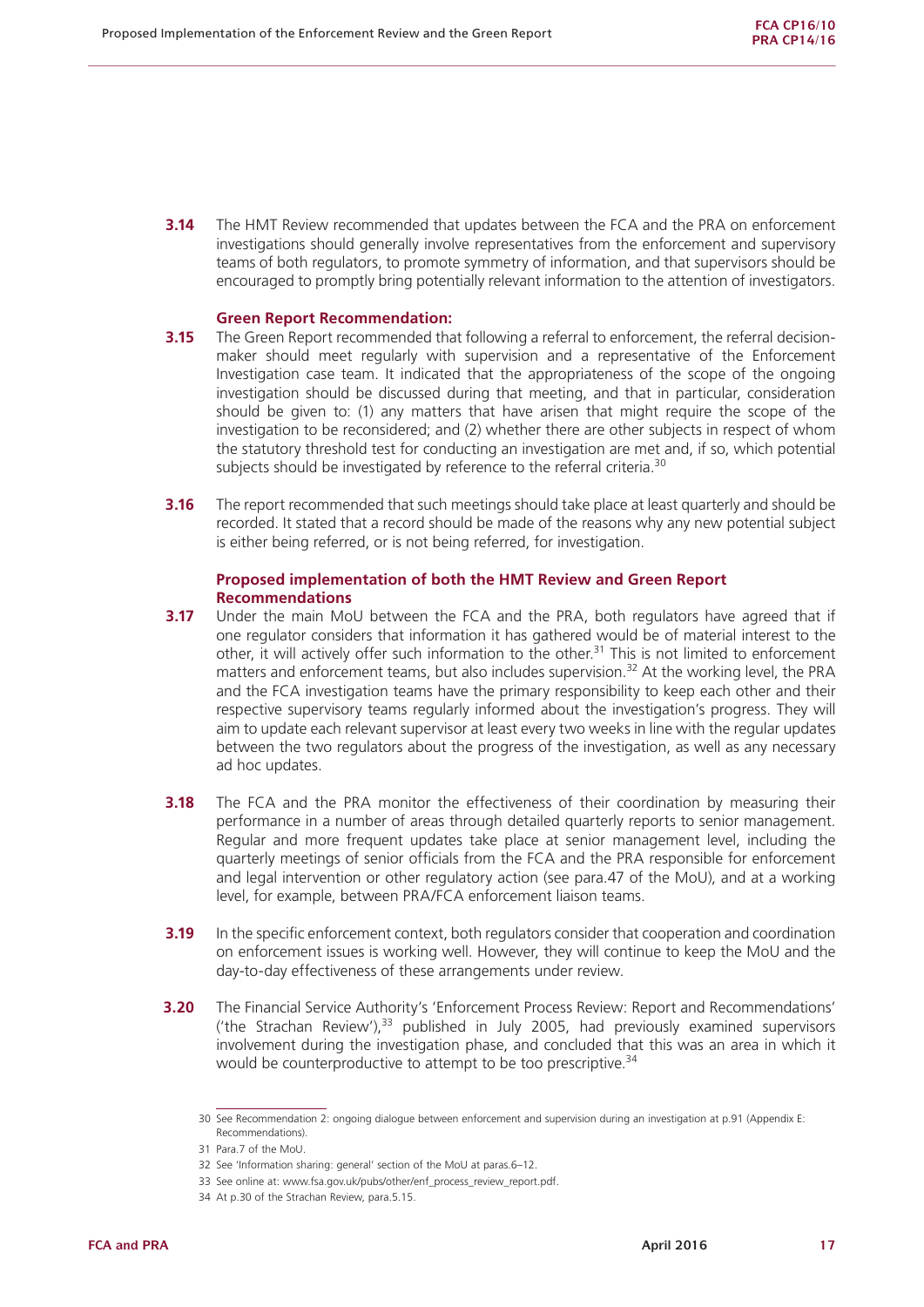- **3.21** The Strachan Review noted that throughout the investigation, the channel of communication for matters relating to the investigation will be from the case team to the firm or individual concerned. It noted it was nonetheless important that the supervisor was kept informed of the investigation's progress, and consulted in advance if there were significant developments or changes – unless there were very good reasons not to do this. The Review explained that this was both to ensure that any relevant history was made available to the case team and also that any implications for the continuing supervision of the firm were taken into account.<sup>35</sup>
- **3.22** This approach has been adopted by the PRA and the FCA, and continues to be the interaction used between enforcement and supervision. The PRA Annual Report and Accounts 2015 noted that: 'Coordination between supervisory and specialist teams [which includes the Regulatory Action Division] in both the FCA and PRA has seen continual improvement over the reporting period and no substantive breaches of the MoU have been reported'.36
- **3.23** In terms of future changes to RAD's processes, the PRA proposes the following:
	- **•** the PRA investigation team will, at the outset of an investigation, diarise a quarterly meeting, which will be attended by the member of RAD management who made the decision to refer the case to enforcement, the Head of the referring supervisory area and a representative of the PRA investigation team
	- **•** the meeting will have a standing agenda to discuss: (i) progress in the case, (ii) a review of the appropriateness of the proposed scope of, or continuing with, the investigation and (iii) a review of any potential new subjects arising for investigation
	- **•** minutes of the meeting will be taken by the PRA investigation team, and, in particular, will record any discussion of further potential subjects for investigation (if any), and reasons for concluding that the investigation should, or should not, be extended to them.
- **3.24** The FCA's supervision and enforcement already liaise to a significant degree:
	- **•** the FCA proposes to put those meetings on a more formal basis by arranging for enforcement Heads of Department to meet at least quarterly with a member of the investigation team and representatives of supervision
	- the FCA is arranging for the issue of the appropriateness of scope (including whether to continue with the investigation, or increase or narrow the scope of the investigation in relation to the subject already under investigation), and a review of whether any new subjects should be referred for investigation, to be a standing item on the meeting's agenda
	- **•** minutes of that meeting will be recorded, which will record the discussion and decisions made at that meeting.

#### **Q3:** *Do you agree with the approach outlined above? Are there any particular adjustments that you consider should be made in relation to the process of involving supervisors in the investigation phase?*

<sup>35</sup> At p.31 of the Strachan Review, para.5.16.

<sup>36</sup> At p.34 of the PRA's Annual Report and Accounts 2015.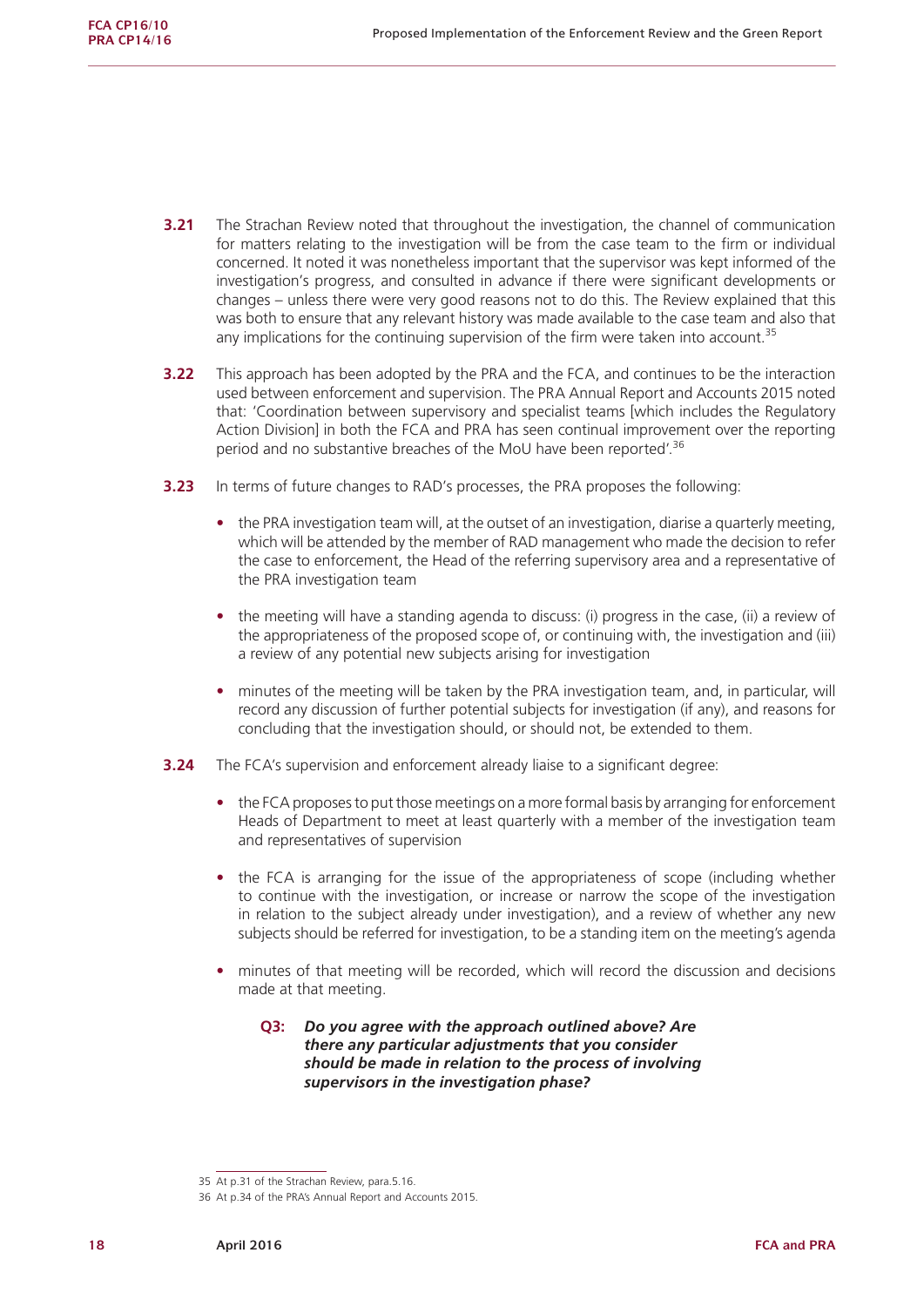#### **Joint investigations**

- **Rec. 11** Because they may prove especially onerous for subjects, the FCA and PRA should provide more guidance about the conduct of joint investigations. However, the regulators may wish to develop their experience of, and approach to, these types of investigation before setting out detailed guidance.
- **Rec. 13** The regulators should provide guidance as to how they will approach decisionmaking in contested cases, following joint investigations, to ensure effective coordination.
- **3.25** The HMT Review recommended that the FCA and the PRA should provide more guidance about the conduct of joint investigations and how they will approach decision-making in contested cases following joint investigations. It is important to note that the RDC does not have any involvement in the investigation itself – nor will the PRA's Enforcement Decisionmaking Committee, once established. The Review also noted that both the PRA and the FCA may wish to develop their experience of, and approach to, these types of investigations before setting out detailed guidance.
- **3.26** Under Annex 1 to the MoU, if an issue affects the advancement of both the FCA's and PRA's objectives, the regulators will determine whether any investigation against a firm or officer/ employee should be carried out by the FCA, by the PRA, or jointly, and how to coordinate any investigation and subsequent proceedings.<sup>37</sup>
- **3.27** At this stage, given the comparatively small number of joint investigations completed to date, the FCA and the PRA are approaching each investigation on a case-by-case basis in line with the MoU. Both regulators believe it is too early to come to a settled approach in joint investigations that would enable us to set out detailed guidance about how we will approach these cases more generally.
- **3.28** Similarly, in relation to decision-making in contested cases following joint investigations, FSMA and the MoU ensure effective coordination by stating that each regulator will consult the other when they have reached a view in principle regarding the action they plan to take, and before a formal decision to issue a warning notice or decision notice has been taken.<sup>38</sup>
- **3.29** The regulators propose to implement the recommendation that the FCA and the PRA provide more detailed guidance as to the conduct of joint investigations, and also how the regulators will approach decision-making in contested enforcement cases following a joint investigation. They will do so once the PRA has consulted on, and set out its plans for, a functionally independent Enforcement Decision-making Committee and once we have had more experience of joint investigations. The PRA will publish new procedural documentation in due course once its Enforcement Decision-making Committee has been established.
	- **Rec. 12** It will often be appropriate and expedient for the regulators to issue joint information requests. However, as a matter of course, the regulators should indicate to which investigation(s) the information sought is relevant, so that subjects can be satisfied that that information is within scope.

<sup>37</sup> At para.24 of Annex 1 to the MoU.

<sup>38</sup> At para.25 of Annex 1 to the MoU.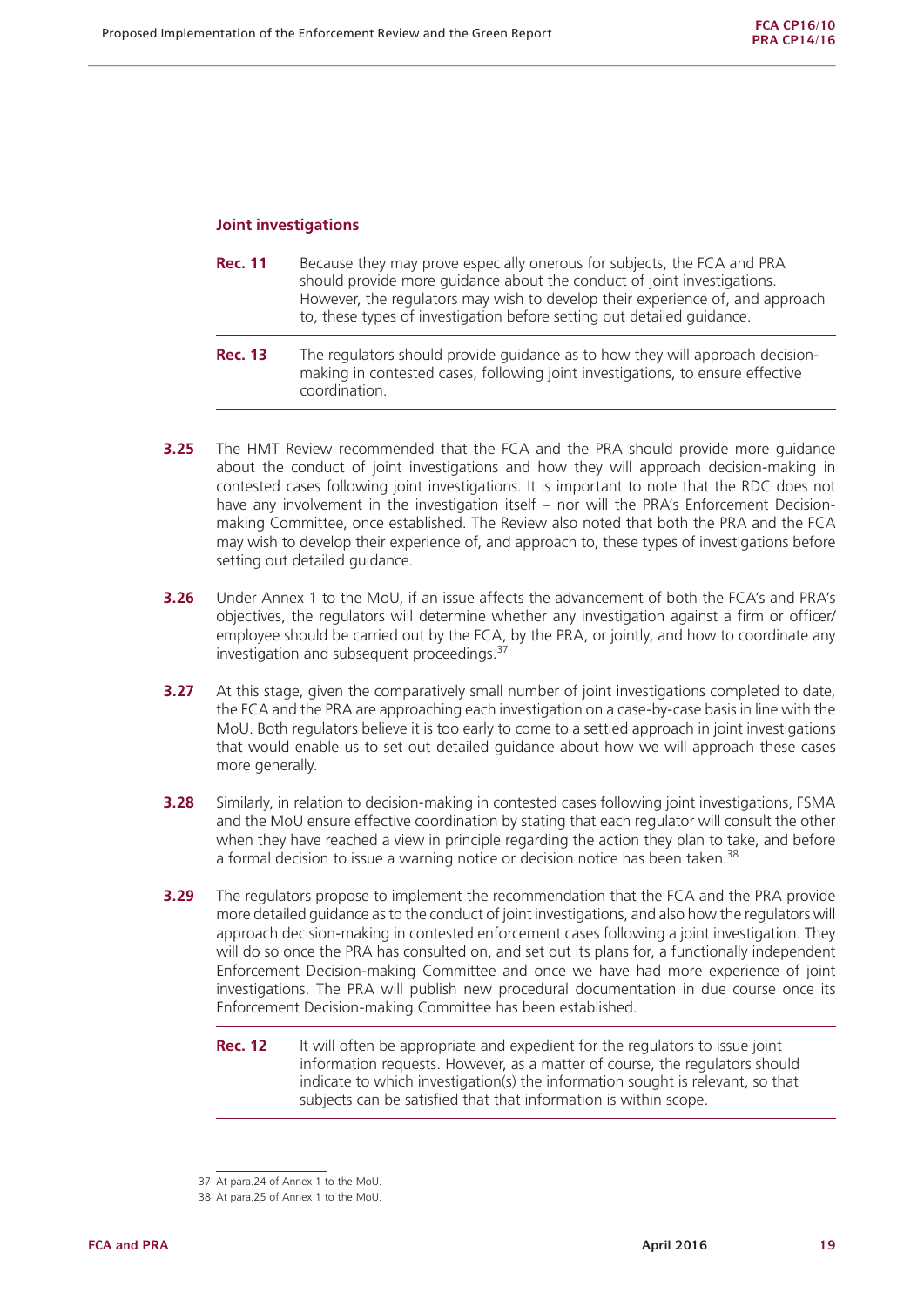- **3.30** The HMT Review also recommended that in the context of joint information requests, the PRA and the FCA should indicate to which investigation(s) the information sought is relevant, so that subjects can be satisfied that the information is within scope. At present, information requests may be grouped by theme, rather than by regulator, but the split between the scope of the two investigations as set out in the respective Memoranda of Investigation allows the subject to identify whether the information required is relevant to the FCA's or the PRA's investigation.
- **3.31** The FCA proposes to amend EG to reflect that an information request should make it clear which parts of the request relate to which investigation. The PRA proposes to adopt the same approach in its enforcement investigations.

#### **Q4:** *Do you agree that the PRA and the FCA should identify the information requested by each regulator within the same information request?*

#### **FCA/PRA cooperation**

- **Rec. 14** The FCA already publishes information about its cooperation with overseas regulators, and should publish high-level information about its cooperation with the PRA.
- **3.32** The HMT Review also recommended that the FCA publish high-level information about its cooperation with the PRA.
- **3.33** The FCA reports information about its coordination with the PRA in the FCA's Annual Report and will continue to do so. The FCA Annual Report for 2014/15 contained a section entitled 'Coordinating with the Prudential Regulation Authority (PRA)'.39
- **3.34** The PRA similarly reports information about its coordination with the FCA in its Annual Report and will continue to do so. The PRA Annual Report 2015 contained a section entitled 'Financial Conduct Authority: effective regular co-ordination'.<sup>40</sup> The PRA also proposes to include a description of its enforcement cooperation with the FCA in a webpage on the PRA website.

#### **Enforcement policy and process**

- **Rec. 15** The government recommends that the PRA develop guidance on its enforcement policy and process, particularly in respect of the conduct of investigations and the exercise of statutory powers.
- **3.35** The HMT Review recommended that the PRA develop guidance on its enforcement policy and process, particularly in respect of the conduct of investigations and the exercise of statutory powers. This recommendation will be the subject of a separate PRA-only consultation later this year alongside the proposed establishment of the Enforcement Decision-making Committee. The Bank of England, of which the PRA is currently a subsidiary, proposes to establish the

<sup>39</sup> At p.70 of the Report, online at: [www.fca.org.uk/your-fca/documents/corporate/annual-report-14-15.](www.fca.org.uk/your-fca/documents/corporate/annual-report-14-15)

<sup>40</sup> At p.34 of the Report, online at: [www.bankofengland.co.uk/publications/Documents/annualreport/2015/prareport.pdf.](www.bankofengland.co.uk/publications/Documents/annualreport/2015/prareport.pdf)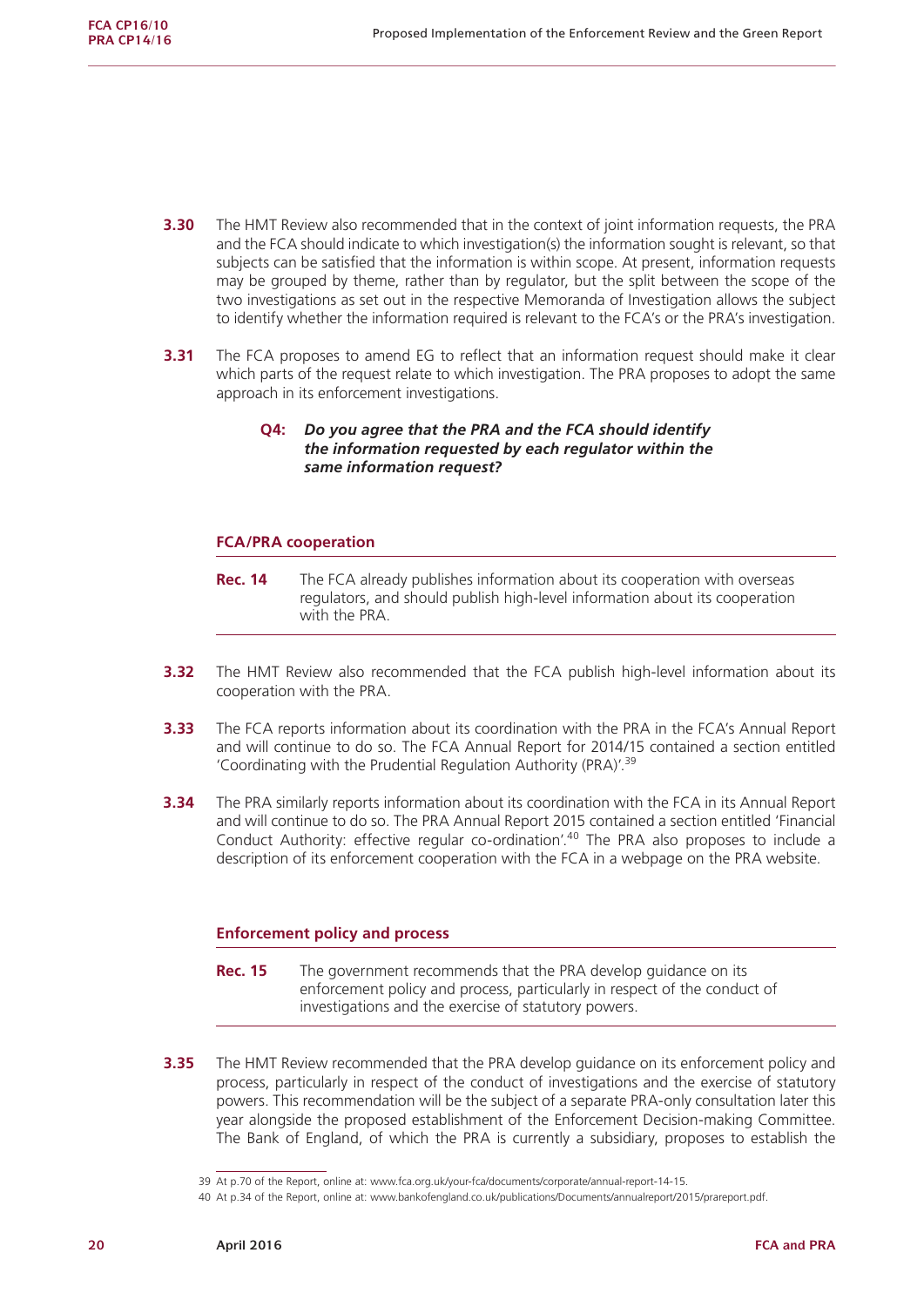Enforcement Decision-making Committee covering the different types of contested enforcement cases across the full range of its supervisory functions, once the Bank of England and Financial Services Bill has completed its parliamentary stages. The Bank will publicly consult on this proposal later this year.41 This "One Bank" approach is in keeping with the Bank's Strategic Plan ("One Bank, One Mission")42.

<sup>41</sup> The progress of the Bill can be followed online at: services.parliament.uk/bills/2015-16/bankofenglandandfinancialservices.html.

<sup>42</sup> See online at:<http://www.bankofengland.co.uk/about/pages/strategicplan/default.aspx>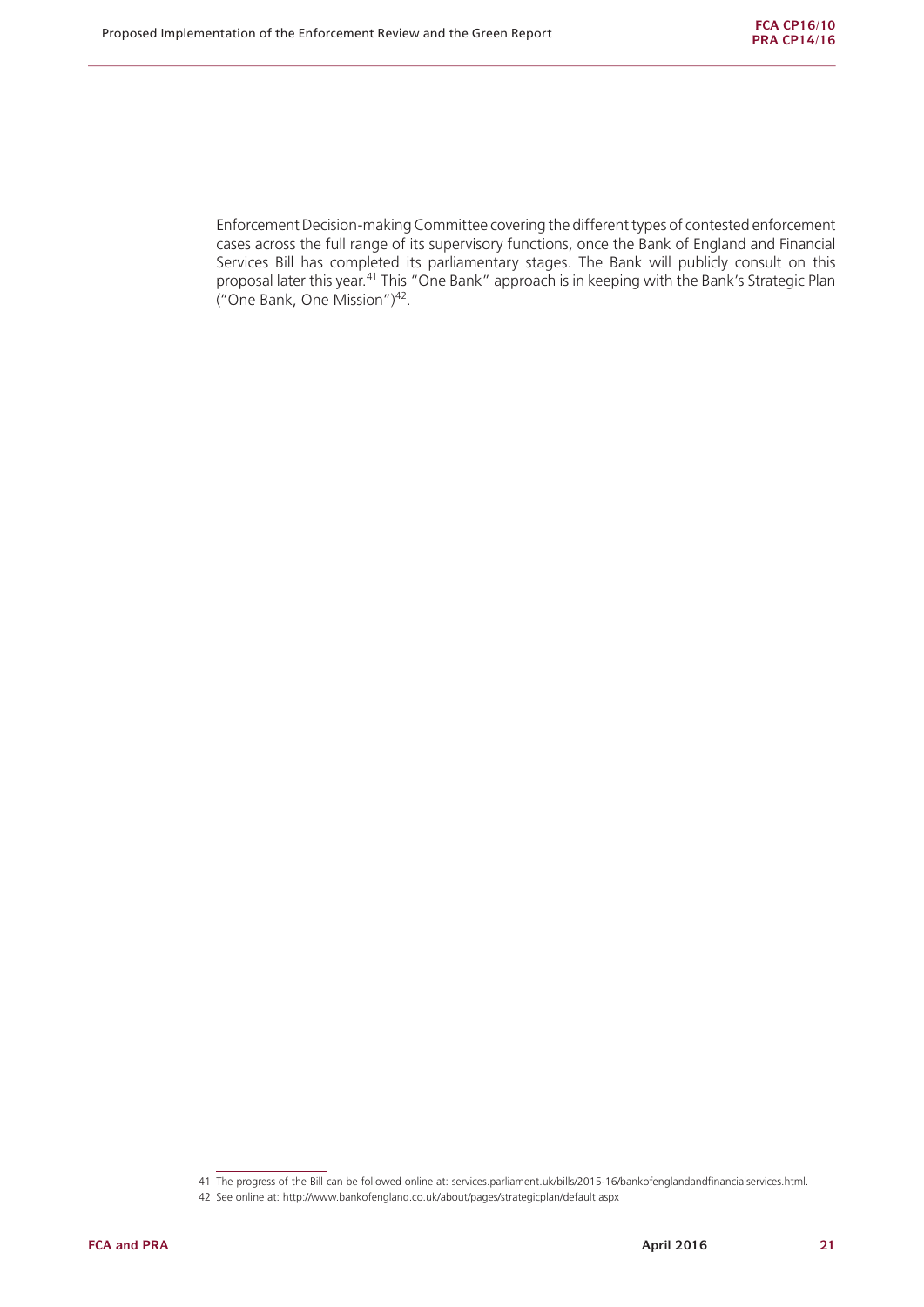## **4. Subjects' understanding and representations in enforcement investigations**

**4.1** The HMT Review made a number of recommendations about communication between the PRA/FCA and firms and individuals under investigation during the investigative phase. The Review also included a recommendation concerning the provision of more information on the factors that the regulators take into account when considering applications to extend the period for responding to a Preliminary Investigation Report (PIR) or warning notice. This chapter sets out the regulators' proposals for implementation of these recommendations.

#### **Initial notice of investigation**

#### **HMT Review Recommendation:**

- **Rec. 16** The Government recommends that the regulators provide more information within Memoranda of Appointments (MoAs) or in accompanying documents, as to the basis for a subject's referral to enforcement. In particular, explanations for referral should link expressly to the published referral criteria, to enhance transparency.
- **4.2** The HMT Review recommended that the FCA and the PRA provide more information (within the MoA of Investigators or in accompanying documents) as to the basis for a subject's referral to enforcement. In particular, it recommended that explanations for referral should link expressly to the published referral criteria.

#### **Green Report Recommendation:**

- **4.3** The Green Report recommended that unless the referral decision maker considered that there were compelling reasons not to do so (such reasons being properly recorded), the regulators should include within the MoA, or alternatively in a separate document which is also sent to the subject of an investigation, succinct accounts of the following:
	- i. A summary of the potential breaches.
	- ii. An explanation of the matters that are said to give rise to those breaches. $43$
- **4.4** The Report recognised that this recommendation was consistent with recommendation no.16 in the HMT Review.

<sup>43</sup> Recommendation 3: Informing the subject of an investigation about the matters under investigation at pp.91–92 (Appendix E: Recommendations).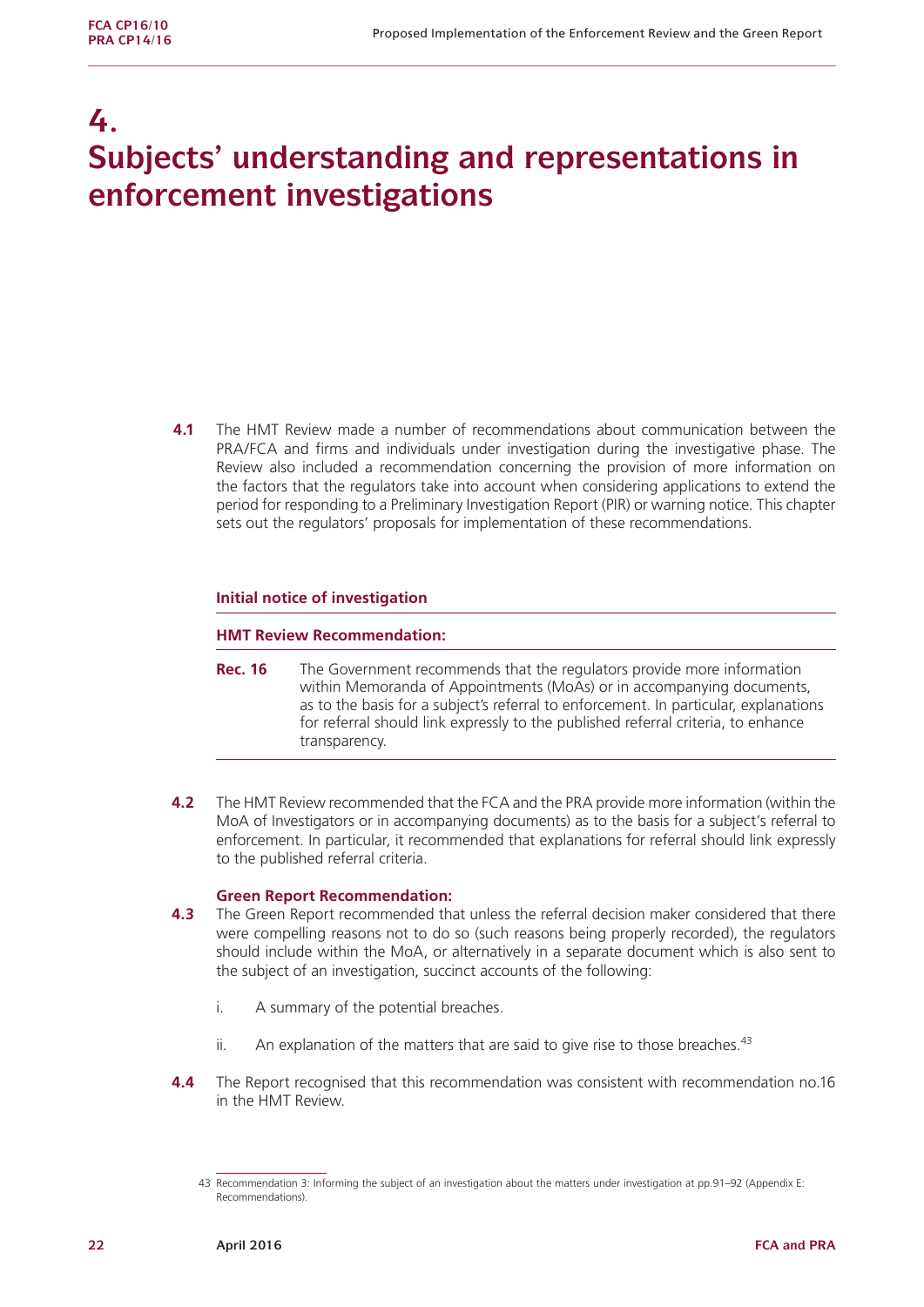#### **Proposed implementation of both the HMT Review and Green Report Recommendations**

- **4.5** The FCA proposes to amend EG to reflect that if a decision to refer to enforcement is made. the FCA will set out in writing (and give to the subject at the same time the MoA is issued) a succinct summary of the potential breaches, a succinct explanation of the matters that are said to give rise to those breaches, and an explanation of the criteria they have applied in coming to the decision to refer.
- **4.6** The PRA proposes to include more information within the investigation MoA, or accompanying documents, about the basis for a subject's referral to enforcement, including more of the context in which the alleged breaches occurred. This information will link to the PRA's referral framework, once published. As indicated above at page 7, the PRA will be publishing more about its referral framework later this year.

#### **Q5:** *Do you agree with the above approach in respect of the initial notice of investigation?*

#### **Scoping meetings**

- **Rec. 17** Scoping meetings should usually take place once investigators are in a position to share their indicative plans on the direction of the investigation and timetabling of key milestones, based on the particular circumstances of the case.
- **4.7** The HMT Review recommended that scoping meetings should usually take place once investigators are in a position to share their indicative plans on the direction of the investigation and timetabling of key milestones, based on the particular circumstances of the case. The Review also recommended that subjects are expressly invited, at scoping meetings or otherwise at an early stage, to provide an indication as to whether they accept the suspected misconduct, or specific aspects of it.
- **4.8** The regulators propose to adopt the recommendation that scoping meetings should usually take place once investigators are in a position to share their indicative plans on the direction of the investigation and timetabling of key milestones, based on the particular circumstances of the case. However, the FCA and the PRA will need to retain flexibility about the timing of scoping meetings. Some individuals and firms prefer a meeting as soon as possible after the appointment of investigators in order to meet the investigators and have the enforcement process explained. However, it may be difficult to give much information in relation to the direction of the investigation if the meeting is held so early in the process. In such circumstances, it may be more appropriate to deal with the timetabling of the next steps in the investigation, and explore the scope and extent to which the firm or individual accepts any part of the suspected misconduct at a later meeting.
- **4.9** The aim of these proposals is not to make the process more cumbersome, but to ensure that subjects get more information about how an investigation is intended to develop, as part of an overall effort by the regulators to increase the transparency of the investigation process to the subject of the investigation. As such, while the meeting may cover extra areas, and take place slightly later in the timetable than currently, the regulators' aim is to give the subject of the investigation, and their advisers, more information about the next steps, to engender a dialogue about the investigation itself at the early stages of the investigation which does not currently routinely happen.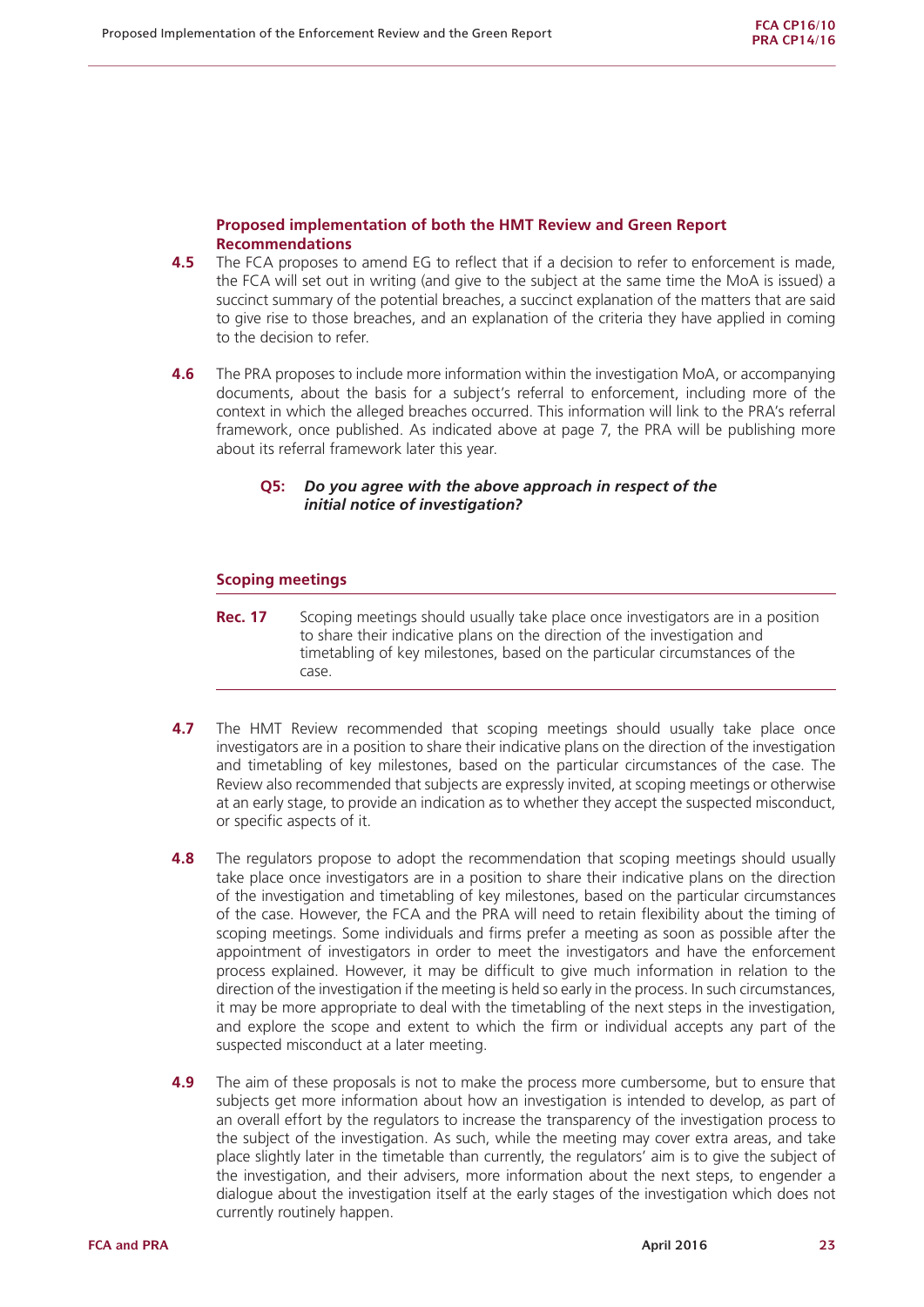**Rec. 18** The Government recommends that subjects are expressly invited, at scoping meetings or otherwise at an early stage, to provide an indication as to whether they accept the suspected misconduct, or specific aspects of it. The regulators should consider (potentially in the course of the FCA's forthcoming review of its penalty policy) whether it may be appropriate to expressly incentivise admissions at this stage, within their penalty setting frameworks.

- **4.10** The FCA proposes to explore this recommendation, as suggested in the Review, as part of its forthcoming review of its penalty policy. Similarly, the PRA intends to consider this recommendation as part of a forthcoming review of its settlement policy. However, it should be noted that both regulators currently incentivise early admissions as part of their respective approaches to settlement.
- **4.11** Both the FCA and the PRA recognise the benefits of, and public interest in, timely and comprehensive settlement on appropriate terms, particularly the early settlement of enforcement action. In recognition of this, the PRA's settlement policy provides that the amount of the penalty that would otherwise have been payable may be reduced, depending on the stage at which a binding settlement agreement is reached.<sup>44</sup> Under both regulators' current policies, they may begin settlement discussions at any stage of an enforcement action. The FCA's settlement policy provides that, once the FCA has a sufficient understanding of the nature and seriousness of the misconduct to make a reasonable assessment of the appropriate outcome, it may begin settlement discussions. Depending on the nature of any admissions at the scoping stage, this may result in an agreed settlement within the Stage 1 period and would be eligible for a 30% settlement discount. The FCA's present settlement policy also provides for a reduction in the amount of penalty that would otherwise be payable, depending on the stage at which a resolution of the investigation is reached.<sup>45</sup>
- **4.12** However, any further incentivisation of early settlement will need to balance the desirability of the matter concluding quickly with the need to ensure that the full extent of the misconduct is understood.
	- **Q6:** *Do you agree with the regulators' proposals around the scoping meetings?*
	- **Q7:** *Pending consideration of whether it may be appropriate expressly to incentivise admissions at scoping meetings (in the context of the FCA's forthcoming review of its penalty policy and the PRA's forthcoming review of its settlement policy), do the regulators' current approaches to discounts for early settlement provide sufficient incentive for early admissions at scoping meetings?*

<sup>44</sup> See 'The Prudential Regulation Authority's approach to enforcement: statutory statements of policy and procedure' (January 2016) at p.28, online at: [www.bankofengland.co.uk/pra/Documents/publications/sop/2016/approachenforcementupdate.pdf .](www.bankofengland.co.uk/pra/Documents/publications/sop/2016/approachenforcementupdate.pdf)

<sup>45</sup> The FCA policy on discount for early settlement is set out in the FCA Handbook in DEPP 6.7. For the PRA policy, see footnote immediately above.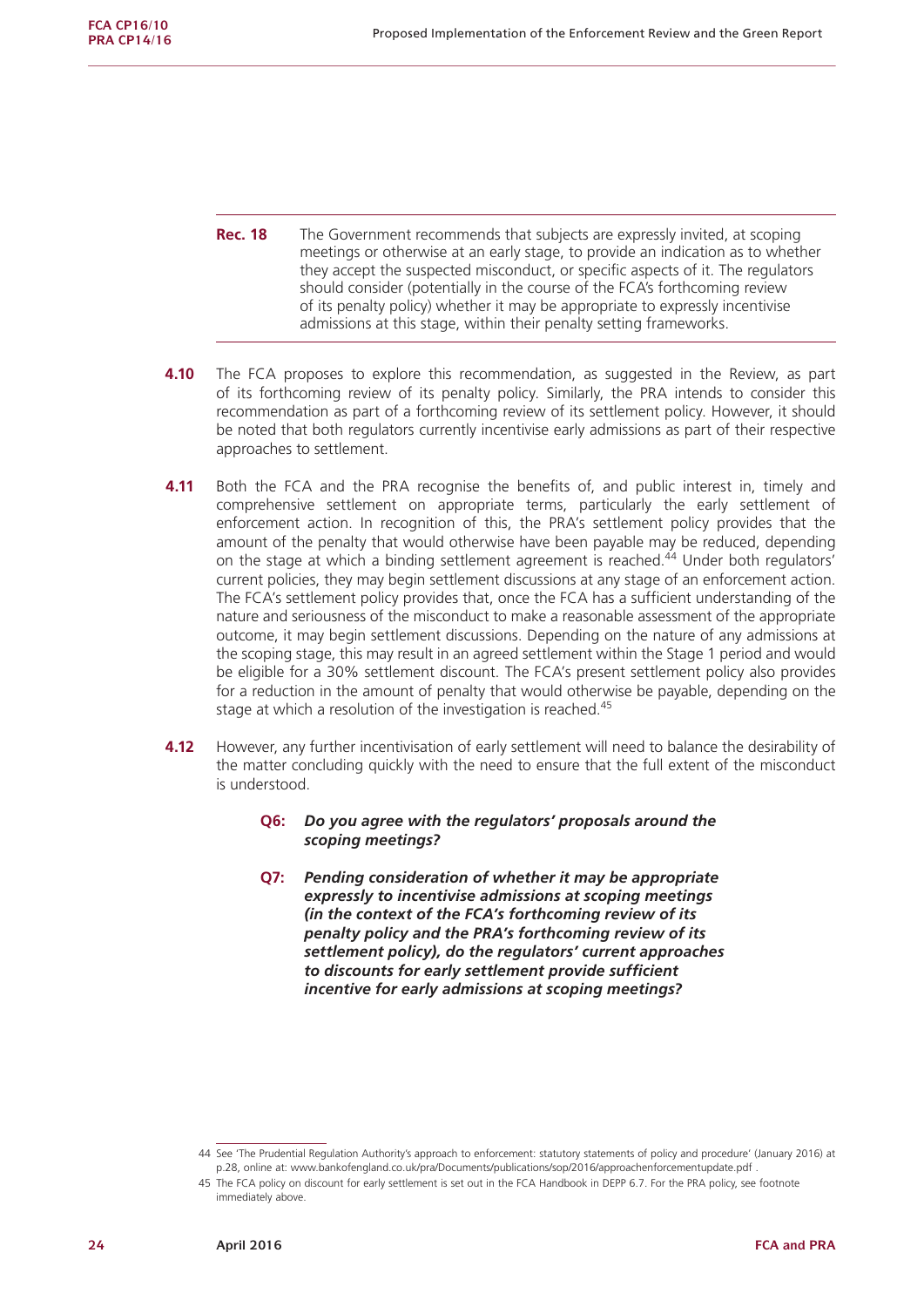#### **The involvement of supervisors**

| <b>Rec. 19</b> | In most investigations referred from supervision, it will be beneficial for<br>supervisors to share information with investigators on the firm's business<br>and relevant market practice issues. However, the appropriateness of the<br>involvement, depending on the particular circumstances of the case, should be<br>calculated at the outset and kept under review by senior staff. |
|----------------|-------------------------------------------------------------------------------------------------------------------------------------------------------------------------------------------------------------------------------------------------------------------------------------------------------------------------------------------------------------------------------------------|
| <b>Rec. 20</b> | Where appropriate, supervisors of relationship-managed firms should attend<br>scoping and progress meetings with a firm under investigation.                                                                                                                                                                                                                                              |
| <b>Rec. 21</b> | Investigators and supervisors should ensure that they maintain an open<br>dialogue throughout investigations to promote a broad symmetry of<br>information.                                                                                                                                                                                                                               |

- **4.13** The HMT Review recommended that the regulators consider how best to utilise the referring area's knowledge of the firm's financial sector and that, where appropriate, supervisors of relationship-managed firms should ordinarily attend scoping and progress meetings with the firm under investigation. It also recommended that investigators and supervisors should ensure that they maintain an open dialogue throughout investigations.
- **4.14** It is important to note that the majority of firms that the FCA regulates do not have specific supervisors in relation to their firm (see diagram at paragraph 3.7 regarding the types of firms regulated by the FCA). However, where a firm is a relationship-managed firm, the FCA proposes to amend and clarify the involvement of supervisors during the investigation phase in EG.
- **4.15** All large PRA deposit-taking, insurance and investment firms are relationship-managed and in such cases, where appropriate, supervisors attend scoping and progress meetings. Investigators and supervisors have maintained an open dialogue in PRA investigations and, in particular, at certain key stages of those investigations. For example, at the scoping stage, supervisors may provide key basic information regarding the firm (e.g. organisation charts, annual reports) to avoid unnecessary information requests being sent to the firm. The extent of information already held by supervisors will be checked, and investigators can usefully draw on supervisors' expert knowledge throughout the course of the investigation.
- **4.16** Recommendations 19–21 are related and similar to recommendations 9–10 above. The PRA proposes to maintain the approach recommended by the Strachan Review, set out above at paragraphs 3.20-3.21, and implement certain changes to RAD processes set out at paragraph 3.23 above.
	- **Q8:** *Do you agree with the above approach to supervisory involvement in enforcement investigations?*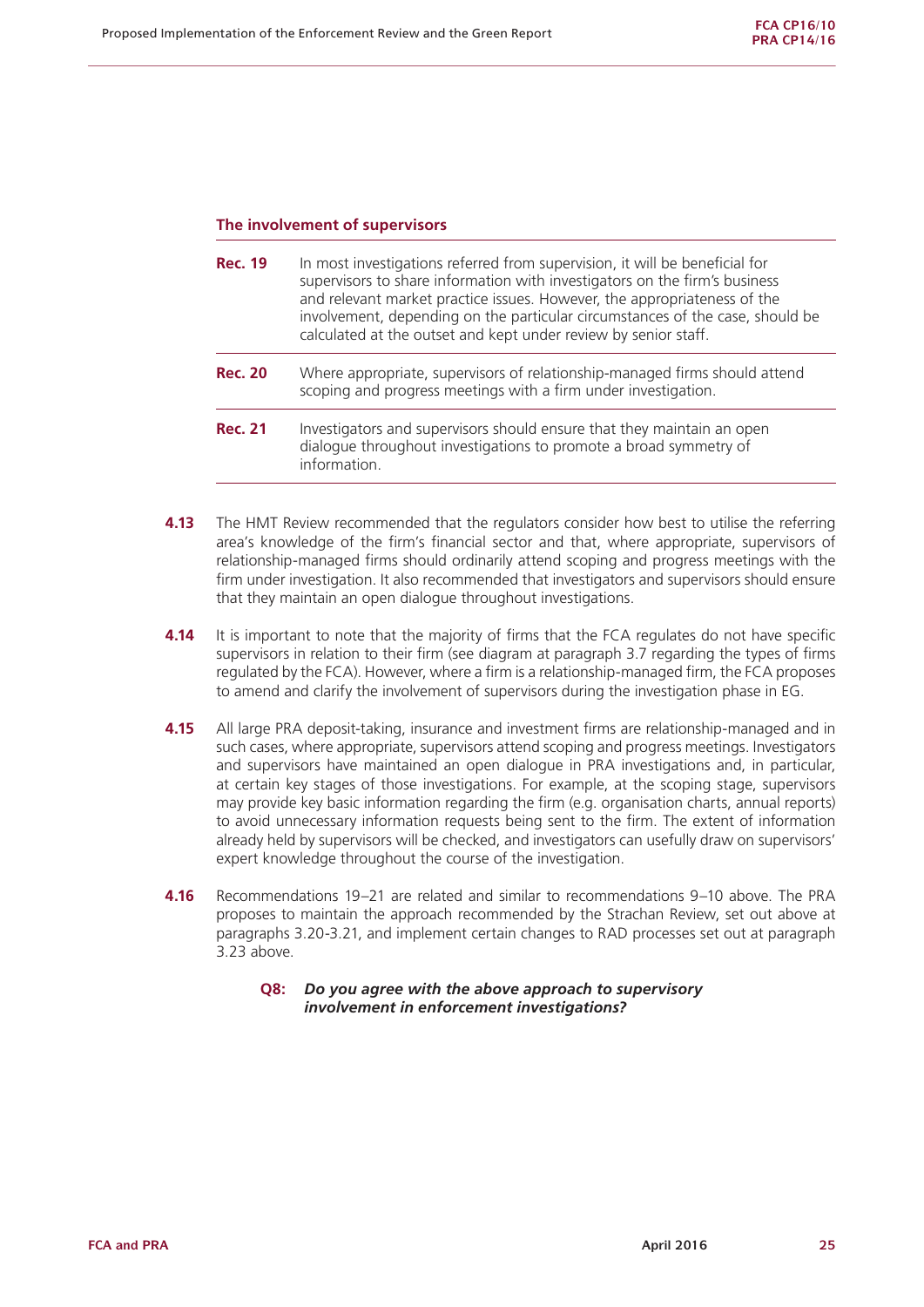#### **Periodic updates and constructive dialogue**

- **Rec. 22** The Government recommended that investigators provide periodic updates to subjects about the progress of investigations in appropriate cases. Updates should focus on the practical steps that have been taken in the investigation to date, and that are intended to be taken in the coming months. Investigators should also reference and update the indicative timeline set out at the scoping meeting. The circumstances of the case may influence how regularly updates should take place, but they should occur on at least a quarterly basis, and subjects should be able to request a face-to-face meeting.
- **4.17** The Strachan Review had previously examined the issue of keeping the subject of the investigation (firm or individual) informed during the investigation.<sup>46</sup> It noted that some responses to the Issues Paper had suggested that the case team should communicate better with the subject as the case progressed, thereby avoiding the impression that the 'shutters have come down'. However, it noted that there was recognition of the limits as to how forthcoming the FSA could be on matters it was still considering or the issue of further investigation.
- **4.18** The PRA and the FCA consider they can do more, beyond the approach originally recommended in the Strachan Review, to improve communication with the subjects of an investigation.
- **4.19** The 2014 HMT Review's Call for Evidence paper noted that, although the FCA EG states that the FCA will have an 'ongoing dialogue' with the subject through the enforcement process, unlike the Competition and Markets Authority (CMA), the FCA does 'not have a policy of formally offering investigation subjects regular opportunities to meet representatives of the case team'.<sup>47</sup>
- **4.20** The Review recommended that investigators should provide periodic updates to subjects about the progress of investigations in appropriate cases that would focus on the practical steps that have been taken in the investigation to date, and that are intended to be taken in the coming months, giving updated indicative timelines. The Review also recommended that these should occur on at least a quarterly basis, and subjects should be able to request a face-to-face meeting.
- **4.21** The PRA and the FCA have had helpful discussions with the CMA about its policy and practice on case updates and state-of-play meetings. The regulators note that the CMA generally provides case updates to the subjects of investigation either by telephone or in writing, as the most efficient and effective way of sharing information on case progress for the CMA and the subjects of investigation.<sup>48</sup> The PRA and the FCA have begun using this approach in current investigations.
- **4.22** The CMA also offers each party under investigation separate opportunities to meet with representatives of the case team to ensure that they are aware of the stage the investigation has reached. These state-of-play discussions are sometimes held by conference call.<sup>49</sup>

<sup>46</sup> See online at: [www.fsa.gov.uk/pubs/other/enf\\_process\\_review\\_report.pdf, p.31, para.5.17.](www.fsa.gov.uk/pubs/other/enf_process_review_report.pdf)

<sup>47</sup> HM Treasury, 'Review of enforcement decision-making at the financial services regulators: call for evidence', online at: www.gov.uk/ government/consultations/review-of-enforcement-decision-making-at-the-financial-services-regulators-call-for-evidence/review-ofenforcement-decision-making-at-the-financial-services-regulators-call-for-evidence.

<sup>48</sup> See CMA, 'Competition Act 1998: Guidance on the CMA's investigation procedures in Competition Act 1998 cases' (CMA8, March 2014), at p.50, para.9.14, available online at: [www.gov.uk/government/uploads/system/uploads/attachment\\_data/file/288636/](www.gov.uk/government/uploads/system/uploads/attachment_data/file/288636/CMA8_CA98_Guidance_on_the_CMA_investigation_procedures.pdf) [CMA8\\_CA98\\_Guidance\\_on\\_the\\_CMA\\_investigation\\_procedures.pdf.](www.gov.uk/government/uploads/system/uploads/attachment_data/file/288636/CMA8_CA98_Guidance_on_the_CMA_investigation_procedures.pdf) 

<sup>49</sup> As above at para.9.15.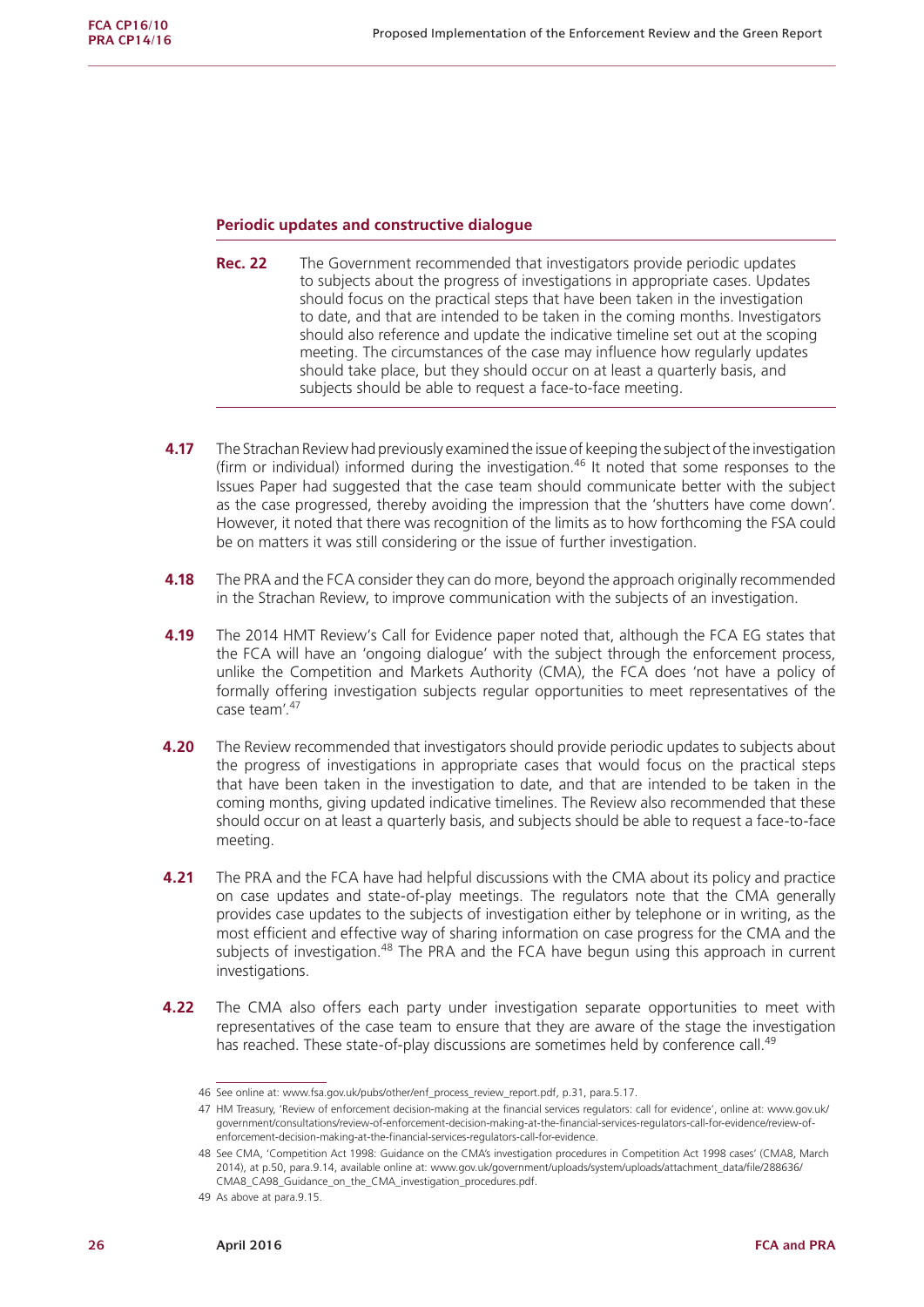- **4.23** In the CMA, the state-of-play meetings take place at the scoping stage and shortly before taking the decision on whether or not to issue a Statement of Objections.<sup>50</sup> They are closest in similarity to scoping meetings and what will be pre-Stage 1 and Stage 1 discussions at the FCA and the PRA. The CMA also offers a further state-of-play meeting post-Statement of Objections.<sup>51</sup>
- **4.24** The FCA proposes to amend EG to reflect its aim to give periodic updates on at least a quarterly basis. These will cover the steps taken in the investigation to date, as well as the next steps and indicative guidelines.
- **4.25** The FCA also proposes to amend EG to reflect the practice that, in joint investigations with the PRA, discussions with the firm or individual under investigation will normally occur with representatives of both regulators present and that, where possible, the regulators will seek to ensure that the respective enforcement processes are coordinated.
- **4.26** The PRA proposes to adopt a similar approach to that set out above in its investigations, for both joint PRA/FCA and PRA-only investigations.

#### **Q9:** *Do you agree with the above approach to periodic updates in the context of enforcement investigations?*

- **Rec. 23** The Government recommends that the regulators consider how best to promote early, constructive engagement between investigators and subjects, and that they consider, for example, the provision of specific training to investigators, increased involvement of senior staff – from the regulators, and from firms under investigation – and encouraging greater cooperation from subjects.
- **4.27** The HMT Review recommended that the regulators should consider how to promote early, constructive engagement between investigators and subjects. The Review suggested that consideration be given to the provision of specific training, increased involvement of senior staff from both the regulators and firms under investigation, and encouragement of greater cooperation from subjects.
- **4.28** In respect of the FCA, the FCA's senior staff will be involved throughout an investigation and will be informed of the investigation's progress. This may be at project sponsor and head of department level, involve directors within EMO or be escalated to senior decision-making committees. The FCA acknowledges that this may not always be apparent to those under investigation. While increased or more apparent involvement by senior staff may be appropriate in some cases, the FCA considers that a key factor in promoting constructive engagement is ensuring that an investigation team has the right level of experience. It is also important that the subject of an investigation recognises that if and when the investigation team is able to share its emerging thinking, that communication does not commit the team to any particular position, as their thinking may well change.
- **4.29** For the PRA, the Head of RAD has overall responsibility for a PRA investigation. Each investigation has an investigation team, headed by a senior member of RAD and supported by a team of investigators. The decision to open an investigation is taken by agreement between the Head of RAD and the Head of Division or Director of the Supervisory area concerned. The matter

<sup>50</sup> As above at para.9.16.

<sup>51</sup> As above at para 9.18.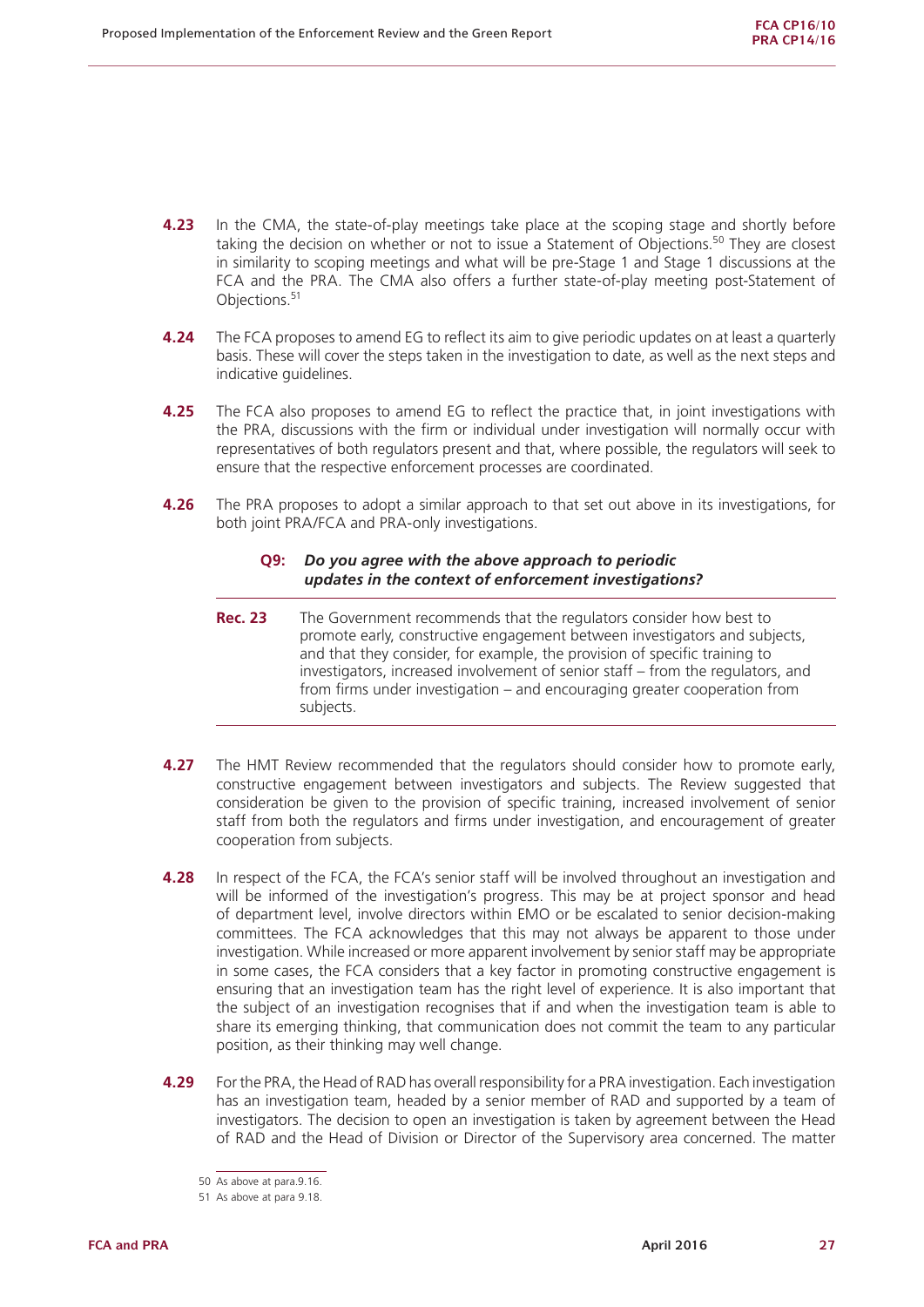then passes to the Investigation team in RAD to manage the investigation on a day-to-day basis, taking decisions about the direction of the investigation, what evidence needs to be gathered and whether interviews might be needed. Decisions to open a Stage 1 settlement are generally taken by the PRA's Supervision, Risk and Policy Committee (SRPC), which consists of senior staff at the regulator (including the Head of RAD), in accordance with the PRA's published policy on decision-making.<sup>52</sup> The SRPC is also responsible for ratifying any settlement reached at Stage 1.

- **4.30** The PRA and the FCA will coordinate the provision of certain training to enforcement staff. including investigators, who are PRA/FCA employees. Training is not provided to external persons who may be appointed as investigators, e.g. professional services firms, as they are engaged on the basis of the specific expertise and services they offer. PRA and FCA employees, however, consistently provide regulator-specific advice and guidance to such appointees.
- **4.31** The Bank of England proposes to establish an Enforcement Decision-making Committee in the near future, which will be functionally independent of senior management and will take decisions in contested enforcement cases (see paragraph 3.29 above). As indicated at paragraph 1.13, the Bank will issue a separate consultation paper on this proposal.

#### **Q10:** *Do you agree with the proposed approach set out above to constructive engagement in the context of enforcement investigations?*

## **Time limits for responding to PIRs and warning notices**

- **Rec. 24** To enhance transparency, the regulators should set out those factors that they might consider relevant to an application for extending the period for responding to a PIR or warning notice.
- **4.32** The HMT Review recommended that, to enhance transparency, the FCA and the PRA should set out those factors they might consider relevant to an application to extend the period for responding to a PIR or warning notice.
- **4.33** The FCA proposes to amend DEPP 3.2.16 G to include some non-exhaustive factors that the FCA would take into account when considering a request to extend time to respond to a warning notice. It also proposes to amend EG to reflect those similar factors that it would take into account when it considers a request for an extension of time to respond to a PIR.
- **4.34** These factors include the legal and factual complexity of the case, and the existence of any factors outside the firm's or individual's control that would materially impact on their ability to respond within the period set out in the warning or first supervisory notice. The FCA may also take account of any relevant comments from FCA staff responsible for the matter. In addition, in relation to a request to extend time to respond to a warning notice, the FCA will take into account whether the firm or individual has had the opportunity to respond to a PIR, or whether the case has substantially changed from the case set out in any PIR.
- **4.35** Having considered the issue, and recognising the advantage in the regulators having consistent policies in this regard, the PRA proposes to adopt the same factors in setting out those that

<sup>52</sup> See online at:<www.bankofengland.co.uk/publications/Documents/other/pra/approachenforcement.pdf>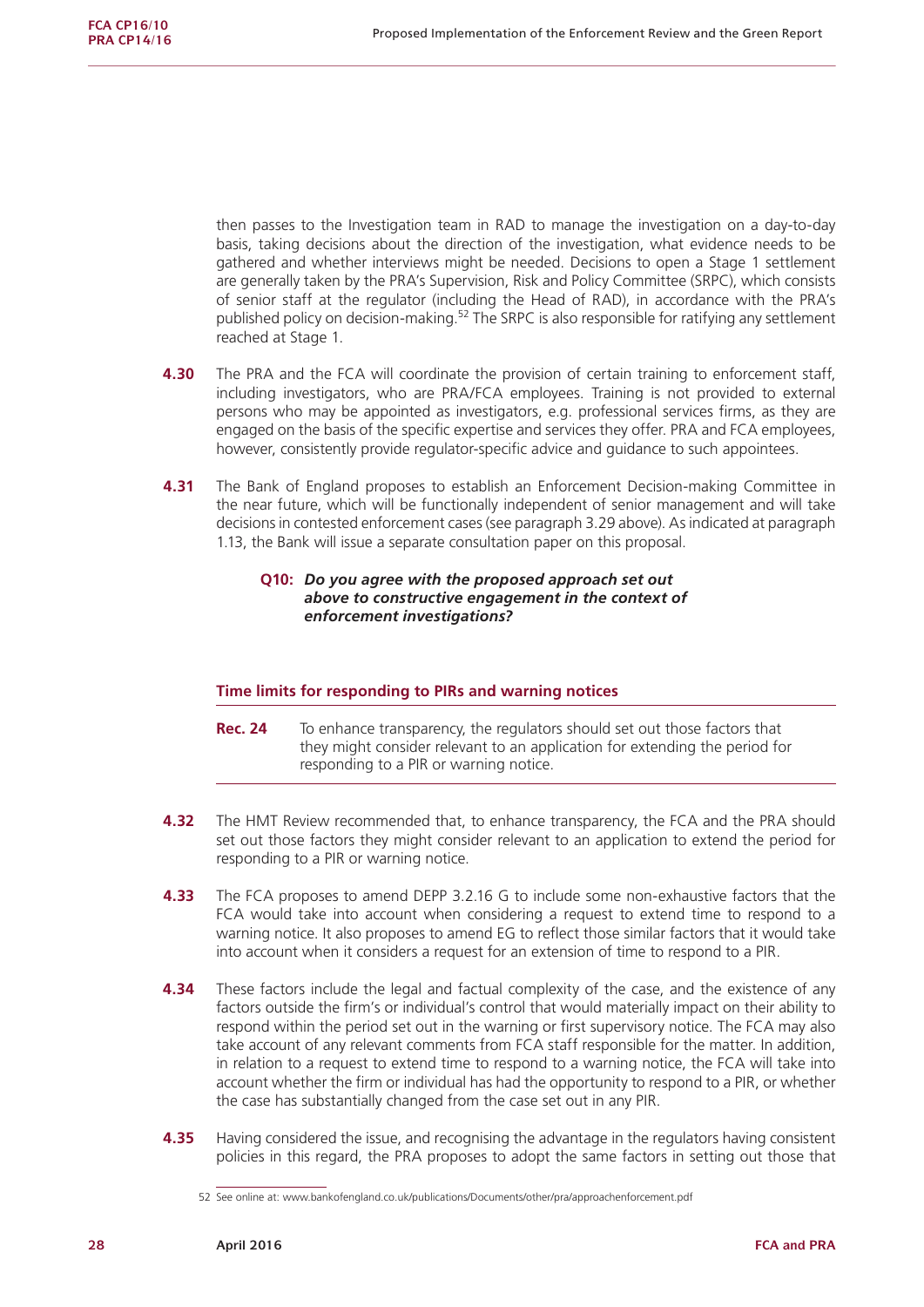it would consider relevant to an application for an extension of time to respond to a PIR or warning notice.

- **4.36** It should be noted that even where some or all of these factors are evidenced in the application for an extension, the FCA and the PRA will have to take into account all the circumstances of the case when deciding whether to grant the application for an extension of time. In certain cases, it may be more appropriate to grant the proposed extension in part only; for example, where an application is made for a one-month extension, the regulator may consider that only a two-week extension is objectively justified.
	- **Q11:** *Do you agree with the proposed list as constituting those factors that the regulators will take into account when considering whether to grant an extension of time to respond to a PIR or warning notice, in full or in part? Are there any further factors that you consider should be taken into account?*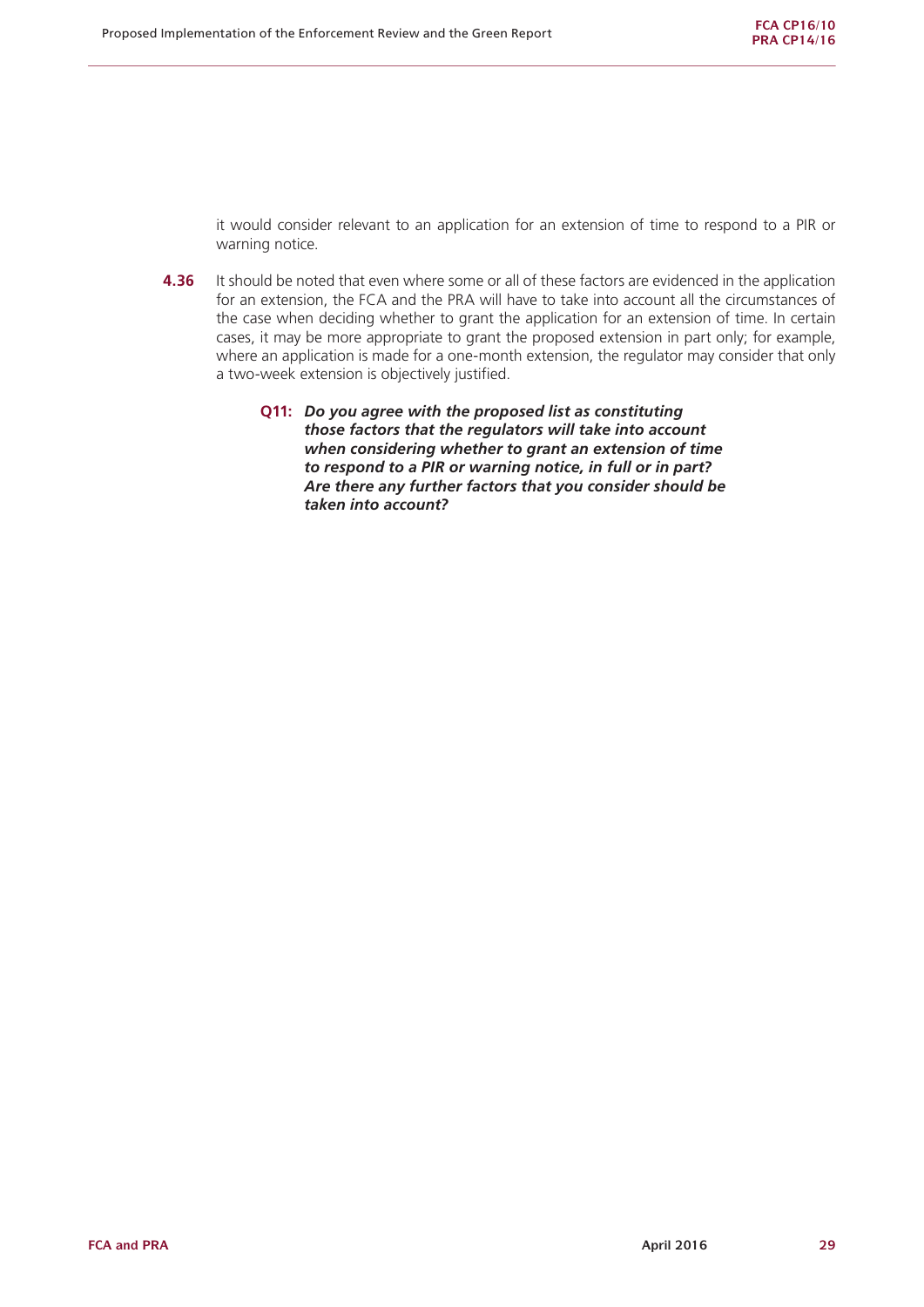## **5. Settlement**

**5.1** The HMT Review noted the importance of settlement to both the regulators and subjects of enforcement action. The Review did not recommend a longer Stage 1 period in settlement discussions, but focused on the effectiveness of the Stage 1 period itself. This chapter sets out the FCA's response to those recommendations and sets out a proposal for the issue between the FCA and the subject to be narrowed by agreement, with the contested issues being decided by the RDC. The PRA will bring forward proposals in due course and expects to consult on these later this year.

#### **Early notification of Stage 1**

**5.2** The Review recommended that the FCA should aim to give 28 days' notice of Stage 1 beginning, so that administrative arrangements can be made and that if service of settlement papers is likely to be delayed, subjects should be notified. The FCA proposes to amend EG to incorporate this early notification to allow administrative arrangements to be made, such as ensuring that key staff will be available.

#### **Pre-Stage 1 preliminary without-prejudice meetings**

- **5.3** The Review also recommended that, where appropriate, the FCA should offer preliminary meetings on a without-prejudice basis in the period between notification of the date on which Stage 1 will begin, and its commencement. The Review recommended that the investigators should summarise key legal and factual bases of the case at preliminary meetings and identify key evidence.
- **5.4** The Review also noted that preliminary meetings will usually take place prior to decision makers' approval of any proposed penalty and disciplinary outcome, so that subjects understand that there is the potential for the case to change.
- **5.5** The FCA proposes to amend EG to allow for the incorporation of pre-Stage 1 preliminary meetings. The purpose of the meeting would not be to start Stage 1 discussions, but to explain the FCA's view of what went wrong, and for the firm to indicate the extent to which they agree with outline findings. It will also be an opportunity for firms to indicate where they believe there are factual errors and to identify any inadvertent mistakes.

#### **Information provided at Stage 1**

**5.6** The Review recommended that at the commencement of Stage 1, regulators should continue to ensure that they identify and, where necessary, give subjects the key evidence on which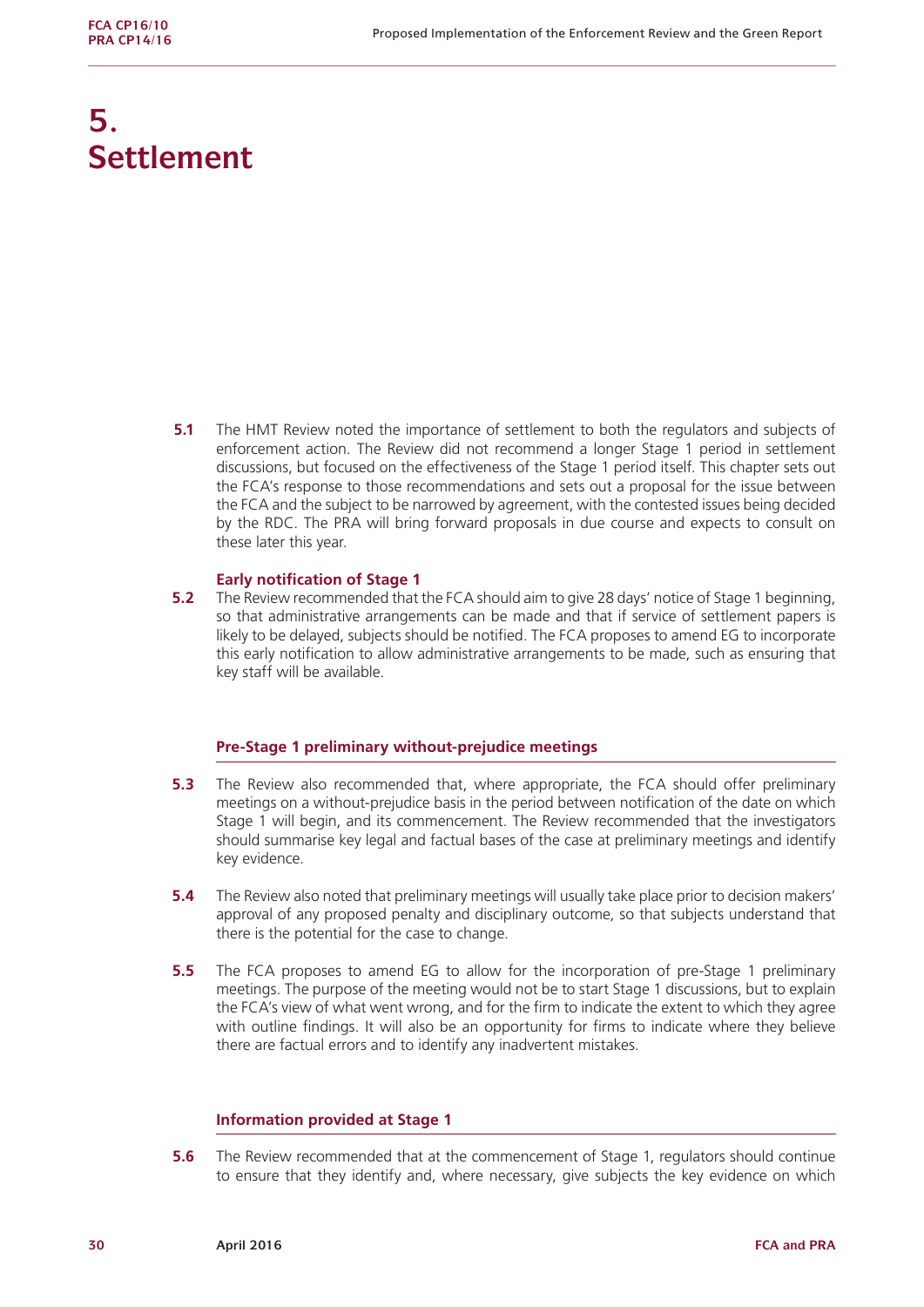their case relies. The Review also suggested that the FCA may wish to provide more specific guidance about the circumstances in which they will provide PIRs.

- **5.7** In the majority of discussions at Stage 1, the FCA will have provided a draft warning notice that will help set out the issues that need to be discussed. Whether the FCA will produce a PIR will depend on the stage of the investigation at which the FCA feels that it is in a reasonable position to make an assessment of the extent and nature of the misconduct. We will keep under review whether it would be helpful to give more guidance about the circumstances when we will provide PIRs, once we have had the opportunity to consider the responses to this consultation.
- **5.8** The FCA proposes to amend EG to note that when it is necessary to help resolve factual disputes or to assist the firm or individual to make an informed decision about whether to resolve the dispute by agreement, the FCA will identify the key evidence on which its case relies at the commencement of Stage 1, unless the firm or individual already has that information, (e.g. a PIR has already been sent to them). However, this is not meant to be a disclosure exercise. So, while the FCA will identify the key evidence that underpins its view of the case, it will not generally provide evidence if the firm or individual already possesses it.

#### **Q12:** *Do you agree with the proposed changes to the pre-Stage 1 process?*

**Q13:** *Do you have any comments on the proposed approach to the information provided at Stage 1?* 

#### **Partly contested cases**

- **5.9** A number of respondents to the HMT Review Call for Evidence felt that we should create a process that allows a discount for early settlement when the subject
	- **•** agrees with the majority, but not all, of the FCA's findings; or
	- agrees on the facts but not the liability (e.g. whether they are a breach of a relevant rule or Principle) or what the appropriate penalty should be

**and** the RDC's decision effectively matches the subject's representations on the appropriate outcome.

- **5.10** The HMT Review rejected this approach on the basis that it would be difficult to decide whether a decision was more or less favourable than the original enforcement proposal. The FCA agrees that it would be very difficult to carry out such a process if the question of whether a 30% discount should still be applied meant comparing:
	- **•** the proposed outcome discussed in settlement, and
	- **•** the decision made by the RDC on a fully contested basis

and then coming to a judgement that the subject would have settled on the basis of the findings and penalty ultimately decided by the RDC. Few cases are likely to be so clear cut, particularly where factual issues still need to be decided and liability has not been accepted.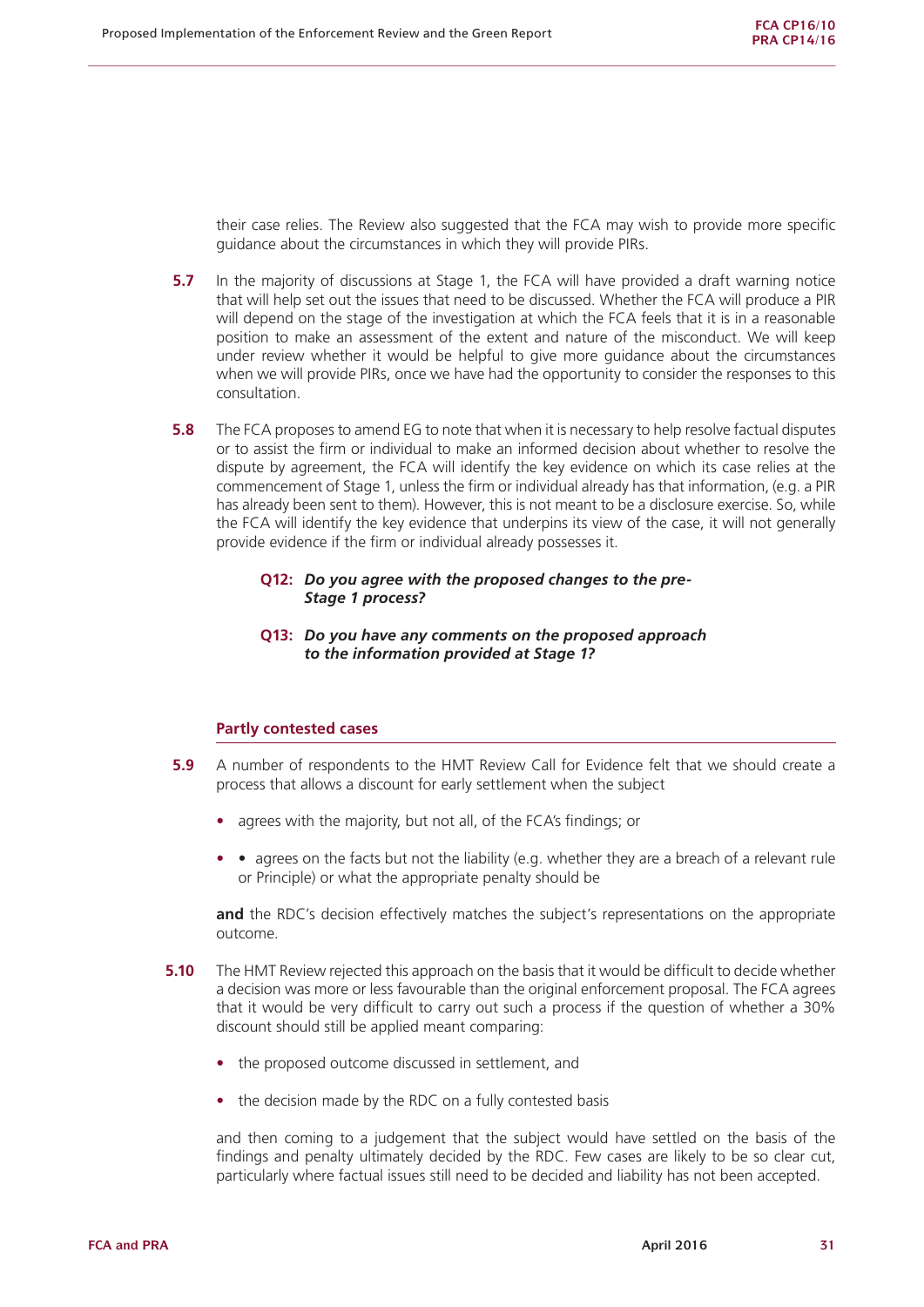- **5.11** In order to respond to these concerns, however, the FCA proposes introducing a streamlined procedure to narrow the issues between the FCA and the subject by entering into a 'focused resolution agreement' on the facts and liability, with the RDC then determining only the action to be taken (the "Proposal").
- **5.12** With this Proposal, the outstanding issues to be determined by the RDC can be clearly, simply and workably defined. As all relevant facts and issues about the breach have been accepted by the subject, the role of the RDC would be to determine the appropriate regulatory response, akin to a defendant pleading guilty in criminal proceedings. This includes whether the action taken should be a financial penalty or public censure, prohibition order or suspension, restriction, condition or limitation and the appropriate level or scope of any such action. This Proposal should increase the transparency and clarity of how financial penalties are calculated and give a clearer message, as they will be accompanied by a reasoned decision from the RDC.
- **5.13** Under this streamlined procedure, the subject must accept all facts relevant to the proposed enforcement action **and** all issues of whether those facts amount to a breach or more than one breach. This should ensure that this Proposal still keeps much of the savings in time and costs to both subjects and the FCA that are currently made by settlement at Stage 1.
- **5.14** There will still be the opportunity to settle all issues, including the appropriate sanction at Stage 1 without the involvement of the RDC; the FCA is not proposing any changes to the process for agreeing a full settlement of all issues which will continue to have a 30% discount applied to the penalty.
- **5.15** The FCA proposes that the same fixed discount of 30% applies where a focused resolution agreement is reached during Stage 1 and the only contested issue is penalty, on the basis that this is akin to a guilty plea and will still have resulted in substantial savings in time and resources. While this is the same discount for settlement of all issues at Stage 1, settlement at that stage has a greater inbuilt saving in terms of time and resources and the benefit of certainty that flows from a full settlement.
- **5.16** In outline, the FCA proposes to amend DEPP and EG to provide for a focused resolution agreement that would allow a subject to make submissions on the appropriate outcome before the RDC and which would be dealt with under the following procedure:
	- **•** As with current Stage 1 settlement, the Settlement Decision Makers (SDMs) will decide whether to accept the proposed resolution.
	- **•** If the SDMs accept the resolution, they will give a warning notice setting out the facts and liability, and set out the FCA's position on penalty.
	- **•** After giving a warning notice, the SDMs will inform the RDC that they have done so and the RDC will then make any necessary arrangements for representations. If the SDMs decide to give a warning notice, they will also be responsible for deciding whether or not to exercise the powers to publish information about a warning notice after consultation with the person to whom the warning notice is given or copied.
	- After the RDC has received written/oral representations from both the FCA and the subject on the appropriate penalty, it will then decide whether to give a decision notice. DEPP will be amended to make clear that the RDC must accept, and not in any circumstances depart from, the agreed position on the agreed issues set out in the focused settlement agreement.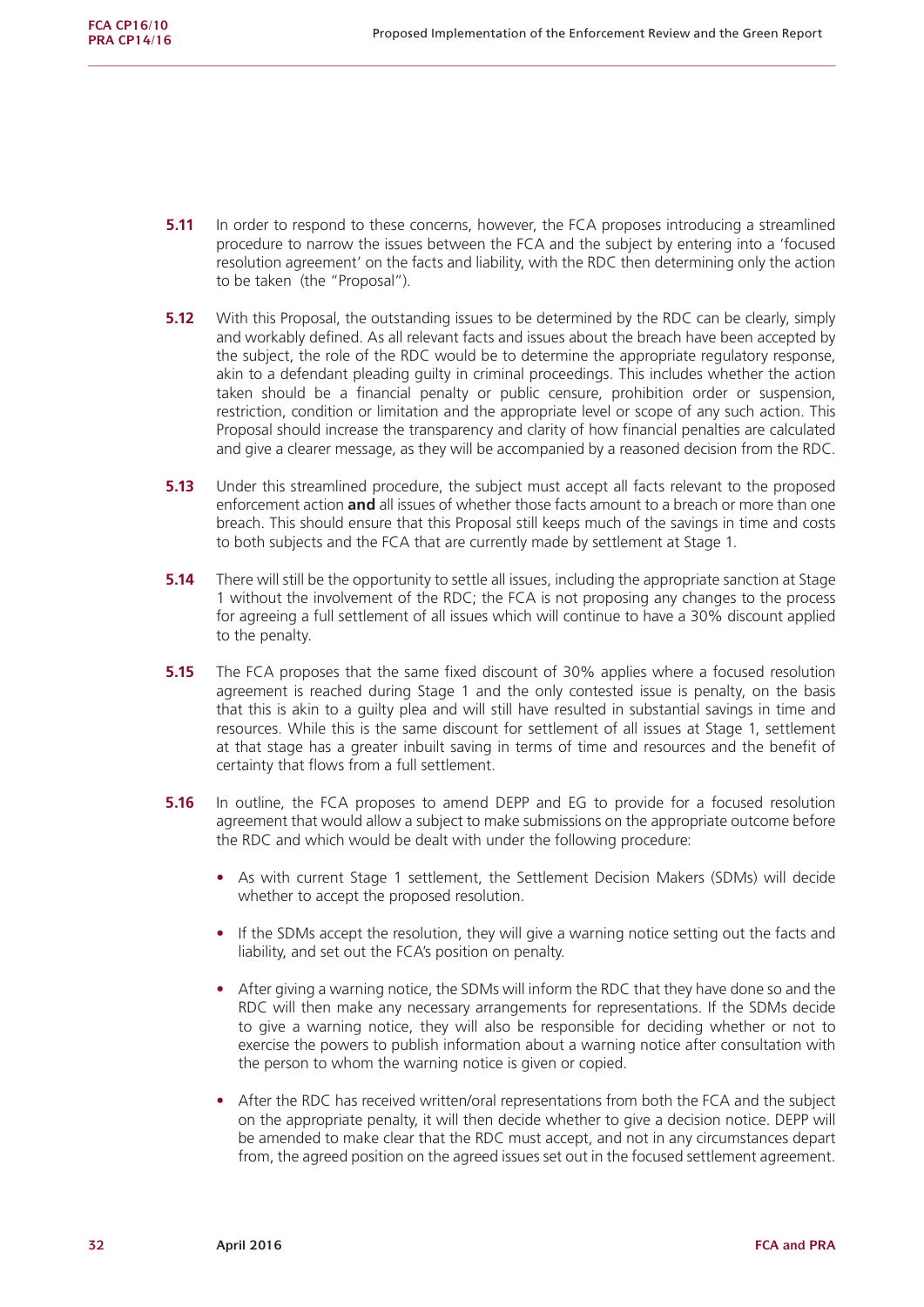- **5.17** The focused resolution agreement will include agreement by the FCA and the subject that they will not seek to contest the facts and liability as set out in the warning notice when making representations to the RDC or on any subsequent reference of the matter to the Tribunal. We do, however, recognise that the Tribunal has the power to revisit issues of its accord, so a focused resolution agreement will allow representations and hear evidence where the Tribunal requires it.
- **5.18** The focused resolution agreement will also include an agreement to waive rights under section 394 FSMA to disclosure of material relied upon by the FCA and any undermining material on areas where agreement is reached.
- **5.19** The FCA has also considered two alternative types of agreement:
	- Alternative 1 the subject agrees all facts relevant to the proposed enforcement action but wishes to make submissions and contest whether the breaches as alleged by the FCA arise from those facts. In these circumstances there would also be a dispute about the appropriate outcome.
	- **•** Alternative 2 the subject agrees one or more issues relevant to the proposed enforcement action, but not all, and wishes to contest narrowed down issues. The issues which may be agreed include, but are not limited to, issues of:
		- **•** questions of fact
		- **•** whether specified facts amount to a breach (or more than one breach)
		- **•** whether action for a financial penalty and/or public censure is warranted
		- the appropriate level of a financial penalty
		- **•** whether action for a suspension, restriction, condition or limitation (as defined for the purposes of DEPP 6A) is warranted
		- **•** the appropriate length of a suspension, restriction, condition or limitation (as defined for the purposes of DEPP 6A)
		- **•** whether a prohibition order is warranted, and
		- **•** the appropriate scope of a prohibition order
- **5.20** The FCA considers that the two alternative proposals may have some benefits, as follows:
	- **•** There may be an increase in cases against individuals in the future. This is consistent with the commitment to taking action where appropriate against individuals and the introduction of the Senior Managers and Certification Regime (which will give greater clarity over an individual's responsibilities and increase accountability). These cases tend to have more issues in dispute because the impact of any disciplinary sanctions on an individual's financial position and reputation can be greater than for cases against firms, and the ability to narrow those issues may help assist in resolving those cases more efficiently.
	- **•** Contesting facts and/or the breaches that arise from those facts before the RDC under the focused settlement agreement procedure may also help develop a body of more detailed decisions that can be understood and translated into clear advice to firms and individuals.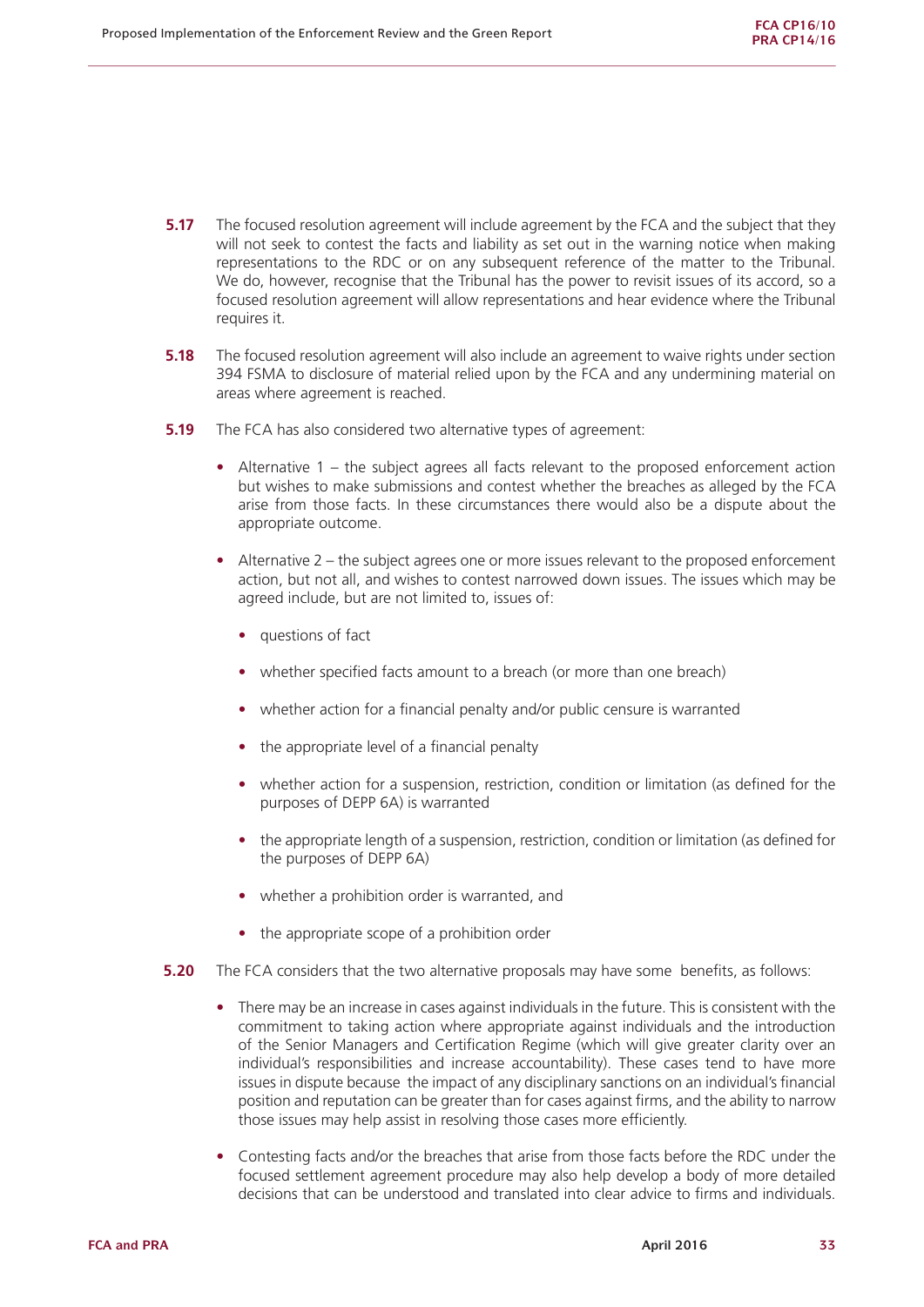Decisions that are the result of a contested process tend to be more detailed, as the RDC will not only set out the findings that underpin the decision but will also refer to any representations made by the subject and its view on those representations.

- **5.21** However, the main issue with Alternatives 1 and 2 is the potential breadth of the number of issues that would remain unresolved and need to be contested before the RDC. Unless the issues are narrowed considerably, the saving in resources for both the FCA and the subject compared with a fully contested case may be limited.
- **5.22** In addition, if some material facts or liability issues remained to be resolved, the question of how much credit ought to be given to a subject who is found liable by the RDC is more complex and less suitable for a fixed and guaranteed discount. In order to give appropriate credit to different cases, it is likely that the discount scheme would have to give the RDC a discretion to set the appropriate discount.
- **5.23** For example, in cases where there is agreement on all relevant facts but not on whether they amount to a breach (Alternative 1), the appropriate approach to penalty might be to give the RDC a discretion to award a discount within a specified range (perhaps 15% - 30%). However, where there is a greater range of contested issues that could still leave a number of issues of fact, liability and penalty unresolved (Alternative 2), it may be that the appropriate approach may be to allow the RDC a discretion to award a discount within a range of 0% – 30%. The RDC would take into account the significance of the agreed issues to the case as a whole, the degree to which the RDC considers the concessions have reduced time and cost, and the extent to which the narrowing of the issues satisfies the RDC that the subject has earned credit.
- **5.24** The FCA considers that the Proposal should lead to greater transparency in how a penalty is calculated, but without resulting in any significant loss in efficiency or increase in resources used to resolve the investigation. However, as both Alternatives 1 and 2 leave the extent of any agreement of the issues undecided, it is more difficult to come to the same conclusion. We are minded to take the Proposal forward, but welcome views on Alternatives 1 and 2.

#### **Q14:** *Do you agree that the FCA should amend DEPP and EG to make provision to contest penalty only before the RDC?*

- **Q15:** *Do you have any comments on the proposed framework and procedure for contesting penalty only?*
- **Q16:** *Do you have any comments on Alternatives 1 and 2?*

#### **Extending Stage 1**

- **5.25** The Review recommended that, to enhance transparency, the regulators should set out those factors that they might consider to be relevant to an application for extension of Stage 1.
- **5.26** The FCA's view is that in most cases, 28 days is a reasonable period in which to respond to a Stage 1 letter. That period is not fixed, and in complex cases – i.e. those involving multiple jurisdictions or multiple parties or both – a longer Stage 1 period will be appropriate. However, the FCA remains of the view that any extensions should be in exceptional circumstances only. It proposes to amend EG to note that these will generally be circumstances where factors outside the firm's or individual's control will have a material impact on their ability to engage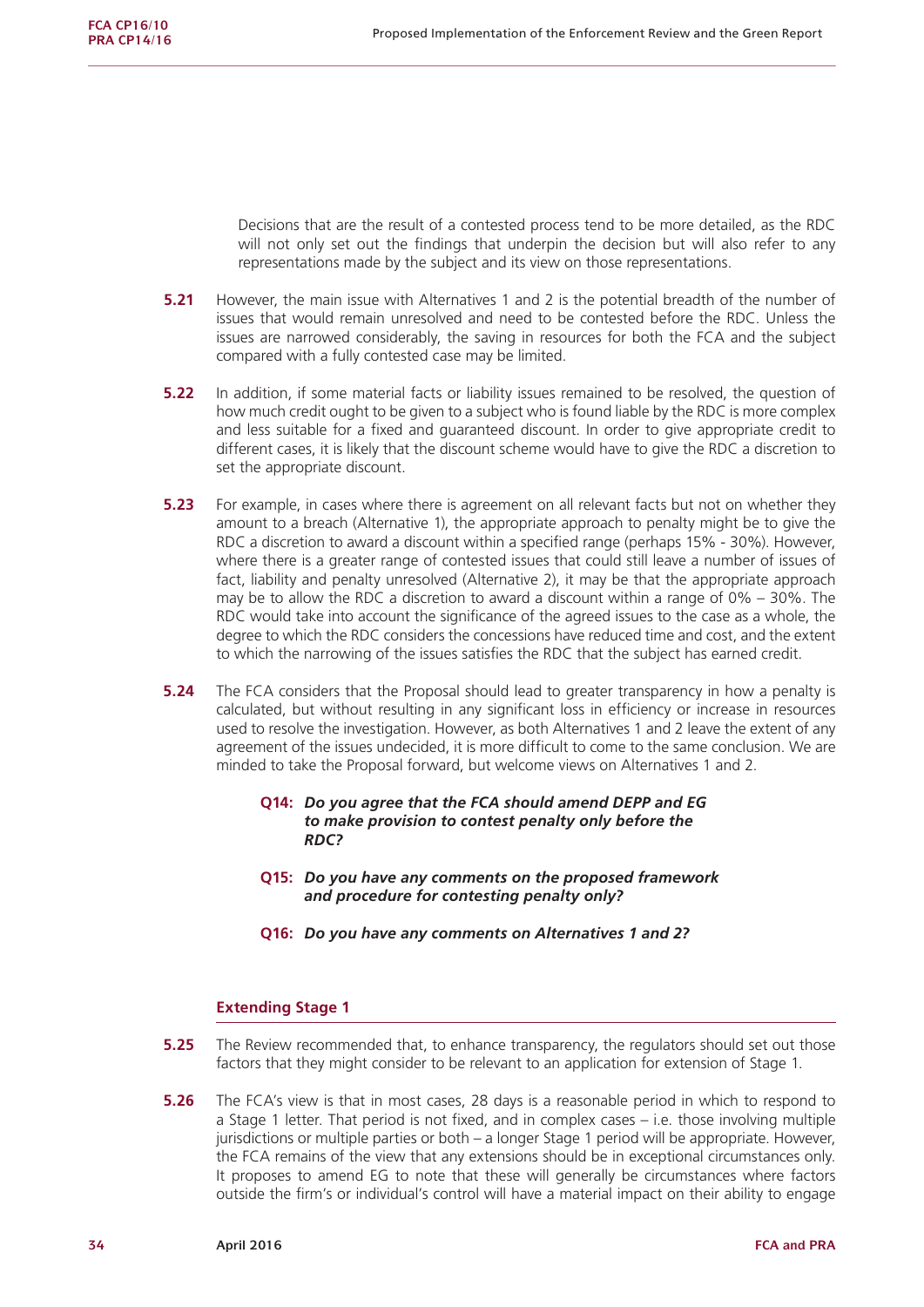in settlement discussions in the Stage 1 period. Where new information has come to light that would have such a material effect on the FCA's findings or proposed disciplinary outcome that it makes the previously set Stage 1 period unreasonable, it may be more appropriate to consider withdrawing the Stage 1 letter and consider issuing a new Stage 1 letter when the new facts have been assessed.

**5.27** As indicated above, the PRA will be consulting separately in respect of this recommendation later in 2016.

#### **Q17:** *Do you have any comments on this approach to extending Stage 1?*

#### **Making representations in settlement negotiations**

- **5.28** The Review sought to address the concern that representations made during settlement, where material to the regulators' assessment of the case or penalty and not previously considered or given sufficient weight, should be assimilated by the regulator prior to it reaching a decision. The Review suggested that this may be best achieved, in the case of the FCA, by the relevant Enforcement Head of Department, where necessary, acting as a suitably senior conduit between the case team and the SDMs. The Review also recommended that, in most cases, the Head of Department should attend a without-prejudice settlement meeting during Stage 1. Where attendance at this level is not possible, an appropriately senior substitute should attend in their place.
- **5.29** The FCA proposes to clarify the involvement of senior management in settlement negotiations in EG. In all cases, senior management, including heads of department, will be aware of the nature and content of settlement negotiations. However, the FCA will consider how their involvement can be made more transparent and will address the concern that insufficiently senior staff are involved in the discussions and in liaising with the settlement decision makers. The senior member or members of staff acting as the case sponsor will liaise, where appropriate, with the settlement decision makers and, where appropriate, having regard to the size complexity and seriousness of the case, attending a without-prejudice meeting during negotiations or arranging for the attendance of an appropriately senior FCA representative.

#### **Q18:** *Do you have any comments on our proposed approach to implementing the Review's recommendations on representations in settlement discussions?*

#### **Settlement discounts**

- **5.30** The Review considered that 'removing the discounts currently available at Stages 2 and 3 will assist in demarcating, at an early stage, between those cases that can be settled, and those that must be contested'.
- **5.31** The present settlement discount scheme is set out in DEPP 6.7. Settlement can be reached at any stage of an investigation, but the settlement discount scheme provides for graduated reductions in penalty depending on the stage at which settlement is reached.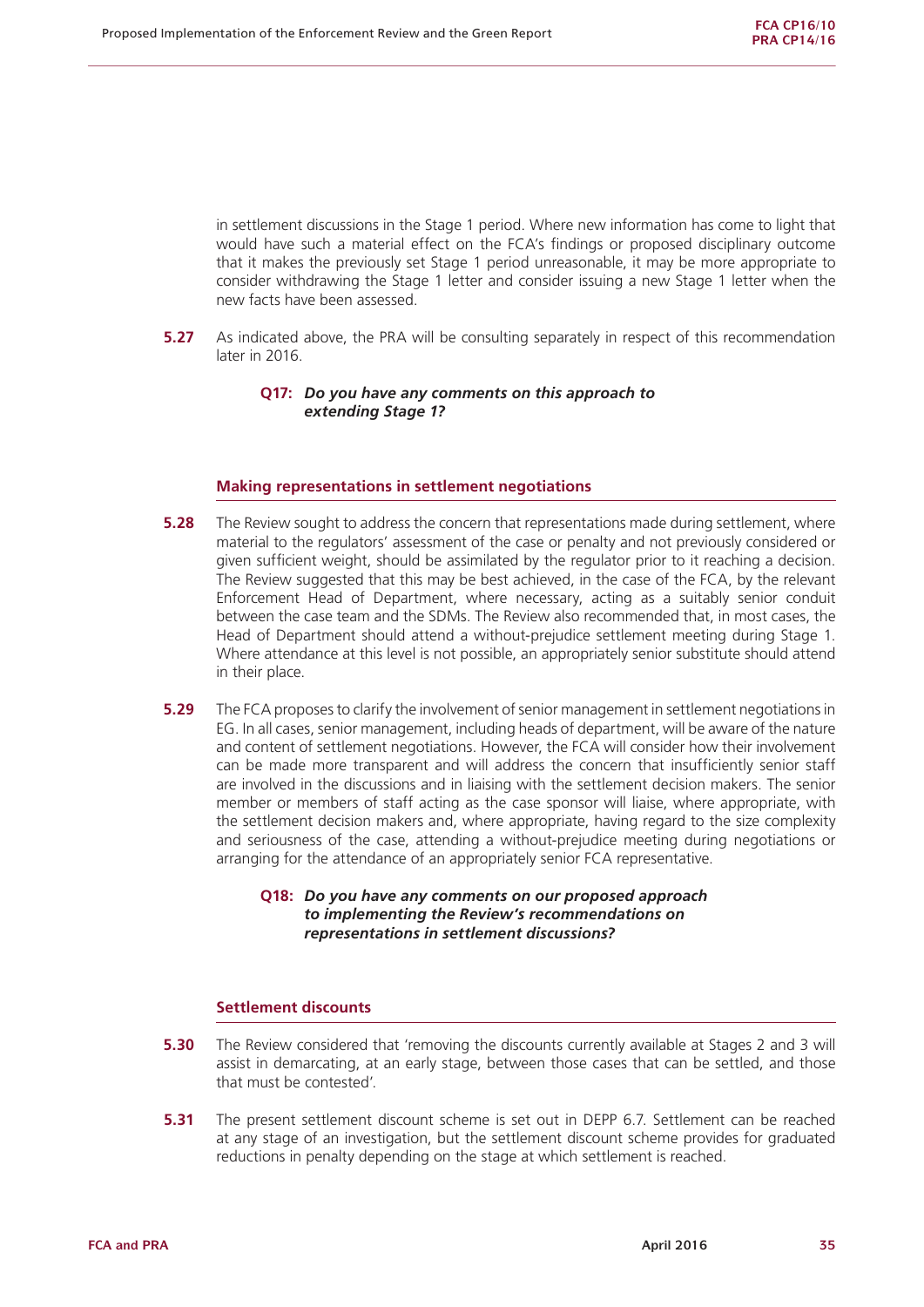- **•** Stage 1: 30% reduction if settlement is reached between the start of an investigation and the point at which the FCA has a sufficient understanding of the nature and the gravity of the breach to make a reasonable assessment of the appropriate penalty, has communicated our assessment to the person under investigation and has allowed a reasonable opportunity to reach agreement about the amount of the penalty
- **•** Stage 2: 20% reduction if settlement is reached between the end of Stage 1 and the date when the period for making written representations to the RDC has expired (or the date on which written representations were sent in response to a warning notice)
- **•** Stage 3: 10% reduction if settlement is reached between the end of Stage 2 and the date when a decision notice is given
- **•** Stage 4: 0% reduction if settlement is after the end of Stage 3 (which would also include proceedings before the Tribunal and any subsequent appeals)
- **5.32** The Review recommended that the FCA should consider reviewing the graduated discount scheme and applying a discount only to those cases that settle in Stage 1, but retain the ability to apply a discretionary discount in cases that settle outside Stage 1, where we consider it appropriate. The reason for this was a general view from the consultation, that cases either settle or do not, and that an extended graduated discount scheme may not optimise settlement prospects. As the Review noted, between 2012 and 2014, only nine cases settled in Stage 2 or beyond.
- **5.33** Implementing other recommendations, such as periodic updates during the investigation, notice of the likely start of Stage 1, and pre-Stage 1 meetings, should provide sufficient focus on the substantive issues in settlement discussions to allow both the FCA and the subject to establish which matters can be agreed and those that remain in dispute, at an early stage.
- **5.34** The FCA considers that in fully settled cases the discount of 30% should remain where agreement is reached during Stage 1. As noted above, the FCA also proposes that the same fixed discount of 30% is applied where a focused settlement agreement to contest penalty only is reached during Stage 1. For the reasons set out in the HMT Review, we propose to adopt the recommendation to abolish the Stage 2 and 3 discounts.
	- **Q19:** *Do you have any comments on the proposed discount for entering into a focussed resolution agreement to contest penalty only? In particular, should there be a difference in discount between cases that settle fully and those that contest penalty only?*
	- **Q20:** *Do you agree with the proposal to accept the Review's recommendation to abolish Stage 2 and Stage 3 discounts?*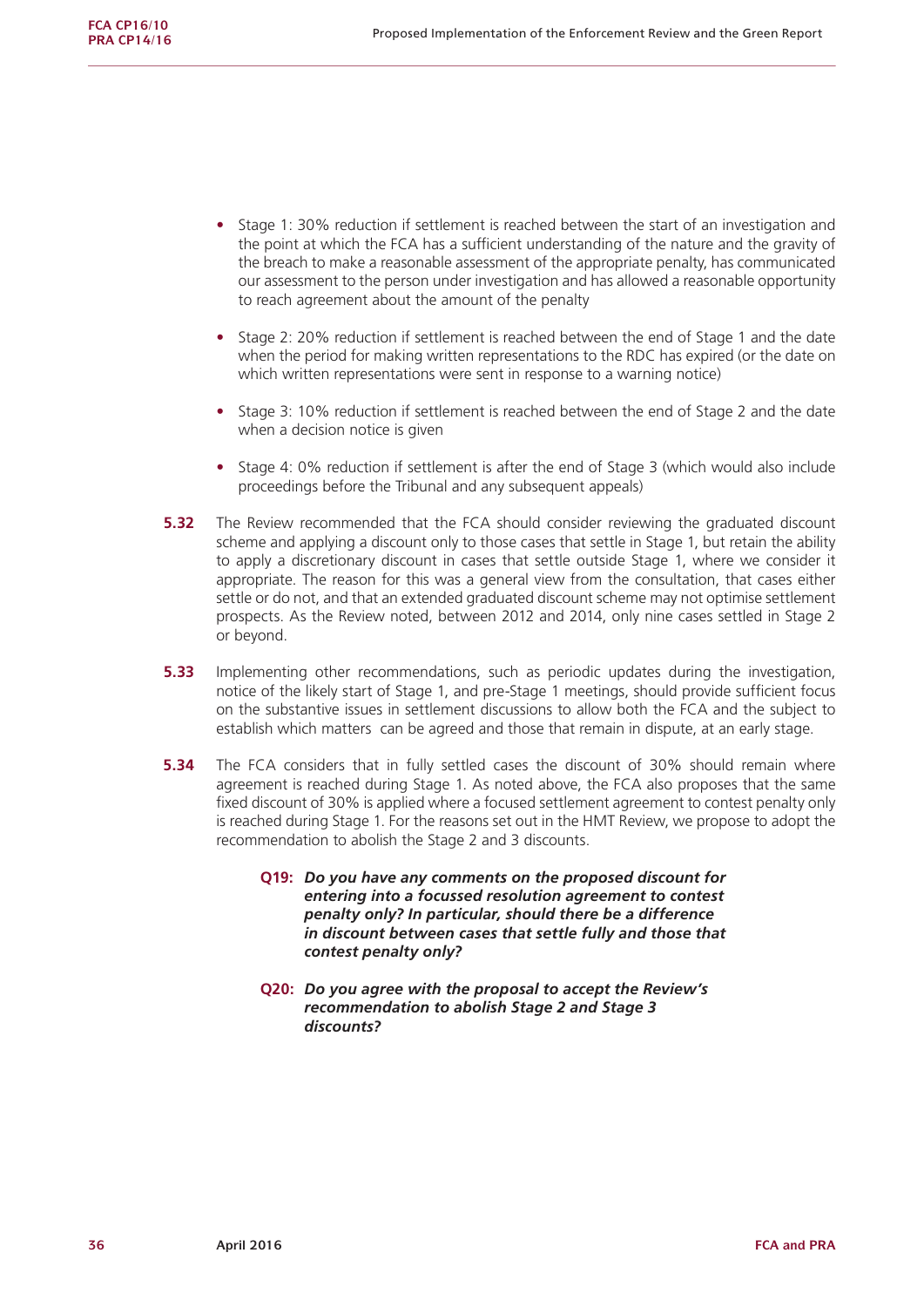#### **Ongoing settlement review**

- **5.35** The Review recommended that the contested case decision makers (in the FCA's case, the RDC) should regularly review the regulator's processes in settled cases. It recommended that the review should include seeking comments from all or a sample of those who have settled cases and speaking with the relevant Enforcement staff. The RDC should monitor the effectiveness of the recommended changes to the settlement process, identify whether there may be settlement process lessons to be learned, and make generic public recommendations.
- **5.36** The FCA proposes that the RDC's review should be based on a sample of cases the RDC consider sufficient to enable it to form a view on the effectiveness and fairness of the revised settlement process from the perspective of all interested parties and the extent to which it contributes to a consistency of approach.
- **5.37** Similarly to end-of-case feedback meetings, the review will focus on practical and procedural aspects of the settlement process. It will only consider the substantive facts of the case and its outcome to the degree necessary to consider the effectiveness and fairness of the process and how much it contributes to a consistent approach. Where that review identifies scope for improvement of the process, it may lead to further consultation on changes to EG, and is likely to be included in the RDC's report, which we propose will form part of the FCA's Annual Report (see Chapter 6).

#### **Q21:** *Do you agree with the proposed approach to ongoing settlement review?*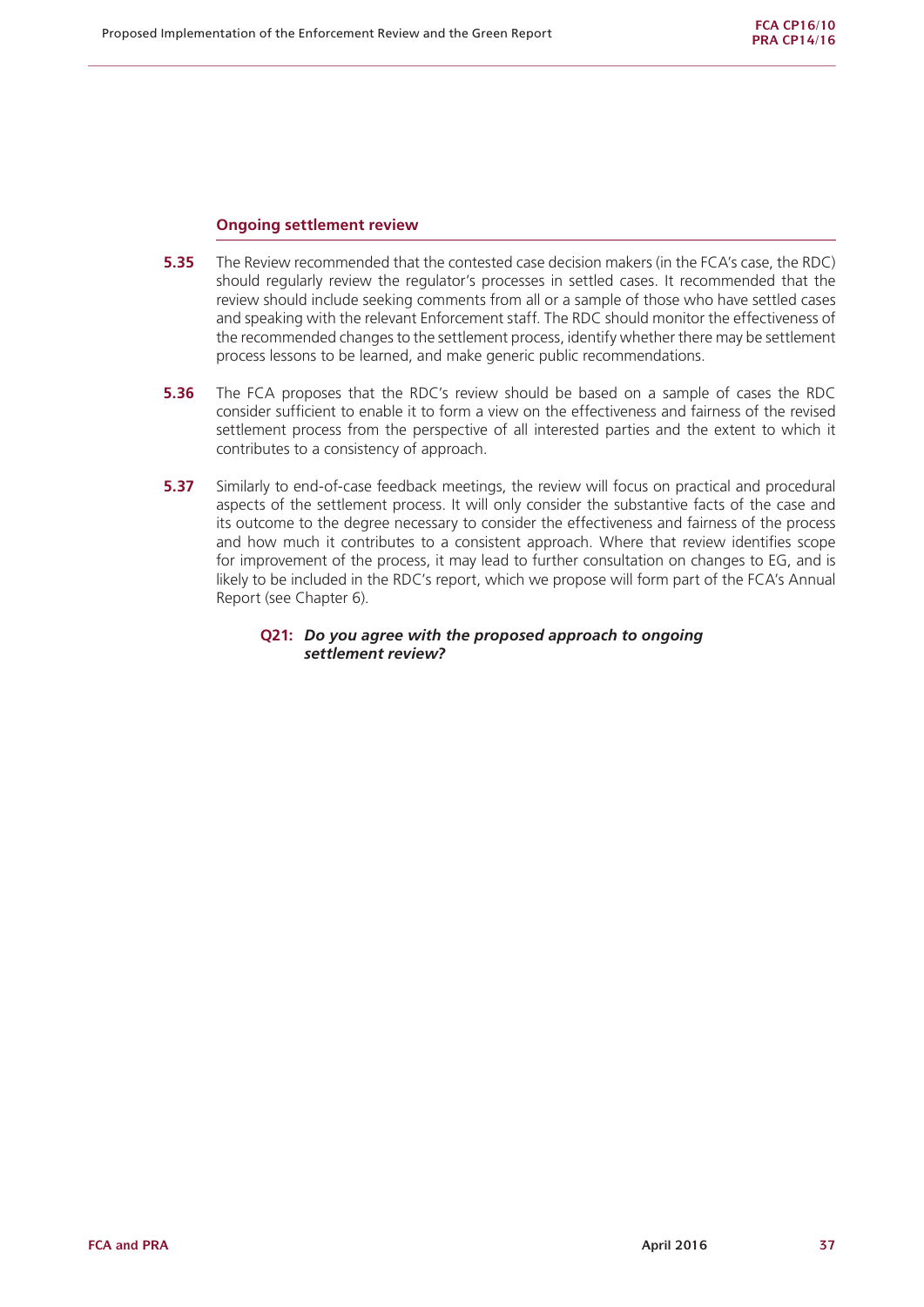## **6. Contested decision-making**

#### **Access to the Upper Tribunal**

- **6.1** This chapter sets out the FCA's proposed implementation of Chapter 6 of the HMT Review only. As explained above at paragraph 1.13, the PRA will be separately consulting on the contested decision-making recommendations later this year.
- **6.2** When the FCA is proposing to exercise its regulatory enforcement powers, FSMA generally requires statutory notices to be given to the firm or individual under investigation. In an enforcement action, this will be a warning notice and decision notice. The RDC generally takes the decisions to issue such notices in contested enforcement cases. The RDC becomes involved after enforcement has formed the view that it is appropriate for the FCA to use particular powers against a firm or individual. The division will submit its proposed warning notice or supervisory notice, and the supporting evidence to the RDC. The RDC will review the evidence before coming to a decision. Then the firm or individual may make representations to the RDC, after which the RDC may issue a decision notice. The firm or individual may refer that decision to the Tribunal.
- **6.3** The Review recommended that the regulators put in place a clearly signposted, expedited procedure for subjects to proceed straight to the Upper Tribunal if they choose to challenge the regulator's case within a tribunal environment without first making representations to the regulator's decision maker.
- **6.4** As the Review noted, a person who has received a decision notice and has not previously made any response or representations to the FCA, may nevertheless refer the FCA's decision to the Upper Tribunal (DEPP 2.3.2 G).
- **6.5** DEPP provides for a default procedure if no representations are made within the time set out in the warning notice, which allows the decision maker to regard the allegations or matters in that notice as undisputed and so proceed to issue a decision notice.
- **6.6** The FCA proposes to amend DEPP to provide for a person who has received a warning notice (whether from the RDC or SDMs in a partly contested case) to elect not to make representations to the RDC or SDMs and waive the period during which representations may be made to the FCA under section 387(2) of FSMA (provided that all third parties who have the right to make representations on a warning notice have already done so). This will allow the FCA to move straight to issuing a decision notice in substantially the same terms as the warning notice. Further, the FCA proposes to amend DEPP to allow a subject to choose even prior to the issue of a warning notice to use the expedited route to the Tribunal. If the subject uses the expedited route prior to the issue of a warning notice, the settlement decision makers will issue both the warning and decision notices and the subject can then seek to refer the matter or partly contested element to the Tribunal.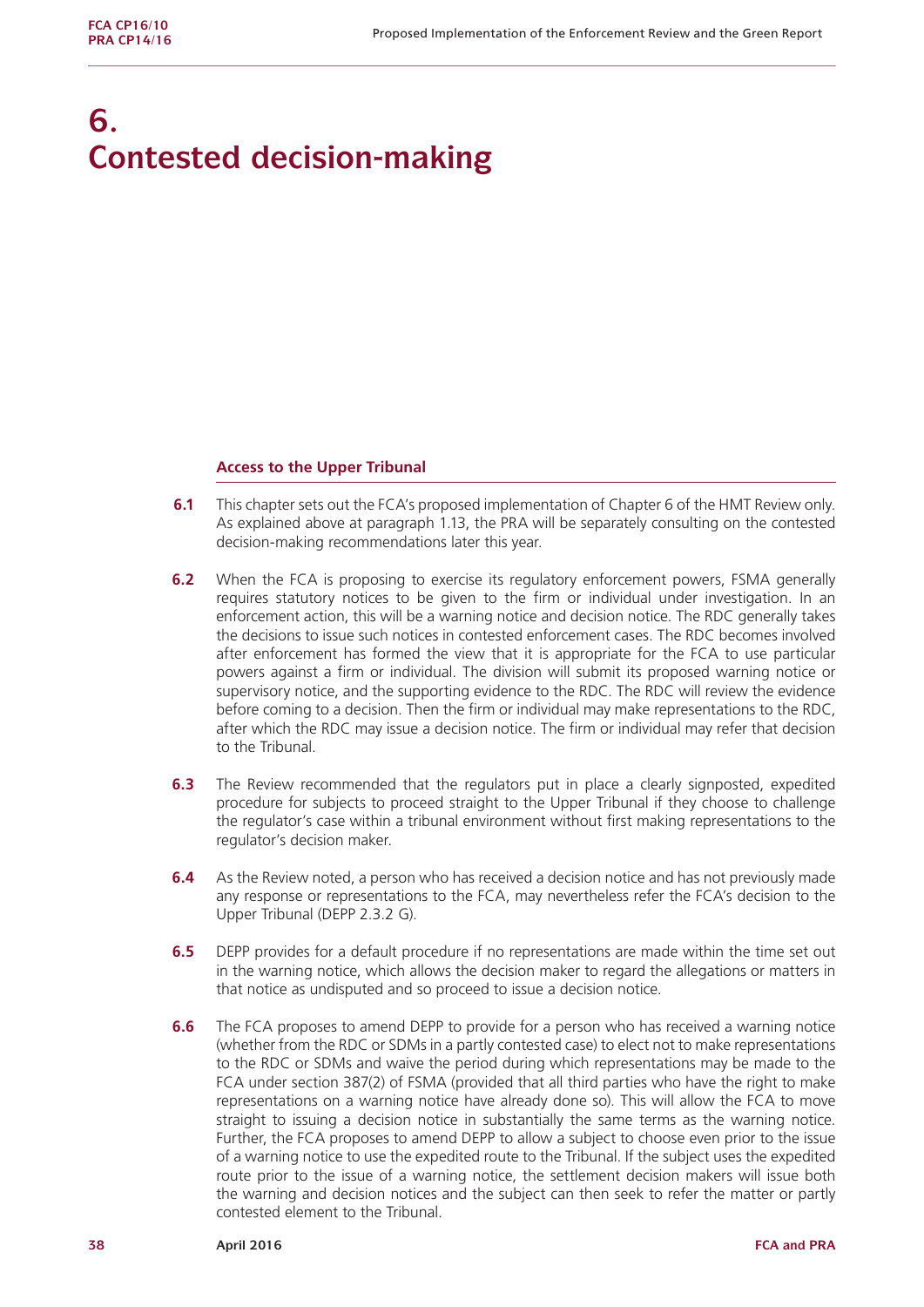- **6.7** The FCA will draw attention to this option in the letter that accompanies the warning notice. If the FCA gives a decision notice under this procedure, it may decide to publish the decision notice, and will follow the policy on publication set out in EG 6.8–6.8B.
	- **Q22:** *Do you agree with the proposal for access to the Tribunal without representations being made to the FCA's decision maker?*

#### **Performance**

- **6.8** The Review recommended that the RDC reports annually on its performance, and that this report might include the results of the annual operational review and the review of settled cases. The FCA proposes that this annual report should be included in the FCA's Annual Report, and should include the matters suggested by the Review.
- **6.9** In addition, the Review recommended that the Treasury Select Committee might consider requiring the attendance of future RDC and DMC Chairs on a pre-commencement basis. However, this is a matter for the Treasury Select Committee, and not the regulators, to determine.

#### **Efficiency**

- **6.10** The Review recommended that a regular review of the RDC should take place and be published. It recommended that the review should consider:
	- **•** the extent to which the RDC membership includes expertise appropriate to the areas in which the FCA is likely to take enforcement action
	- **•** its operational performance, including the time taken to deal with contested cases following submission of papers by investigators and
	- the sufficiency of resource generally (the size of membership, the available administrative and legal staff) to deal with cases efficiently
- **6.11** The RDC is accountable to the FCA Board through the Board's External Risk and Strategy Committee (ERSC). This committee reviews and is responsible for the effective operation of the RDC, which includes the RDC's composition and sufficiency of resources. The ERSC receives quarterly reports from the RDC Chair, who also attends ERSC meetings to discuss any significant matters in those reports.
- **6.12** The operational performance of the RDC is currently set out in the FCA's Annual Report, and provides details of the time taken to deal with contested cases. The FCA proposes that the annual review and report by the RDC on operational performance, its review of its membership, and the sufficiency of its resource will be published alongside the FCA's Annual Report.
- **6.13** The FCA also proposes that the panel considering the representations and deciding whether to give a decision notice will usually be the same members of the RDC who previously considered the matter. The usual practice at the initial, warning notice, stage is that this will be a panel of three, though this is not always the case. This is a change from existing DEPP 3.2.3G, which states that where representations are made, it will be usual for the panel to include additional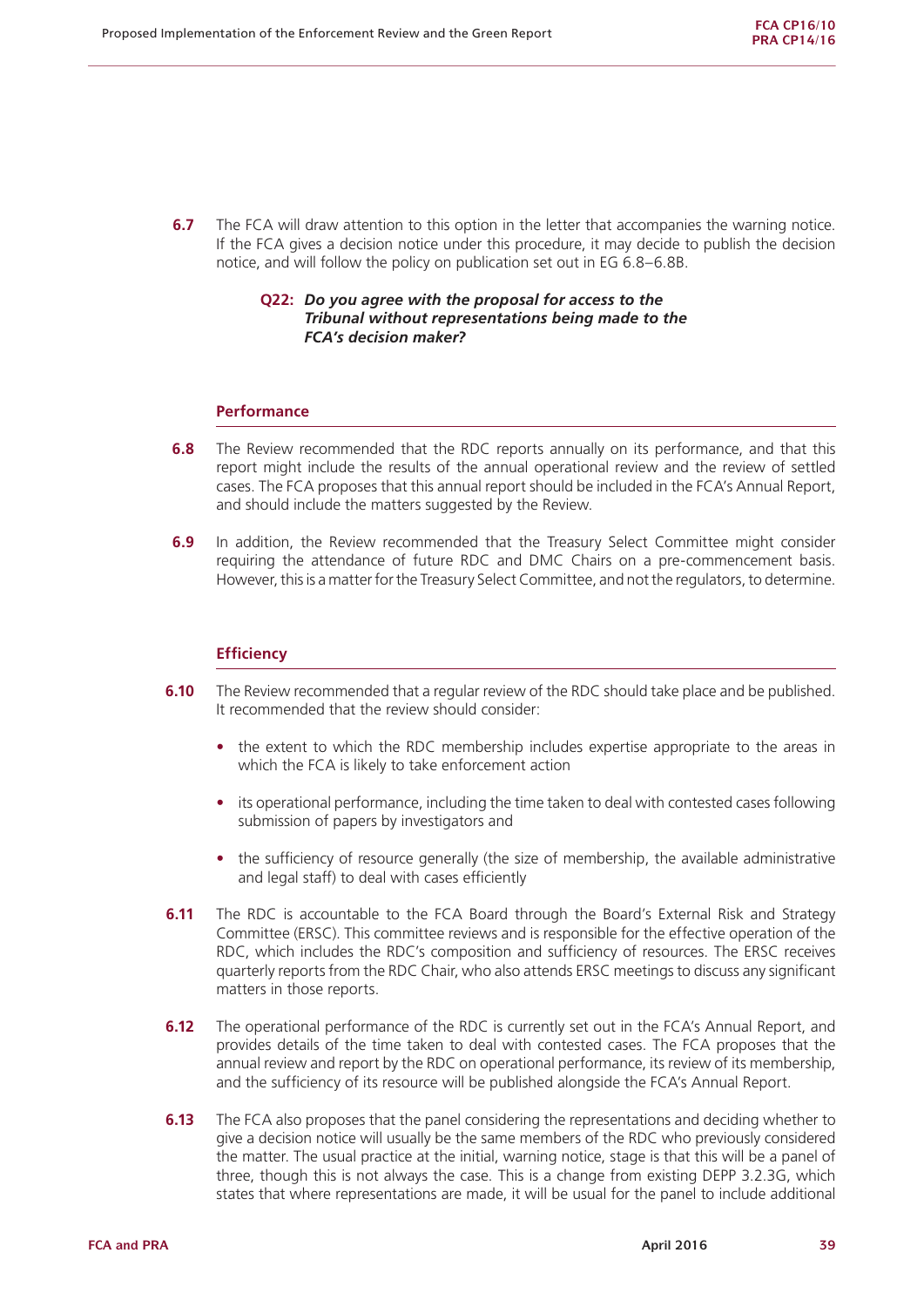members who have not previously considered the matter. In exceptional circumstances – for example, particularly complex cases, or those raising novel points of law or practice – it might be appropriate for a larger panel to consider the case at both the warning notice and representations stage. The RDC will decide on the size and composition of the panel, taking into account its efficient operation and any specific experience needed in any particular case.

#### **Q23:** *Do you consider that there are other matters on which the RDC could usefully report?*

**Q24:** *Do you agree with the proposal that, usually, the panel that gave a warning notice will be the same panel that considered representations and decided whether or not to give a decision notice?*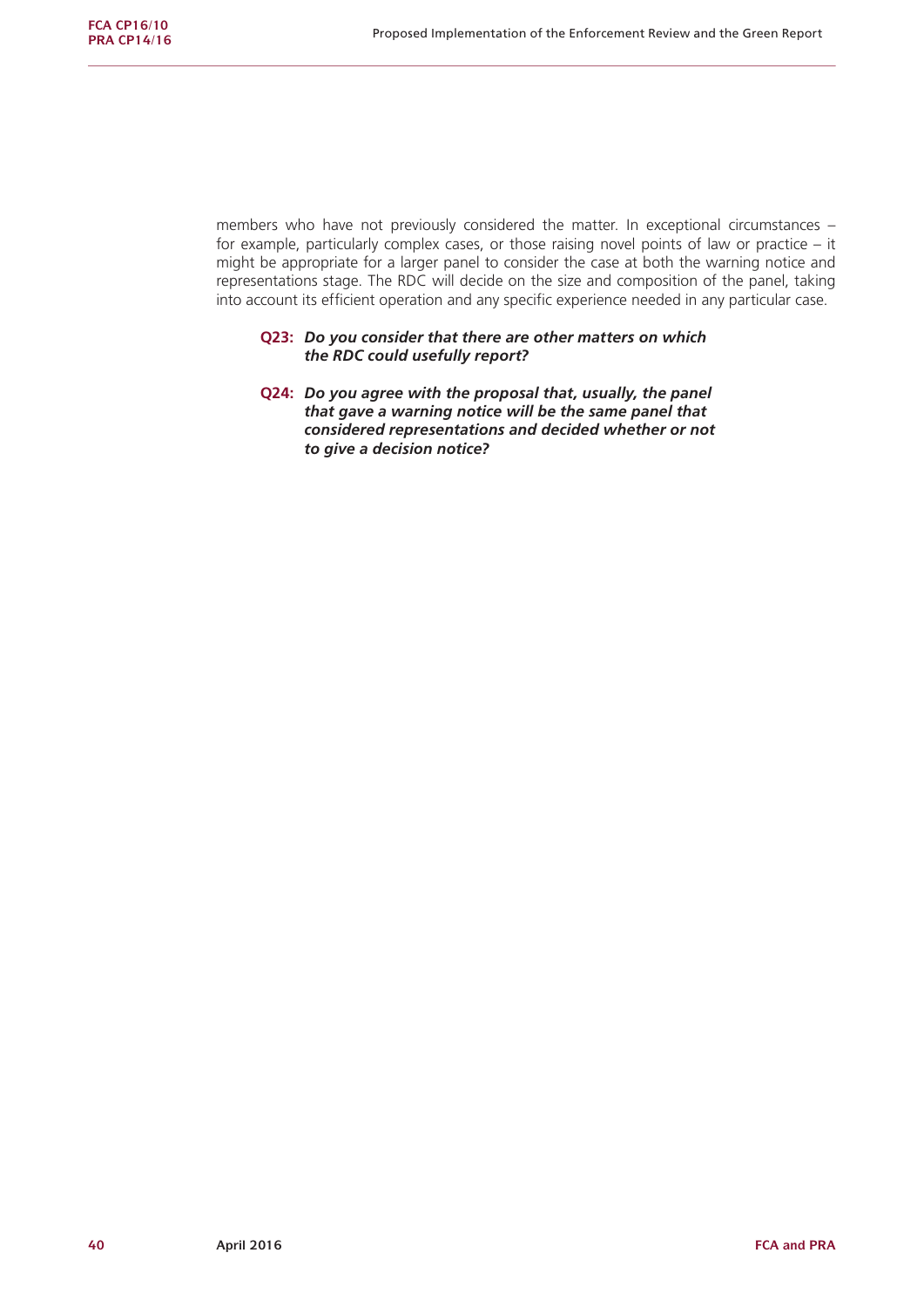## **Annex 1 List of questions**

- **Q1:** *Do you agree with this approach to referral decisionmaking?*
- **Q2:** *Do you have any comments on the proposed implementation of the Green Report?*
- **Q3:** *Do you agree with the approach outlined above? Are there any particular adjustments that you consider should be made in respect of the process of involving supervisors in the investigation phase?*
- **Q4:** *Do you agree that the PRA and the FCA should identify the information requested by each regulator within the same information request?*
- **Q5:** *Do you agree with the above approach in respect of the initial notice of investigation?*
- **Q6:** *Do you agree with the regulators' proposals around the scoping meetings?*
- **Q7:** *Pending consideration of whether it may be appropriate expressly to incentivise admissions at scoping meetings (in the context of the FCA's forthcoming review of its penalty policy and the PRA's forthcoming review of its settlement policy), do the regulators' current approaches to discounts for early settlement provide sufficient incentive for early admissions at scoping meetings?*
- **Q8:** *Do you agree with the above approach to supervisory involvement in enforcement investigations?*
- **Q9:** *Do you agree with the above approach to periodic updates in the context of enforcement investigations?*
- **Q10:** *Do you agree with the proposed approach set out above to constructive engagement in the context of enforcement investigations?*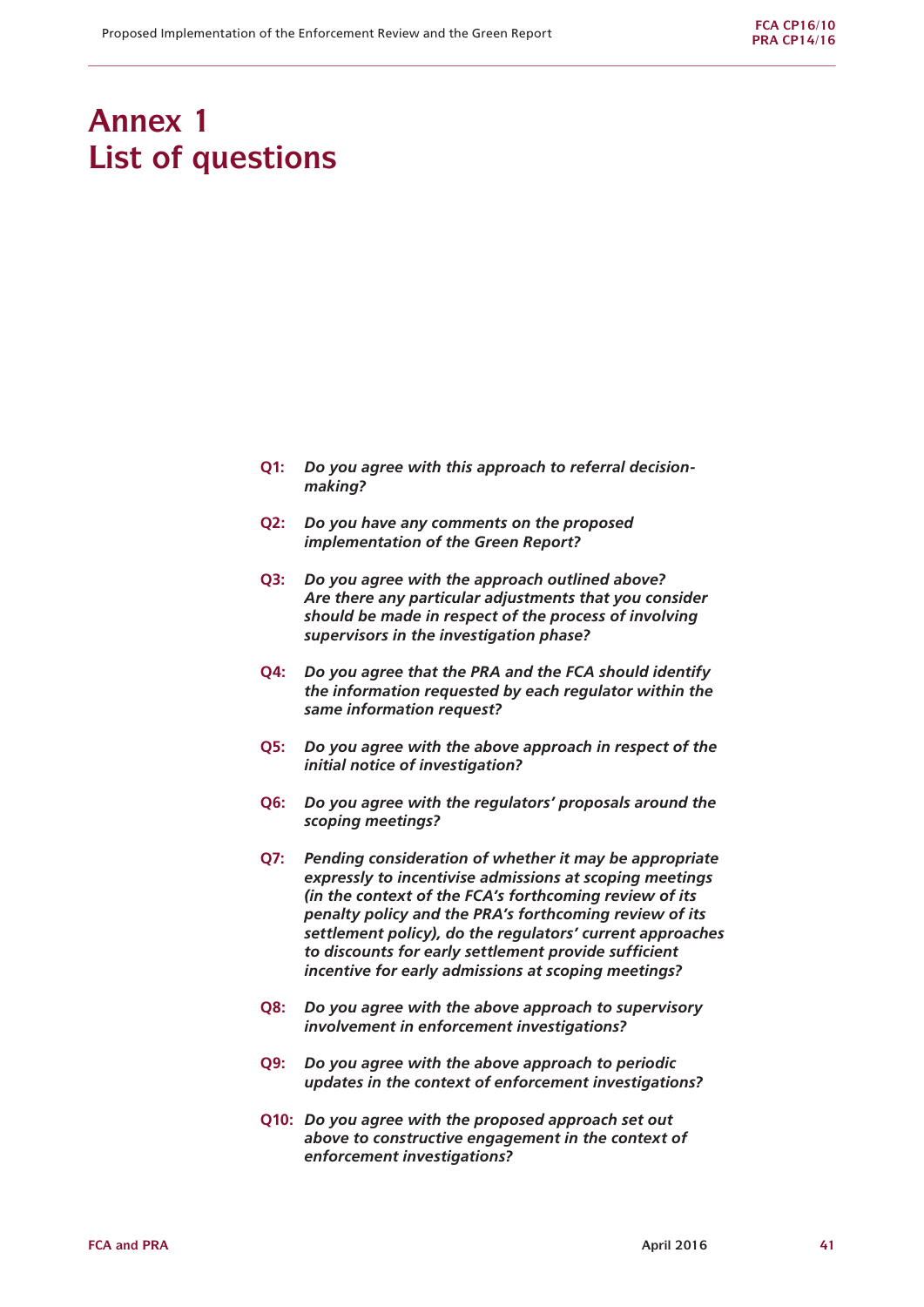- **Q11:** *Do you agree with the proposed list as constituting those factors that the regulators will take into account in considering whether to grant an extension of time to respond to a PIR or warning notice, in full or in part? Are there any further factors that you consider should be taken into account?*
- **Q12:** *Do you agree with the proposed changes to the pre-Stage 1 process?*
- **Q13:** *Do you have any comments on the proposed approach to the information provided at Stage 1?*
- **Q14:** *Do you agree that the FCA should amend DEPP and EG to make provision to contest penalty only before the RDC?*
- **Q15:** *Do you have any comments on the proposed framework and procedure for contesting penalty only?*
- **Q16:** *Do you have any comments on Alternatives 1 and 2?*
- **Q17:** *Do you have any comments on this approach to extending Stage 1?*
- **Q18:** *Do you have any comments on our proposed approach to implementing the Review's recommendations on representations in settlement discussions?*
- **Q19:** *Do you have any comments on the proposed discounts for partly contested cases? In particular, should there be a difference in discount between cases that settle fully and those that contest penalty only?*
- **Q20:** *Do you agree with the proposal to accept the Review's recommendation to abolish Stage 2 and Stage 3 discounts?*
- **Q21:** *Do you agree with the proposed approach to ongoing settlement review?*
- **Q22:** *Do you agree with our proposal for access to the Tribunal without representations being made to the FCA's decision maker?*
- **Q23:** *Do you consider that there are other matters that the RDC could usefully report on?*
- **Q24:** *Do you agree with the proposal that, usually, the panel that gave a warning notice will be the same panel that considered representations and decided whether or not to give a decision notice?*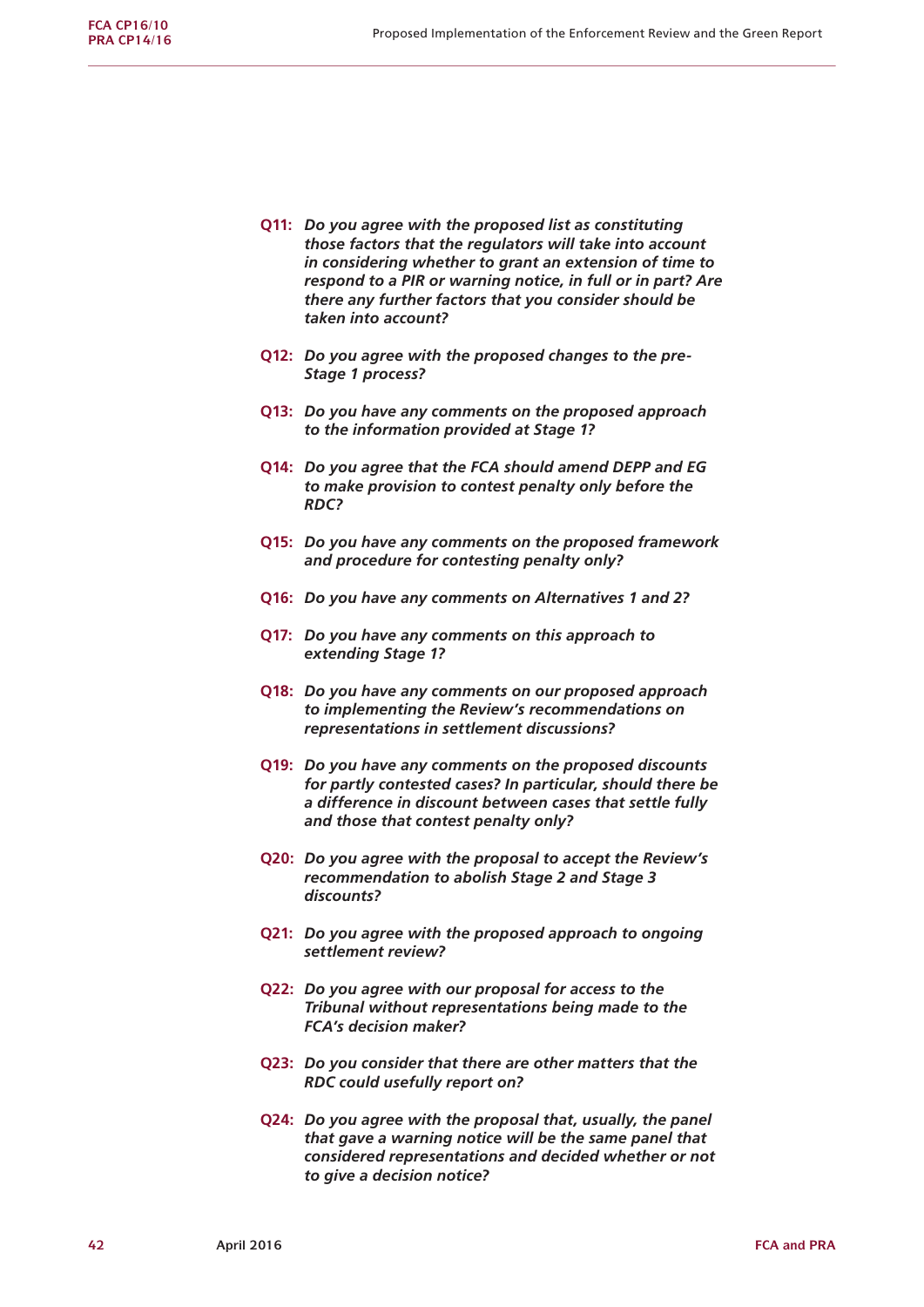## **Annex 2 Cost benefit analysis and compatibility statement**

### **FCA**

#### **Cost benefit analysis (CBA)**

- **1.** The proposals set out in this CP do not relate to rule changes or guidance on rules. Under section 138I of FSMA, when the FCA wishes to introduce any new rules it must publish a CBA along with the proposed rules. This is an estimate of the costs and benefits that will result from the rule being made. Since the requirements under section 138I are not applicable, the FCA is not required to carry out a CBA.
- **2.** The FCA does not expect the proposed amendments to DEPP or EG to have to lead to any increase in costs, or the cost increase will be of minimal significance. Overall, the proposals should benefit the FCA and firms in promoting a consistent approach to the exercise of our enforcement powers.

#### **Compatibility statement**

- **3.** Section 1B of FSMA requires the FCA to explain why it considers that the proposed rules are compatible with its strategic objective, advance one or more of its operational objectives, and promote effective competition in the interests of consumers.
- **4.** The FCA believes the proposals set out above are compatible with its duties under section 1B of FSMA. The effective and appropriate use of enforcement powers plays an important part in pursuing the FCA's statutory objectives, as it increases compliance with rules by making market participants more aware of conduct that may breach these rules, and the potential for sanctions for such conduct.
- **5.** The FCA has had regard to the regulatory principles set out in section 3B of FSMA. In particular, the proposals are consistent with the need to use resources in the most efficient and economic way, and the principle that the regulators should exercise their functions as transparently as possible.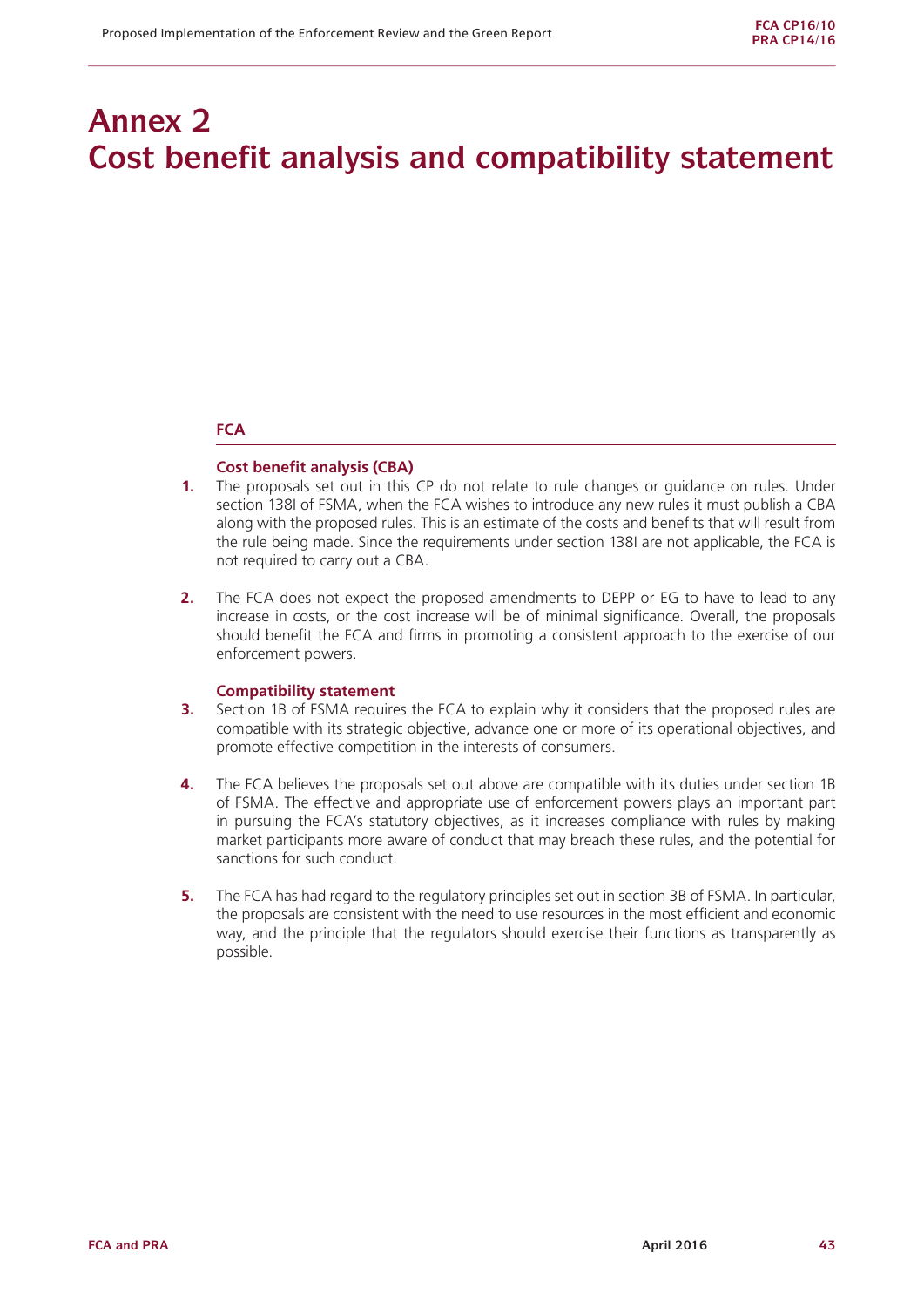#### **PRA**

#### **Cost benefit analysis (CBA)**

**6.** In accordance with section 138J of FSMA, before making any rules, the PRA must publish a draft of the proposed rules, accompanied by a CBA. The proposals set out in this consultation do not relate to rule changes or to guidance on rules, and a CBA is therefore not required.

#### **Compatibility statement**

- **7.** In discharging its general functions, including its function of determining the general policy and principles by reference to which it performs particular functions under FSMA (section 2J(1)(c)), the PRA must, so far as is reasonably possible, act in a way which advances its general objective of promoting the safety and soundness of PRA-authorised persons (section 2B), and, where rules and policies are relevant to insurance activities, its insurance objective to contribute to the securing of an appropriate degree of protection for those who are or may become policyholders (section 2C). When discharging its general functions in a way that advances its objectives, the PRA must, so far as is reasonably possible, act in a way which, as a secondary objective, facilitates effective competition in the markets for services provided by PRA-authorised persons in carrying on regulated activities (section 2H).
- **8.** In developing this proposal, the PRA has considered the regulatory principles set out in section 3B of FSMA, including:
	- **•** the need to use the resources of the PRA in the most efficient and economic way
	- the principle that a burden or restriction that is imposed on a person or on the carrying on of an activity, should be proportionate to the benefits, considered in general terms, which are expected to result from the imposition of that burden or restriction
	- the principle that the PRA should exercise its functions as transparently as possible.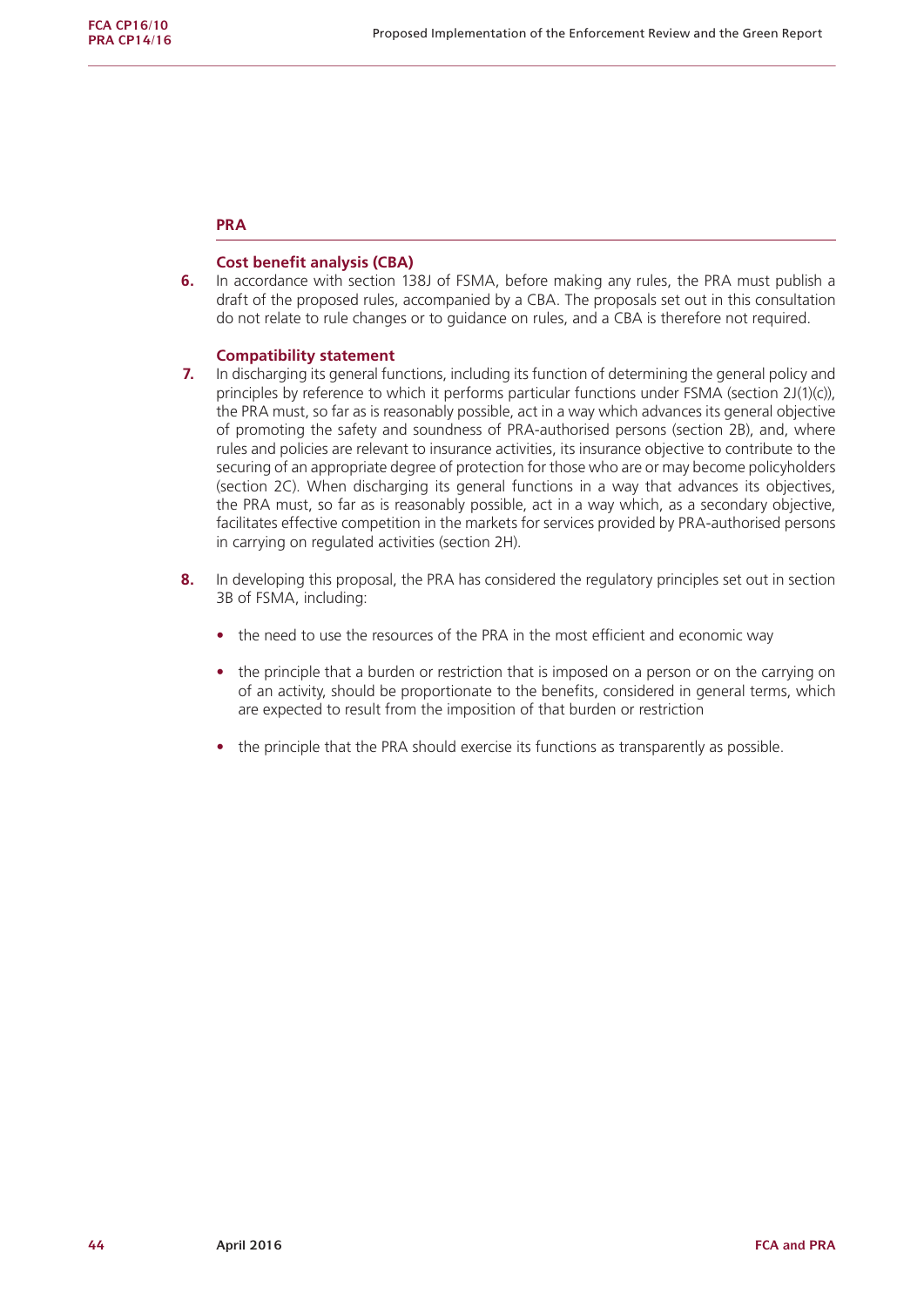## **Appendix 1 Draft FCA Handbook text**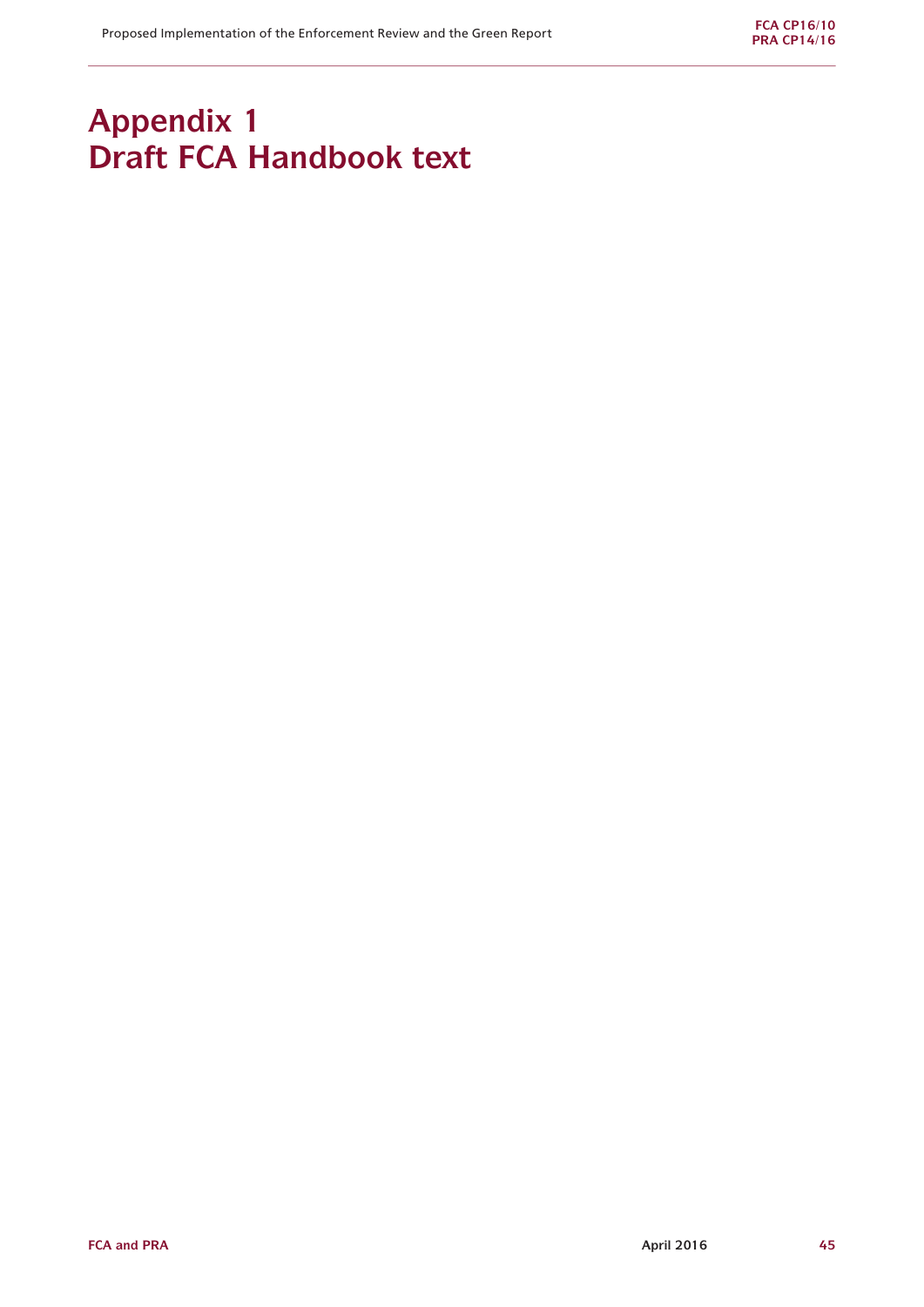## **DECISION PROCEDURE AND PENALTIES MANUAL AND ENFORCEMENT GUIDE (REVIEW) INSTRUMENT 2016**

## **Powers exercised**

- A. The Financial Conduct Authority makes this instrument in the exercise of the following powers and related provisions in the Financial Services and Markets Act 2000:
	- (1) section 63C (Statement of policy);
	- (2) section 69 (Statement of policy);
	- (3) section 88C (Action under s.88A: statement of policy);
	- (4) section 89S (Action under s.89Q: statement of policy);
	- (5) section 93 (Statement of policy);
	- (6) section 124 (Statement of policy);
	- (7) section 131J (Imposition of penalties under section 131G: statement of policy);
	- (8) section 137T (General supplementary powers);
	- (9) section 139A (Power of the FCA to give guidance);
	- (10) section 192N (Imposition of penalties under section 192K: statement of policy);
	- (11) section 210 (Statements of policy);
	- (12) section 312J (Statement of policy);
	- (13) section 345D (Imposition of penalties on auditors or actuaries: statement of policy); and
	- (14) section 395 (The FCA's and PRA's procedures).

## **Commencement**

B. This instrument comes into force on [*date*].

## **Amendments to the Handbook**

- C. The Glossary of definitions is amended in accordance with Annex A to this instrument.
- D. The Decision Procedure and Penalties manual (DEPP) is amended in accordance with Annex B to this instrument.

## **Amendments to material outside the Handbook**

E. The Enforcement Guide (EG) is amended in accordance with Annex C to this instrument.

## **Notes**

F. In the Annex to this instrument, the "notes" (indicated by "**Note:**") are included for the convenience of readers but do not form part of the legislative text.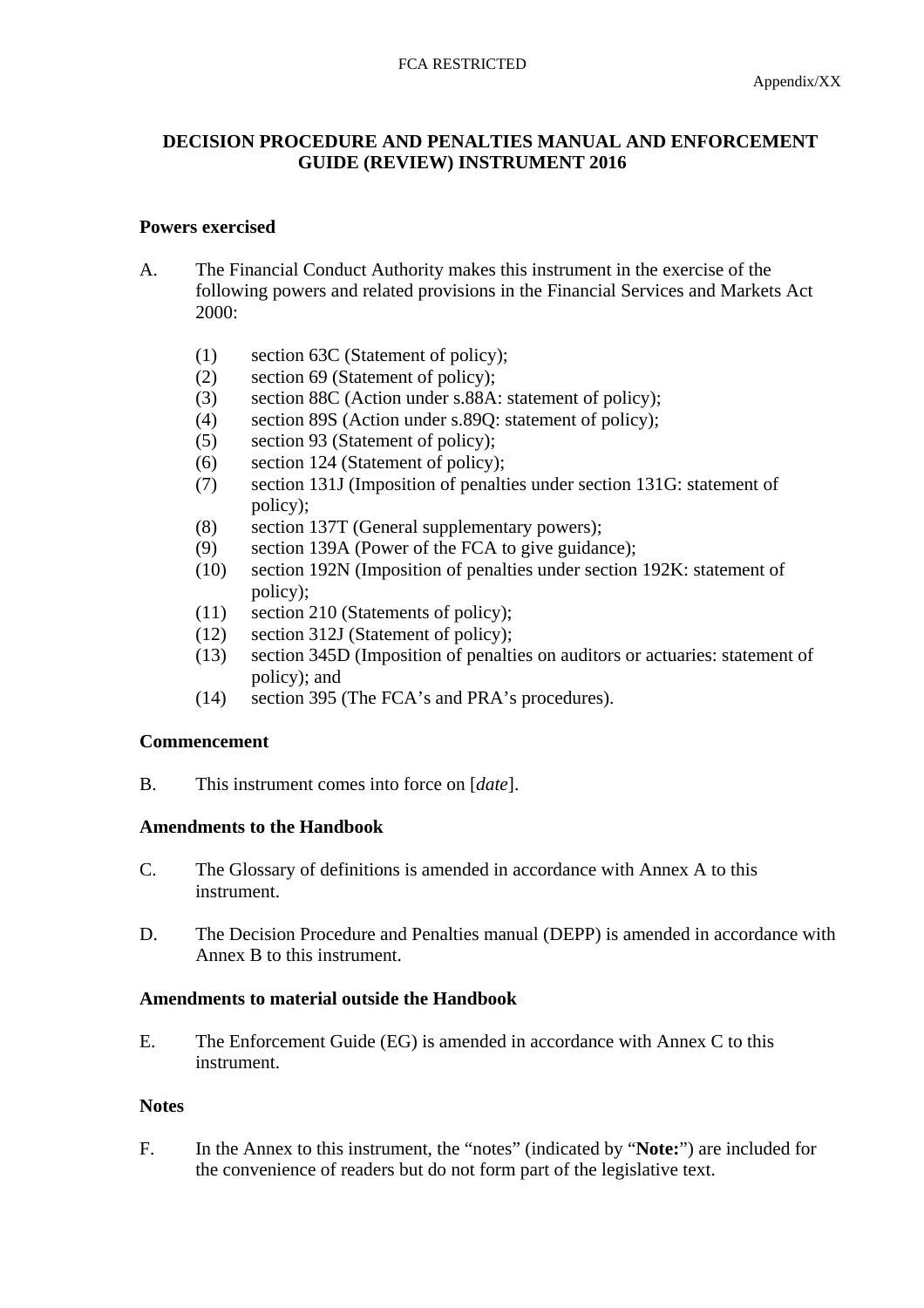## **FCA RESTRICTED**

## **Citation**

G. This instrument may be cited as the Decision Procedure and Penalties Manual and Enforcement Guide (Review) Instrument 2016.

By order of the Board [*date*]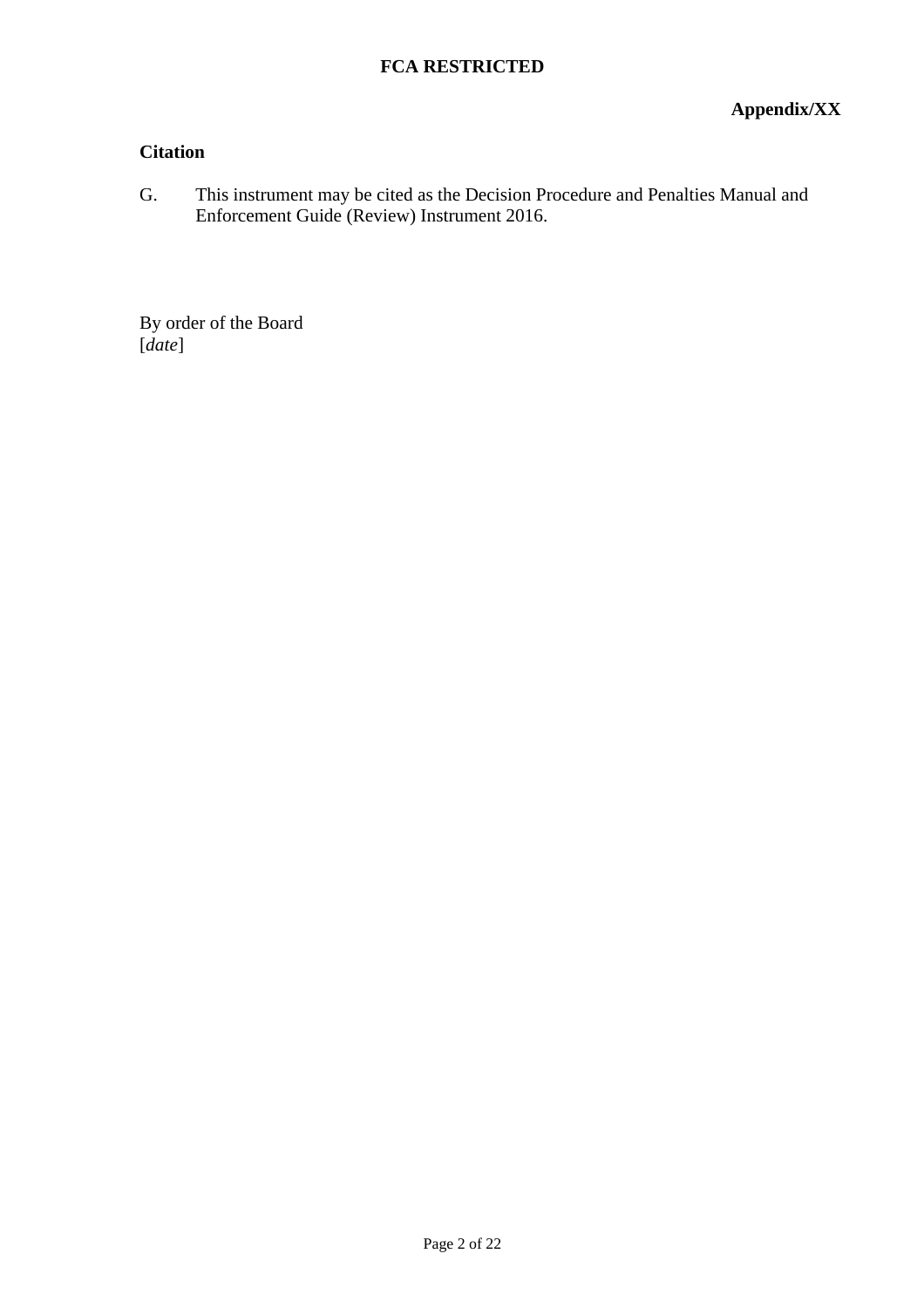## **ANNEX A**

## **Amendments to the Glossary of definitions**

In this Annex, underlining indicates new text and striking through indicates deleted text, unless otherwise stated.

Insert the following new definition in the appropriate alphabetical position. This text is not underlined.

| focused resolution<br>agreement |     | (in <i>DEPP</i> ) a <i>settlement agreement</i> that:                                                                                                                |  |  |
|---------------------------------|-----|----------------------------------------------------------------------------------------------------------------------------------------------------------------------|--|--|
|                                 | (1) | concerns proposed action that requires the FCA to issue<br>a warning notice;                                                                                         |  |  |
|                                 | (2) | contains an agreement on all relevant issues of fact and<br>all issues as to whether those facts amount to a <i>breach</i><br>(or more than one <i>breach</i> ); and |  |  |
|                                 | (3) | leaves one or more other issues outstanding.                                                                                                                         |  |  |

Amend the following existing definitions as shown.

| Settlement agreement       | (in SYSC 18) (Whistleblowing) an agreement between the<br>firm and the worker which sets out the terms and conditions<br>agreed by these parties for the purposes of settling a potential<br>employment tribunal claim, other court proceedings or<br>employment disputes.                                                                                                                                                                                                                               |  |
|----------------------------|----------------------------------------------------------------------------------------------------------------------------------------------------------------------------------------------------------------------------------------------------------------------------------------------------------------------------------------------------------------------------------------------------------------------------------------------------------------------------------------------------------|--|
|                            | (in <i>DEPP</i> ) an agreement reached between a <i>person</i> who is or<br>may be subject to enforcement action and FCA staff as part of<br>the settlement decision procedure.                                                                                                                                                                                                                                                                                                                          |  |
| Settlement decision makers | (in <i>DEPP</i> and $EG$ ) two members of the $FCA's$ senior<br>management, one of whom will be of at least director of<br>division level (which may include an acting director) and the<br>other of whom will be of at least head of department level,<br>with responsibility for deciding whether to give <i>statutory</i><br><i>notices</i> in the circumstances described in <i>DEPP</i> 5. At least<br>one of the decision makers will not be from the Enforcement<br>and Financial Crime Division. |  |
| Settlement discount scheme | (in <i>DEPP</i> and $EG$ ) the scheme described in <i>DEPP</i> 6.7 by<br>which the financial penalty that might otherwise be payable,                                                                                                                                                                                                                                                                                                                                                                    |  |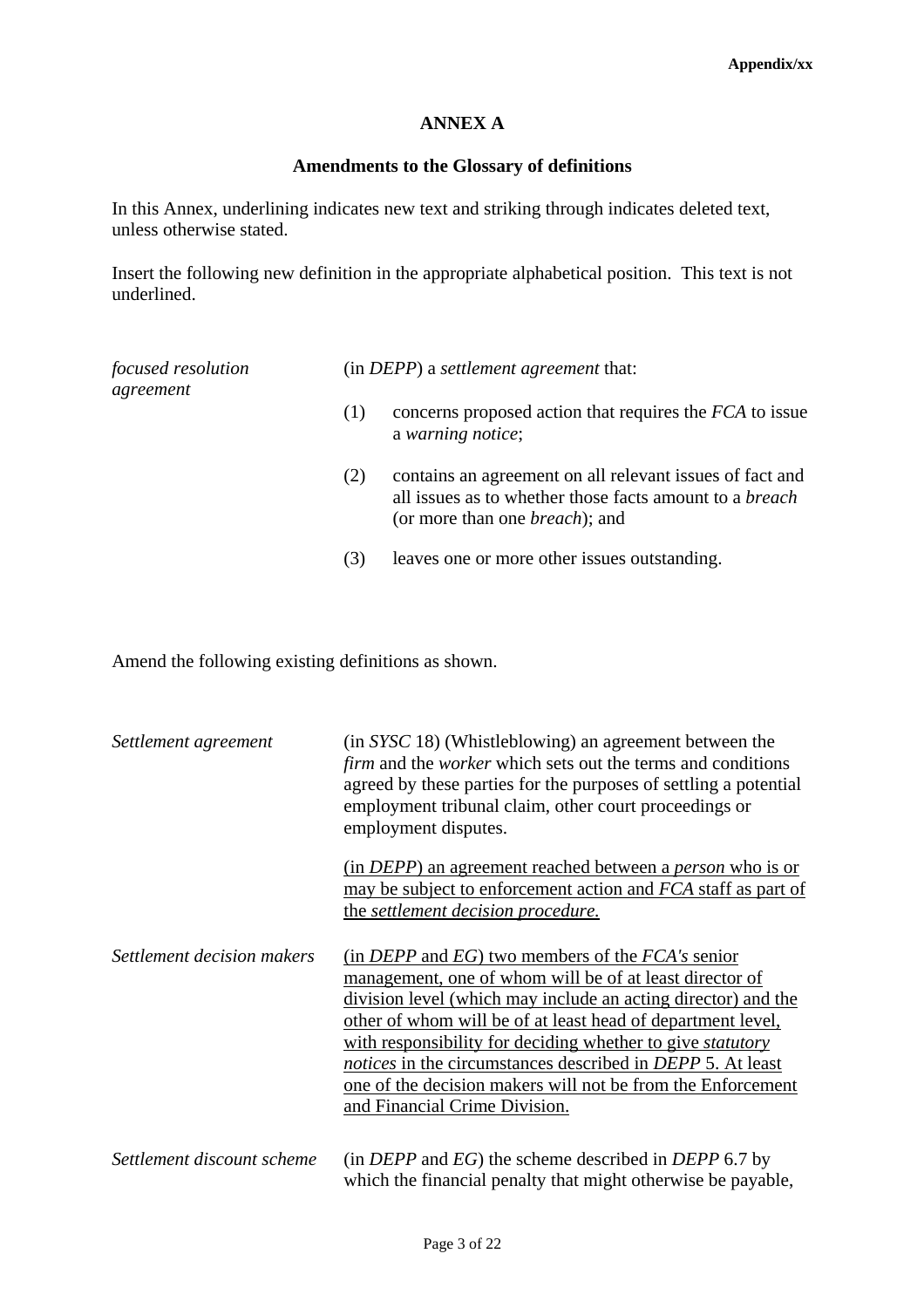or the length of the period of suspension or restriction that might otherwise be imposed, in respect of a person's misconduct or contravention may be reduced to reflect the timing of any settlement agreement *settlement agreement*.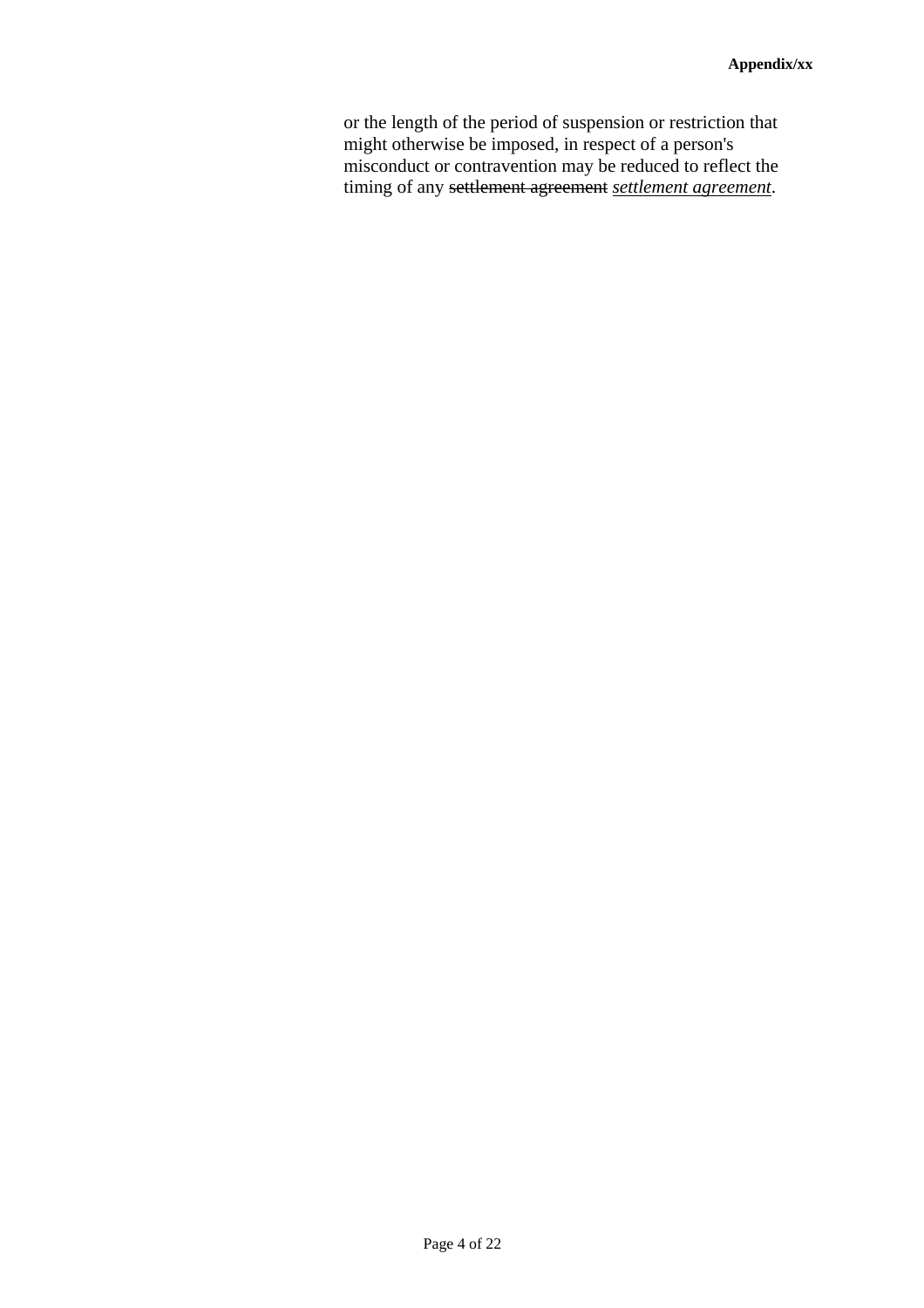## **ANNEX B**

## **Amendments to the Decision Procedure and Penalties Manual (DEPP)**

In this Annex, underlining indicates new text and striking through indicates deleted text, unless indicated otherwise.

## **1 Application and Purpose**

- …
- 1.1.1 G This manual (*DEPP*) is relevant to *firms*, *approved persons* and other *persons*, whether or not they are regulated by the *FCA*. It sets out:
	- …
	- (1B) the *FCA's* decision-making procedure where it is deciding under section 391(1)(c) of the *Act* to publish information about the matter to which a *warning notice* relates (see *DEPP* 3.2.14AG to *DEPP* 3.2.14HG and *DEPP* 5.1.8LG to *DEPP* 5.1.8RG);

…

## **3 The nature and procedure of the RDC**

…

## **3.2 The operation of the RDC**

RDC meetings and composition of panels

- …
- 3.2.3 G The composition and size of panels of the RDC may vary depending on the nature of the particular matter under consideration. In cases in which representations are made, it It will be usual for the panel that is to consider the representations and decide whether to give a *decision notice* to include additional comprise the same members of the RDC who have not previously considered the matter. In particularly complex cases, or those raising novel points of law or practice, it might be appropriate for a larger panel to consider the case at both the warning notice and representations stage.

…

Procedure: general

…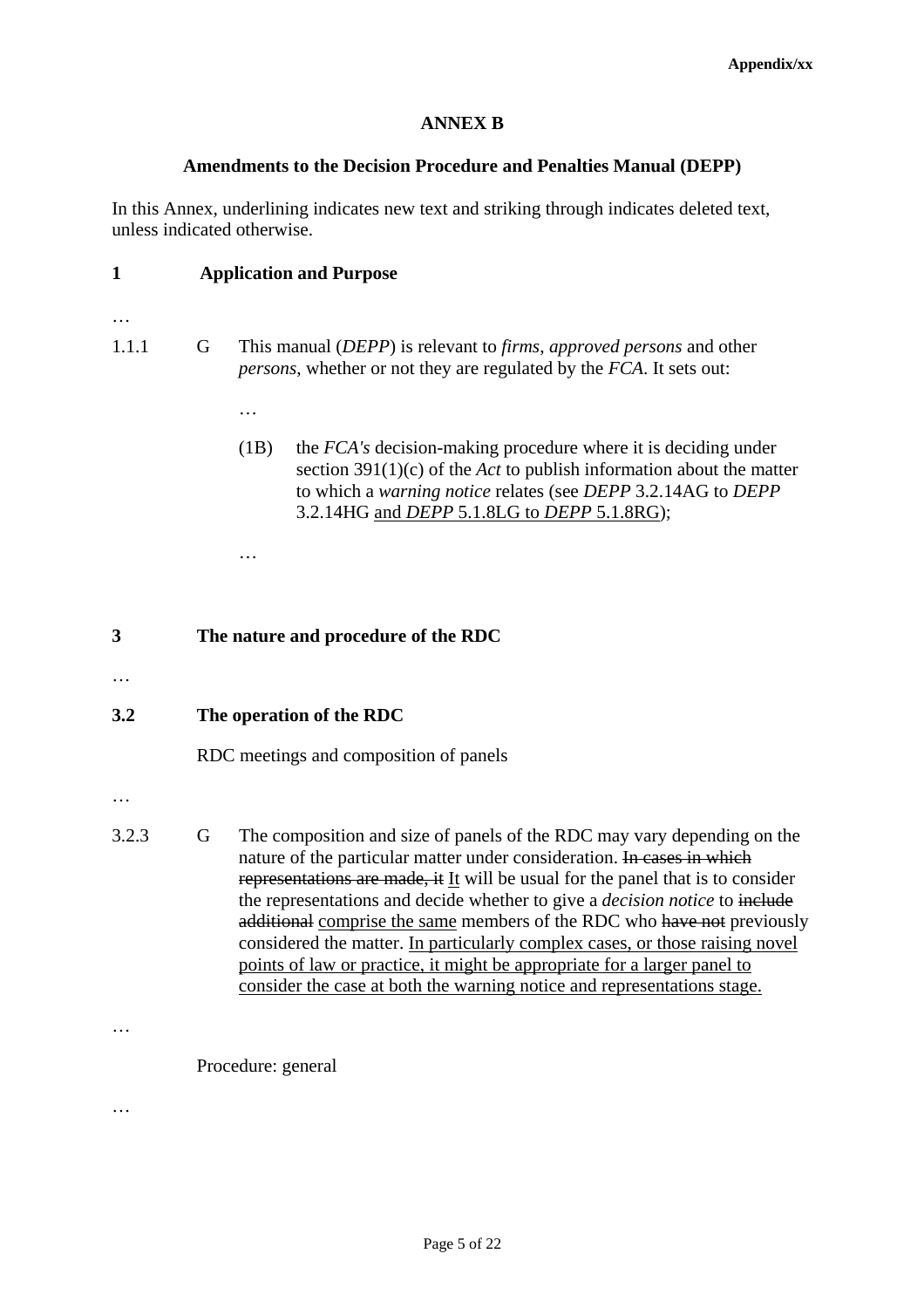| 3.2.11A | $\overline{G}$ | Where a warning notice is given on the basis of a focused resolution<br><i>agreement</i> , the RDC shall accept and not in any circumstances depart from<br>the agreed position on the issues set out in that agreement.                                                                    |                                                                                                                                                                                                                                                                                                                                                                                                                                                                                                                                                                                                                                                                               |  |
|---------|----------------|---------------------------------------------------------------------------------------------------------------------------------------------------------------------------------------------------------------------------------------------------------------------------------------------|-------------------------------------------------------------------------------------------------------------------------------------------------------------------------------------------------------------------------------------------------------------------------------------------------------------------------------------------------------------------------------------------------------------------------------------------------------------------------------------------------------------------------------------------------------------------------------------------------------------------------------------------------------------------------------|--|
| 3.2.14A | G              | If FCA staff consider that it is appropriate to publish information about the<br>matter to which a warning notice falling within section 391(1ZB) of the Act<br>and given by the RDC relates, they will make a recommendation to the RDC<br>that such information should be published.      |                                                                                                                                                                                                                                                                                                                                                                                                                                                                                                                                                                                                                                                                               |  |
| 3.2.14B | G              | The RDC will then consider whether it is appropriate in all the<br>circumstances to publish information about the matter to which a the<br><i>warning notice</i> falling within section 391(1ZB) of the Act relates. The FCA's<br>policy on publishing such information is set out in EG 6. |                                                                                                                                                                                                                                                                                                                                                                                                                                                                                                                                                                                                                                                                               |  |
|         |                |                                                                                                                                                                                                                                                                                             |                                                                                                                                                                                                                                                                                                                                                                                                                                                                                                                                                                                                                                                                               |  |
|         |                |                                                                                                                                                                                                                                                                                             | Procedure: representations                                                                                                                                                                                                                                                                                                                                                                                                                                                                                                                                                                                                                                                    |  |
| .       |                |                                                                                                                                                                                                                                                                                             |                                                                                                                                                                                                                                                                                                                                                                                                                                                                                                                                                                                                                                                                               |  |
| 3.2.16  | G              | (1)                                                                                                                                                                                                                                                                                         | The recipient of a warning notice or a first supervisory notice may<br>request an extension of the time allowed for making representations.<br>Such a request must normally be made within sevendays seven days<br>of the notice being given.                                                                                                                                                                                                                                                                                                                                                                                                                                 |  |
|         |                | (2)                                                                                                                                                                                                                                                                                         | If a request is made, the Chairman or a Deputy Chairman of the RDC<br>will decide whether to allow an extension, and, if so, how much<br>additional time is to be allowed for making representations. In<br>reaching his decision he will take into account all relevant factors<br>including the legal and factual complexity of the case, as well as<br>whether there are any factors outside the control of the firm or<br>individual that would materially impact on their ability to respond<br>within the period set out in the warning or first supervisory notice,<br>and may take account of any relevant comments from the FCA staff<br>responsible for the matter. |  |
|         |                | .                                                                                                                                                                                                                                                                                           |                                                                                                                                                                                                                                                                                                                                                                                                                                                                                                                                                                                                                                                                               |  |
| 3.2.18  | G              | The chairman of the relevant meeting will ensure that the meeting is<br>conducted so as to enable:                                                                                                                                                                                          |                                                                                                                                                                                                                                                                                                                                                                                                                                                                                                                                                                                                                                                                               |  |
|         |                | (1)                                                                                                                                                                                                                                                                                         | the recipient of the <i>warning notice</i> or first <i>supervisory notice</i> to make<br>representations;                                                                                                                                                                                                                                                                                                                                                                                                                                                                                                                                                                     |  |
|         |                | (2)                                                                                                                                                                                                                                                                                         | the relevant <i>FCA</i> staff to respond to those representations;                                                                                                                                                                                                                                                                                                                                                                                                                                                                                                                                                                                                            |  |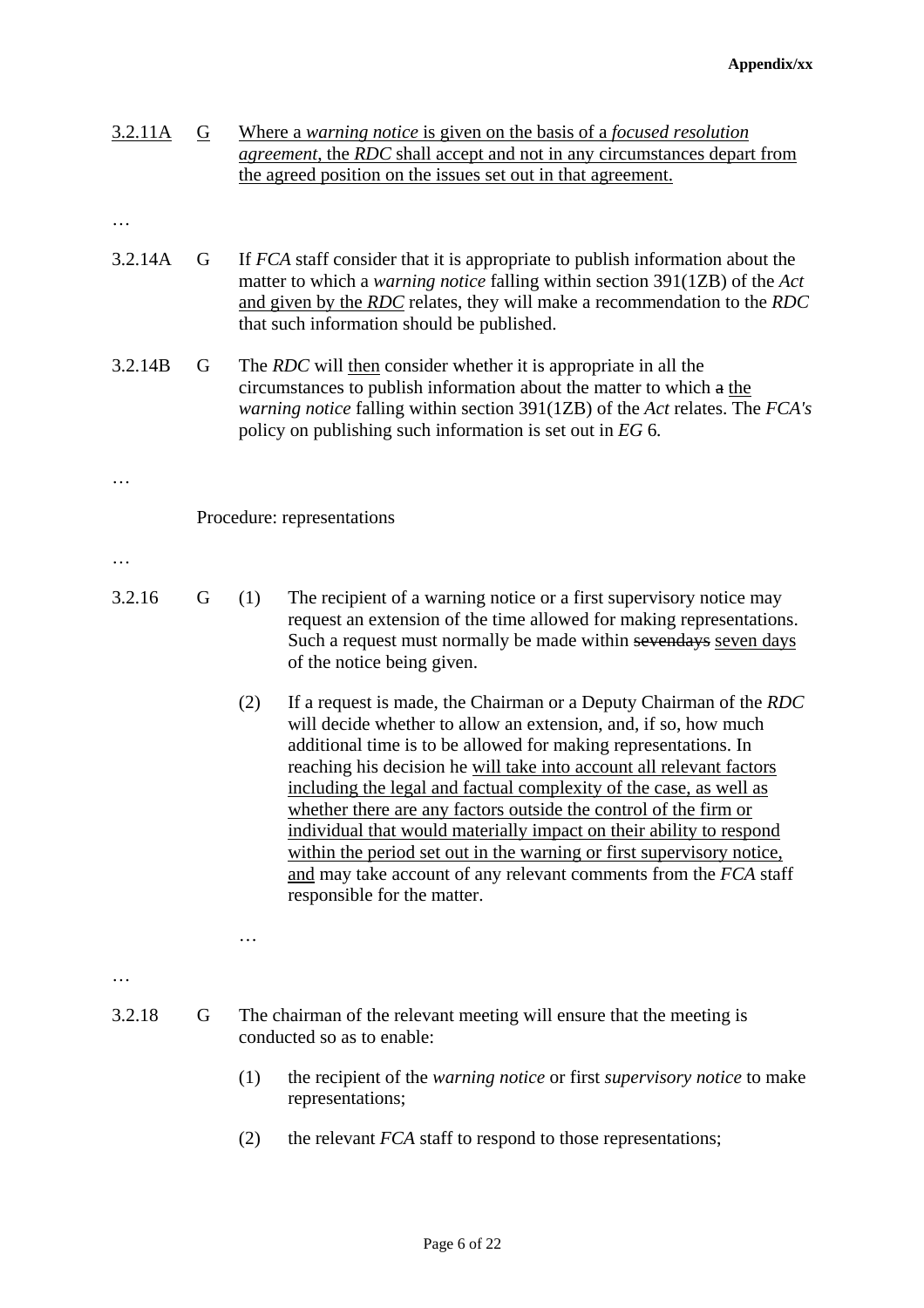|         |                                   | (3)                                                                                                                                                                                                                                                                                                                                                                                                         | the RDC members to raise with those present any points or questions<br>about the matter (whether in response to particular representations or<br>more generally about the matter); and                                                                                                                                                                                                                              |  |  |
|---------|-----------------------------------|-------------------------------------------------------------------------------------------------------------------------------------------------------------------------------------------------------------------------------------------------------------------------------------------------------------------------------------------------------------------------------------------------------------|---------------------------------------------------------------------------------------------------------------------------------------------------------------------------------------------------------------------------------------------------------------------------------------------------------------------------------------------------------------------------------------------------------------------|--|--|
|         |                                   | (4)                                                                                                                                                                                                                                                                                                                                                                                                         | the recipient of the notice to respond to points made by FCA staff or<br>the RDC;                                                                                                                                                                                                                                                                                                                                   |  |  |
|         |                                   |                                                                                                                                                                                                                                                                                                                                                                                                             | but the chairman may ask the recipient of the notice or FCA staff to limit<br>their representations or response in length or to particular issues arising from<br>the warning notice or first supervisory notice. If the warning notice was<br>given on the basis of a <i>focused resolution agreement</i> , the recipient will be<br>required to limit their representations to the issues that remain in dispute. |  |  |
|         |                                   |                                                                                                                                                                                                                                                                                                                                                                                                             |                                                                                                                                                                                                                                                                                                                                                                                                                     |  |  |
|         |                                   |                                                                                                                                                                                                                                                                                                                                                                                                             | Procedure: decision notices and second supervisory notices                                                                                                                                                                                                                                                                                                                                                          |  |  |
|         |                                   |                                                                                                                                                                                                                                                                                                                                                                                                             |                                                                                                                                                                                                                                                                                                                                                                                                                     |  |  |
| 3.2.22A | G                                 | If the <i>person</i> subject to enforcement action notifies the RDC that he wishes<br>to make an expedited reference to the <i>Tribunal</i> under <i>DEPP</i> 5.1.8GG, the<br>RDC shall decide whether to give a <i>decision notice</i> in light of any<br>representations by any third party under section 393 of the Act and any<br>interested party under section 63 or 67 of the Act: see DEPP 5.1.8IG. |                                                                                                                                                                                                                                                                                                                                                                                                                     |  |  |
| 3.2.23  | G                                 | However, if representations are made, In any case in which representations<br>are made and in accordance with <i>DEPP 2.3.1G</i> the <i>RDC</i> will consider<br>whether it is right in all the circumstances to give the <i>decision notice</i> or a<br>second supervisory notice (as appropriate).                                                                                                        |                                                                                                                                                                                                                                                                                                                                                                                                                     |  |  |
|         |                                   |                                                                                                                                                                                                                                                                                                                                                                                                             |                                                                                                                                                                                                                                                                                                                                                                                                                     |  |  |
| 5       |                                   |                                                                                                                                                                                                                                                                                                                                                                                                             | <b>Settlement decision procedure</b>                                                                                                                                                                                                                                                                                                                                                                                |  |  |
|         |                                   |                                                                                                                                                                                                                                                                                                                                                                                                             |                                                                                                                                                                                                                                                                                                                                                                                                                     |  |  |
| 5.1     | <b>Settlement decision makers</b> |                                                                                                                                                                                                                                                                                                                                                                                                             |                                                                                                                                                                                                                                                                                                                                                                                                                     |  |  |
|         | Introduction                      |                                                                                                                                                                                                                                                                                                                                                                                                             |                                                                                                                                                                                                                                                                                                                                                                                                                     |  |  |
| 5.1.1   | G                                 | (1)                                                                                                                                                                                                                                                                                                                                                                                                         | A <i>person</i> subject to enforcement action may agree all issues relevant<br>to a financial penalty or other outcome rather than contest formal<br>action by the FCA. He may instead enter into a focused resolution<br><i>agreement</i> and in this way partly contest the proposed action: see<br>DEPP 5.1.8AG to 5.1.8EG below.                                                                                |  |  |
|         |                                   | (1A)                                                                                                                                                                                                                                                                                                                                                                                                        | Further, even if the <i>person</i> subject to enforcement action wishes to<br>fully contest the proposed enforcement action, he may choose to do<br>so by agreeing to the <i>FCA</i> issuing the required <i>statutory notices</i> and<br>then making an expedited reference of the matter to the Tribunal: see<br>DEPP 5.1.8FG to 5.1.8KG below.                                                                   |  |  |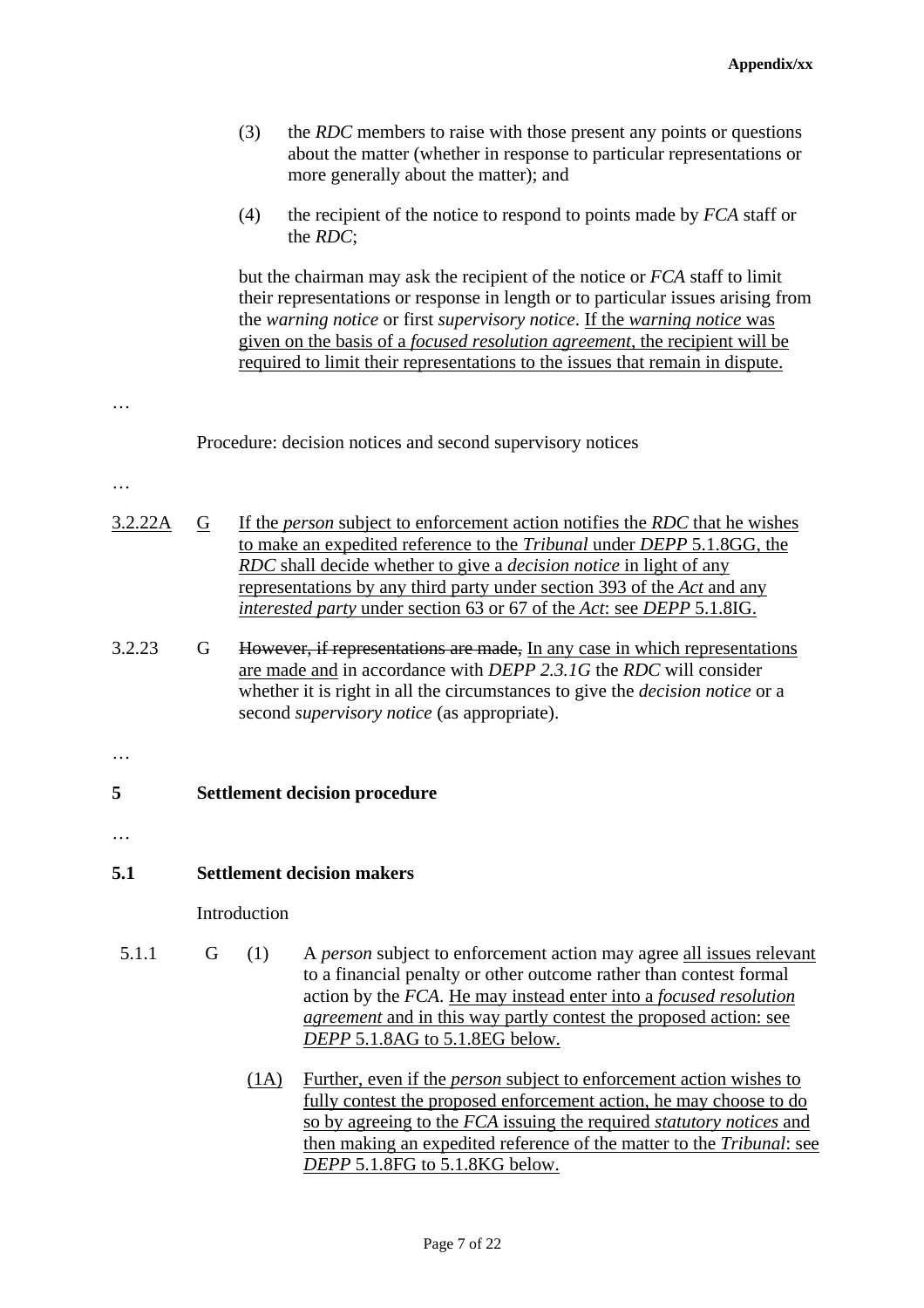- (2) The fact that he a *person* does so any of these things will not usually obviate the need for a statutory notice *statutory notices* recording the *FCA's proposal and decision to take that action.* Where, however, the *person* subject to enforcement action agrees not to contest the content of a proposed *statutory notice,* the decision to give that statutory notice will be taken by senior *FCA* staff. As set out in this chapter, senior *FCA* staff have a role to play in giving the requisite *statutory notices*:
	- (a) where a *person* enters into a *settlement agreement* (other than a *focused resolution agreement*), senior *FCA* staff will give both the *warning notice* and *decision notice;*
	- (b) where a *person* enters into a *focused resolution agreement*, senior *FCA* staff will give the *warning notice* and the *RDC*  will decide whether to give the *decision notice*; and
	- (c) where a *person* elects to make an expedited reference to the Tribunal before a *warning notice* has been issued, senior *FCA*  staff will give the *warning notice* and *decision notice*.
- (3) These decisions by senior *FCA* staff will be taken jointly by two members of the *FCA's* senior management, one of whom will be of at least director of division level (which may include an acting director) and the other of whom will be of at least head of department level (the "*settlement decision makers*").

…

…

All the text is new and not underlined.

Procedure: focused resolution agreements

- 5.1.8A G A *focused resolution agreement* must include agreement on:
	- (1) all relevant issues of fact; and
	- (2) all issues as to whether those facts amount to a *breach* (or more than one *breach*).
- 5.1.8B G Accordingly, where a *focused resolution agreement* is entered into, the *FCA*  expects that the issue or issues remaining to be determined by the *RDC* in accordance with *DEPP* 5.1.8DG will normally be one or more of the following:
	- (1) whether action for a financial penalty and/or *public censure* is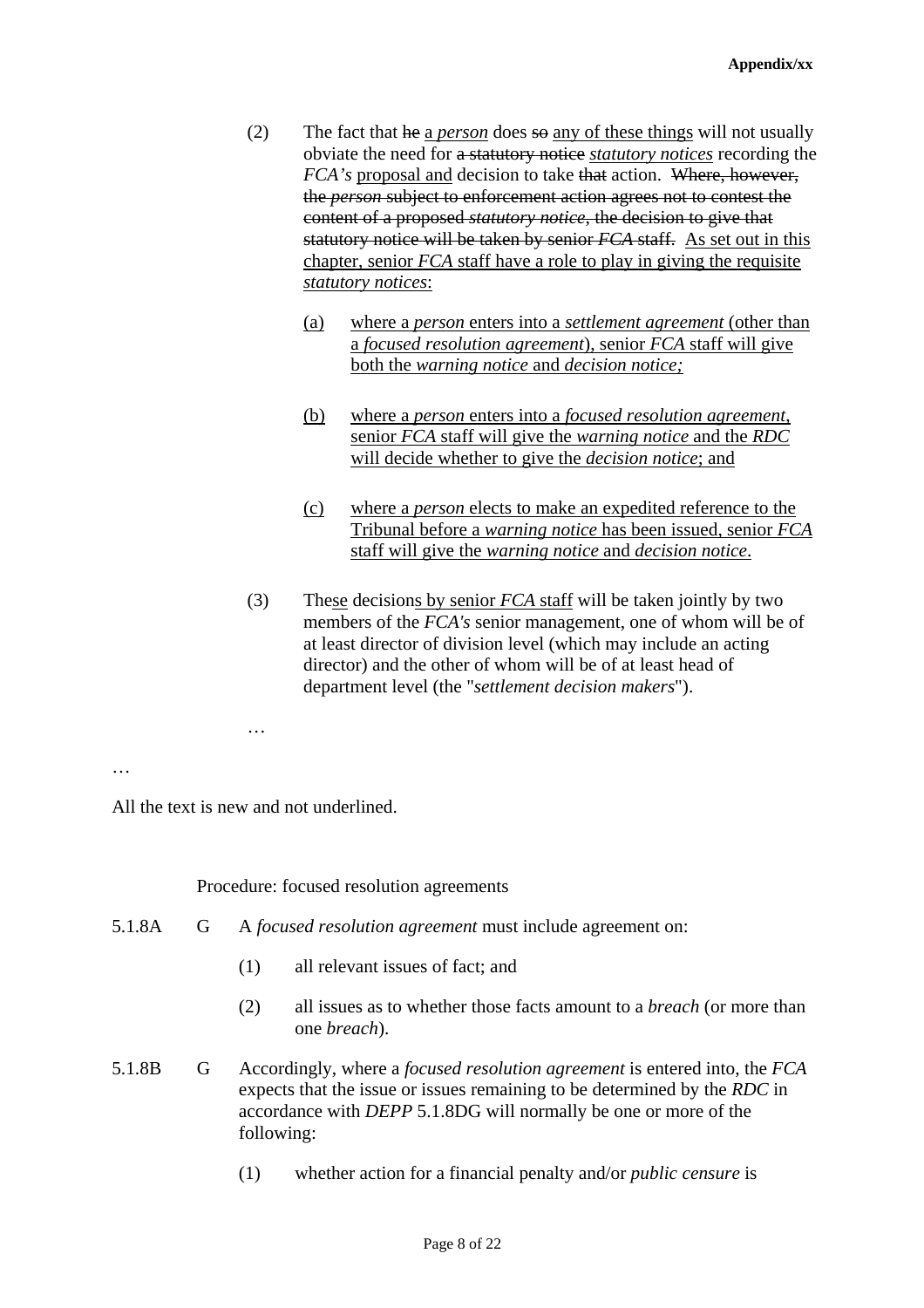warranted;

- (2) the appropriate level of a financial penalty;
- (3) whether action for a suspension, restriction, condition or limitation (as defined for the purposes of *DEPP* 6A) is warranted;
- (4) the appropriate length of a suspension, restriction, condition or limitation (as defined for the purposes of *DEPP* 6A);
- (5) whether a *prohibition order* is warranted; and/or
- (6) the appropriate scope of a *prohibition order*.
- 5.1.8C G The terms of any proposed *focused resolution agreement*:
	- (1) will be put in writing and be agreed by *FCA* staff and the *person* concerned;
	- (2) may refer to a draft of the proposed *warning notice*; and
	- (3) may, depending upon the stage in the enforcement process at which agreement is reached, include an agreement by the person concerned to:
		- (a) waive and not exercise any rights under sections 387 (Warning notices) and 394 (Access to Authority material) of the *Act* to notice of, or access to, material relied upon by the *FCA* and any secondary material which might undermine the *FCA* decision to give the *statutory notice,* save in relation to material that is relevant to issues which remain in dispute; and
		- (b) not dispute the issues agreed with the *FCA* when:
			- (i) making representations to the *RDC* in respect of a *warning notice* (whether in exercise of rights under section 387 of the *Act* or otherwise); or
			- (ii) on any subsequent reference of the matter to the *Tribunal* under section 208 of the *Act* (save insofar as the *Tribunal* decides of its own motion to reopen an issue or issues).
- 5.1.8D G Where the proposed settlement is on the basis of a *focused resolution agreement*, the role of the *settlement decision makers* shall be as follows:
	- (1) The *settlement decision makers* will decide whether or not to give a *warning notice*. (For the avoidance of doubt, the *settlement decision makers* may meet the relevant *FCA* staff or the *person* concerned in accordance with *DEPP* 5.1.5G and any such meeting shall not affect the *settlement decision makers'* ability to decide whether or not to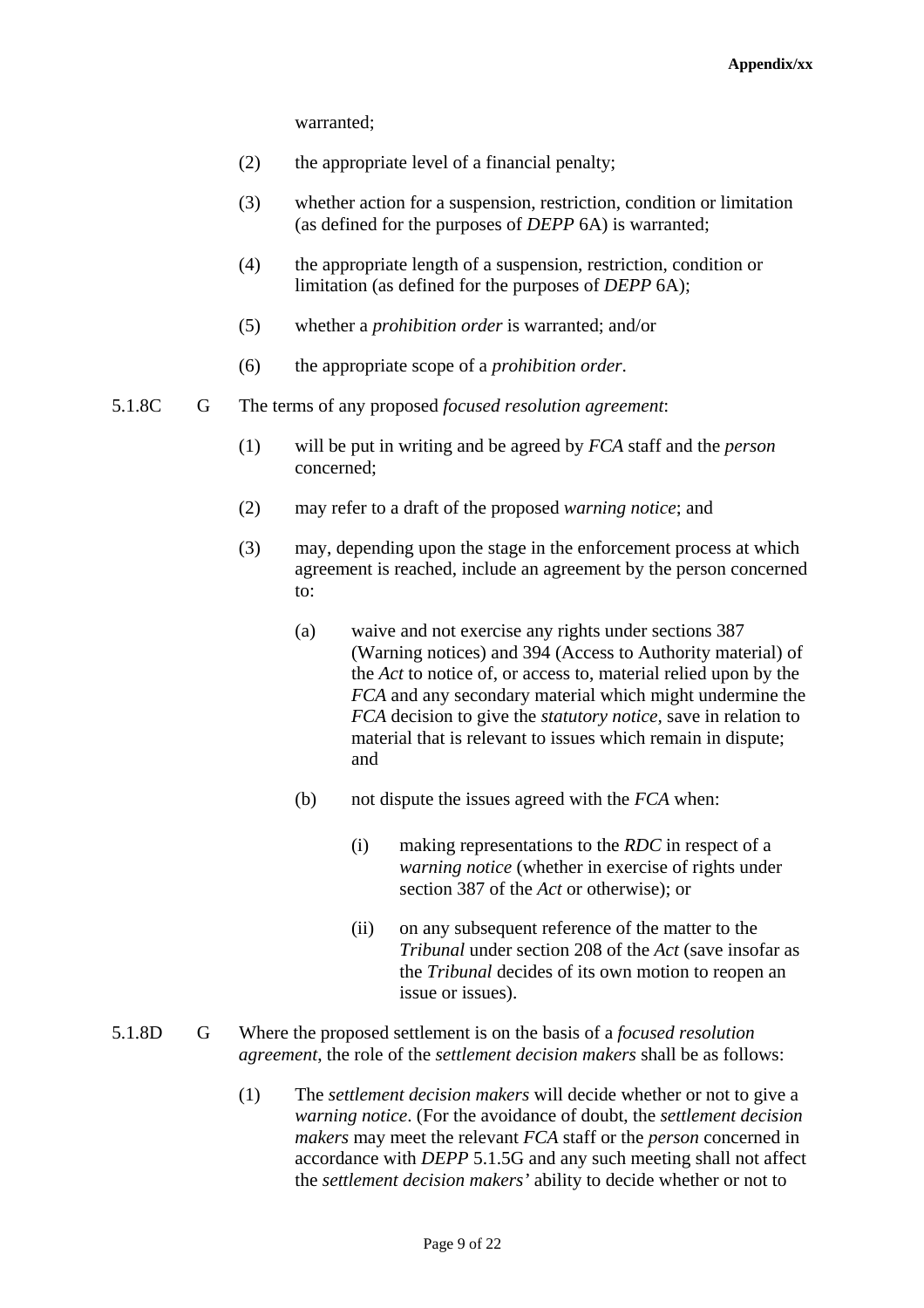give a *warning notice*).

- (2) If the *settlement decision makers* decline to give a *warning notice* based on the proposed settlement, they may invite *FCA* staff and the *person* concerned to enter into further discussions to try to achieve an outcome the *settlement decision makers* would be prepared to endorse.
- (3) If the *settlement decision makers* are satisfied with the proposed settlement, they shall give a *warning notice* recording the agreed position on agreed issues and the position of the *FCA* on issues which remain in dispute.
- (4) Where the *settlement decision makers* give a *warning notice,* the notice will specify the time allowed for making representations. This will not be less than 14 days.
- (5) The *settlement decision makers* will promptly inform the *RDC* that a *warning notice* has been given. The *RDC* shall then specify a time within which the recipient of the notice is required to indicate whether he wishes to make oral representations.
- (6) It will then be for the *RDC* to decide whether to give a *decision notice* under the procedure set out in *DEPP* 3.2.16G to 3.2.25G.
- 5.1.8E G For the avoidance of doubt, the decisions whether to agree a proposed *focused resolution agreement* and whether to approve any such proposed agreement are entirely within the discretion of the *FCA* staff and the *settlement decision makers* respectively.

Procedure: expedited references to the Tribunal

- 5.1.8F G (1) The purpose of this section is to define a procedure (the "expedited reference procedure") enabling a *person* subject to enforcement action to challenge the proposed action before the *Tribunal* without engaging with the *FCA's* internal decision-making process.
	- (2) *DEPP* 5.1.8FG to *DEPP* 5.1.8IG set out the circumstances in which the expedited reference procedure is available, the steps a *person*  must take to make use of the procedure, and how the procedure operates depending on whether it is invoked before or after the giving of a *warning notice*.
- 5.1.8G G The expedited reference procedure is available only if:
	- (1) the proposed action requires the *FCA* to issue a *warning notice*;
	- (2) the *FCA* considers that it has a sufficient understanding of the nature and gravity of the *breach* to make a reasonable assessment of the appropriate penalty or other outcome; and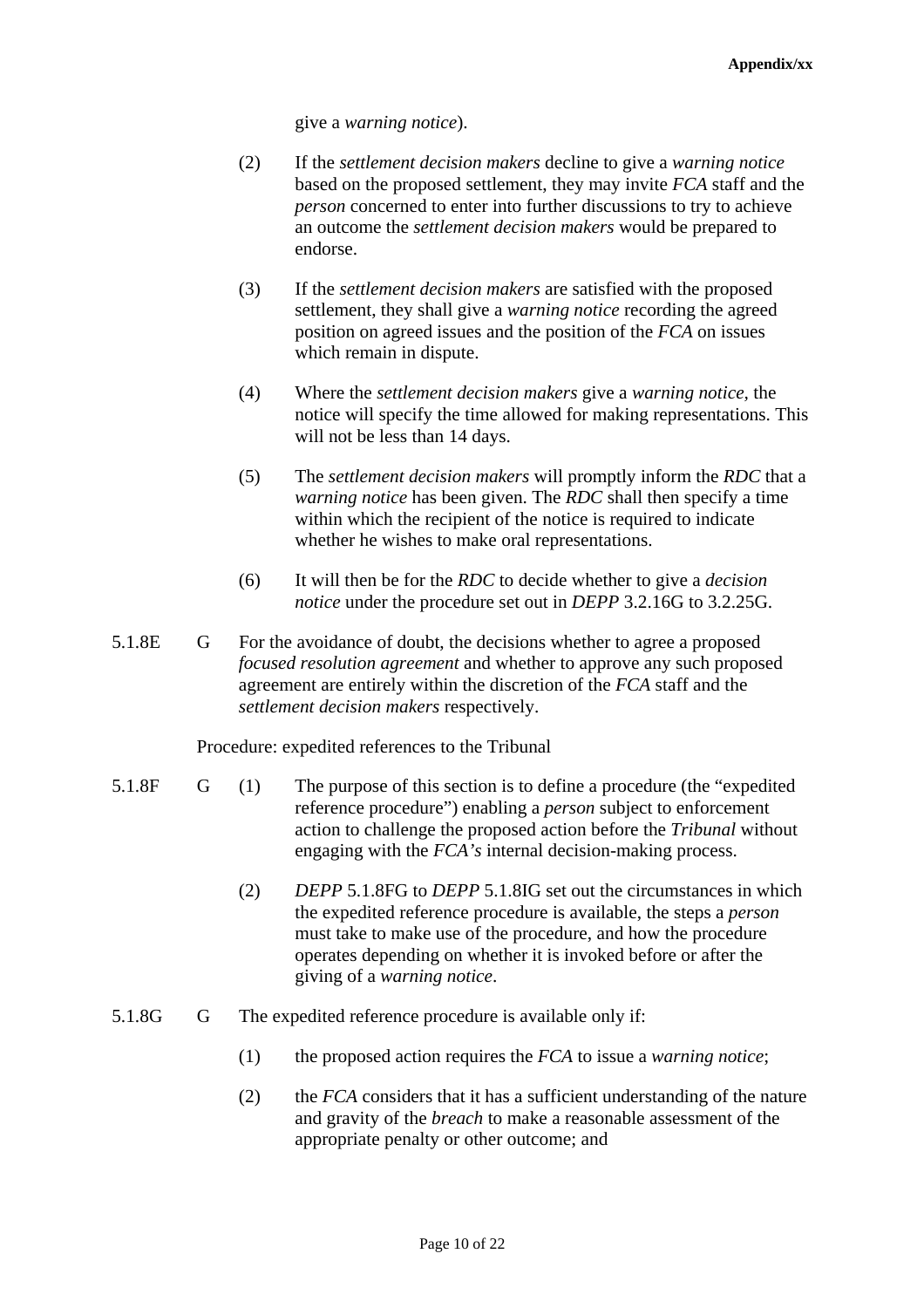- (3) the *FCA* has communicated that assessment to the *person* concerned.
- 5.1.8H G In order to use the expedited reference procedure, the *person* subject to enforcement action must notify the *FCA* that he:
	- (1) wishes to make an expedited reference to the Tribunal under *DEPP* 5.1.8HG; and
	- (2) waives and will not exercise any rights under section 387(2) of the *Act* in respect of the *warning notice* given (or to be given) in relation to the proposed action.
- 5.1.8I G To use the expedited reference procedure before a *warning notice* has been given:
	- (1) the notification set out *DEPP* 5.1.8HG must be given to *FCA* staff;
	- (2) the decision to issue a *warning notice* will then be taken by the *settlement decision makers*; and
	- (3) the decision to issue a *decision notice* will also be taken by the *settlement decision makers,* in light of any representations by any third party under section 393 of the *Act* or any *interested party* under section 63 or 67 of the *Act*.
- 5.1.8J G To use the expedited reference procedure after a *warning notice* has been given:
	- (1) the notification set out in *DEPP* 5.1.8HG must be given to the *RDC*; and
	- (2) the decision to issue a *decision notice* will then be taken by the *RDC* in light of any representations by any third party under section 393 of the *Act* and any *interested party* under section 63 or 67 of the *Act*.
- 5.1.8K G Once a *decision notice* has been given as part of the expedited reference procedure (whether by the *settlement decision makers* or the *RDC*), it is the responsibility of the *person* subject to enforcement action to seek to refer the matter to the *Tribunal* under the *Act* if he so wishes. If the matter is not referred to the *Tribunal* within the time required under section 390(1) of the *Act*, the *FCA* shall give a *final notice*.

Procedure: warning notice statements

5.1.8L G If *FCA* staff consider that it is appropriate to publish information about the matter to which a *warning notice* falling within section 391(1ZB) of the *Act* and given by the *settlement decision makers* relates, they will make a recommendation to the *settlement decision makers* that such information should be published.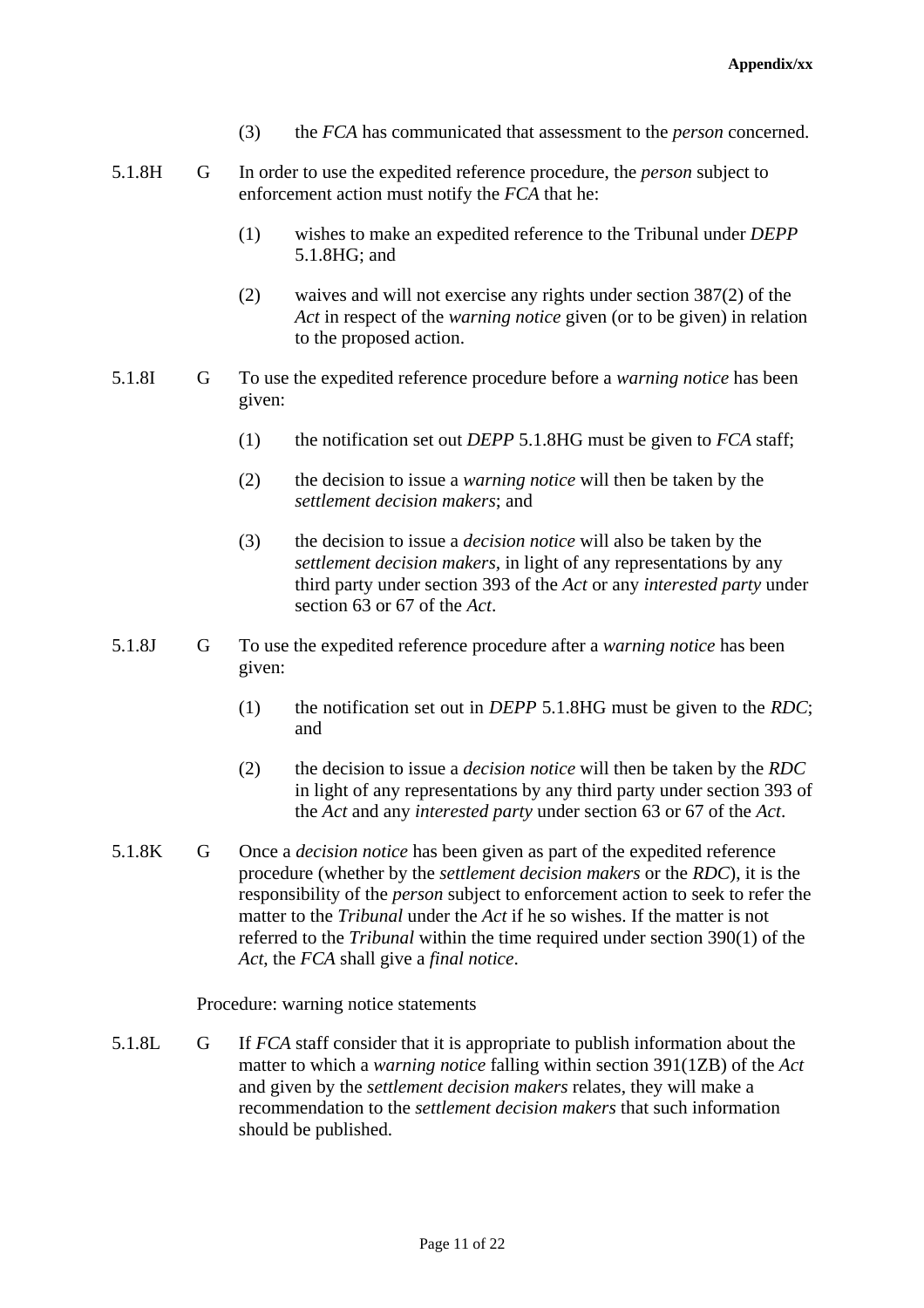- 5.1.8M G The *settlement decision makers* will then consider whether it is appropriate in all the circumstances to publish information about the matter to which the *warning notice* falling within section 391(1ZB) of the *Act* relates. The *FCA's* policy on publishing such information is set out in *EG* 6.
- 5.1.8N G If the *settlement decision makers* propose that the *FCA* should publish information about the matter to which a *warning notice* falling within section 391(1ZB) of the *Act* relates:
	- (1) the *settlement decision makers* will settle the wording of the statement it proposes the *FCA* should publish (warning notice statement);
	- (2) the *FCA* staff will make appropriate arrangements for the warning notice statement that the *settlement decisions makers* propose the *FCA* should publish to be given to the *persons* to whom the *warning notice* was given or copied;
	- (3) the proposed warning notice statement will specify the time allowed for the recipient to respond in writing to the *settlement decision makers*. This will normally be 14 days;
	- (4) the recipient of a proposed warning notice statement may request the *settlement decision makers* to grant an extension of the time allowed for its response. Such a request must normally be made within seven days of the proposed warning notice statement being given; and
	- (5) the *settlement decision makers* will not normally grant a request by a person to whom the warning notice statement was given to make his response in person.
- 5.1.8O G If no response to the proposed warning notice statement is received, the *FCA* will make appropriate arrangements to publish the warning notice statement.
- 5.1.8P G However, if the *settlement decision makers* receive a response from the *person* to whom the proposed warning notice statement was given, the *settlement decision makers* will consider their response and decide whether it is appropriate in all the circumstances to publish information about the matter to which the *warning notice* relates.
- 5.1.8Q G If the *settlement decision makers* decide that the *FCA* should publish a warning notice statement:
	- (1) the *settlement decision makers* will notify the relevant parties (including the relevant *FCA* staff) in writing of that decision;
	- (2) the *settlement decision makers* will settle the wording of the warning notice statement; and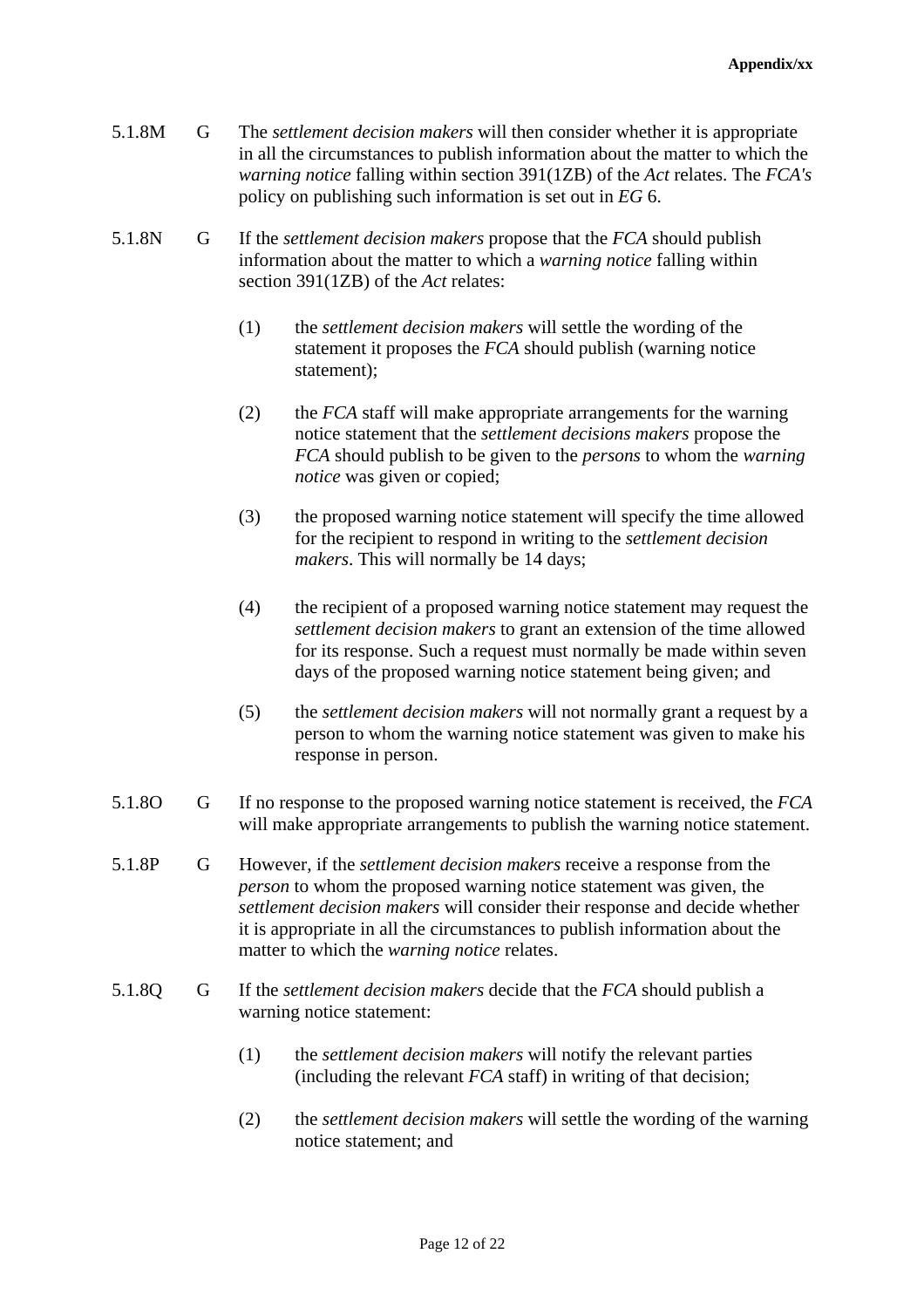- (3) the *FCA* will make appropriate arrangements for the warning notice statement to be published.
- 5.1.8R G If the *settlement decision makers* decide that the *FCA* should not publish a warning notice statement they will notify the relevant parties (including the relevant *FCA* staff) in writing of that decision.

…

In this text underlining indicates new text and striking through indicates deleted text, unless indicated otherwise.

**6 Penalties** 

…

## **6.7 Discount for early settlement**

…

The settlement discount scheme applied to financial penalties

- 6.7.2 G In appropriate cases the *FCA's* approach will be to negotiate with the *person* concerned to agree in principle the amount of a financial penalty having regard to the *FCA's* statement of policy as set out in *DEPP* 6.5 to *DEPP*  6.5D and *DEPP* 6.6. (This starting figure will take no account of the existence of the *settlement discount scheme* described in this section.) Such amount ("A") will then be reduced by a percentage of A according to the stage in the process at which agreement is reached. scheme set out in *DEPP* 6.7.3G. The resulting figure ("B") will be the amount actually payable by the *person* concerned in respect of the *breach*. However, where part of a proposed financial penalty specifically equates to the disgorgement of profit accrued or loss avoided then the percentage reduction will not apply to that part of the penalty.
- 6.7.3 G (1) The *FCA* has identified four stages of an action for these purposes:  $\underline{A}$ settlement discount is available only in cases where a *settlement agreement* (which may be a *focused resolution agreement*) is reached during the period from commencement of an investigation until the *FCA* has:
	- (a) the period from commencement of an investigation until the *FCA* has: a sufficient understanding of the nature and gravity of the breach to make a reasonable assessment of the appropriate penalty; and
		- (i) a sufficient understanding of the nature and gravity of the breach to make a reasonable assessment of the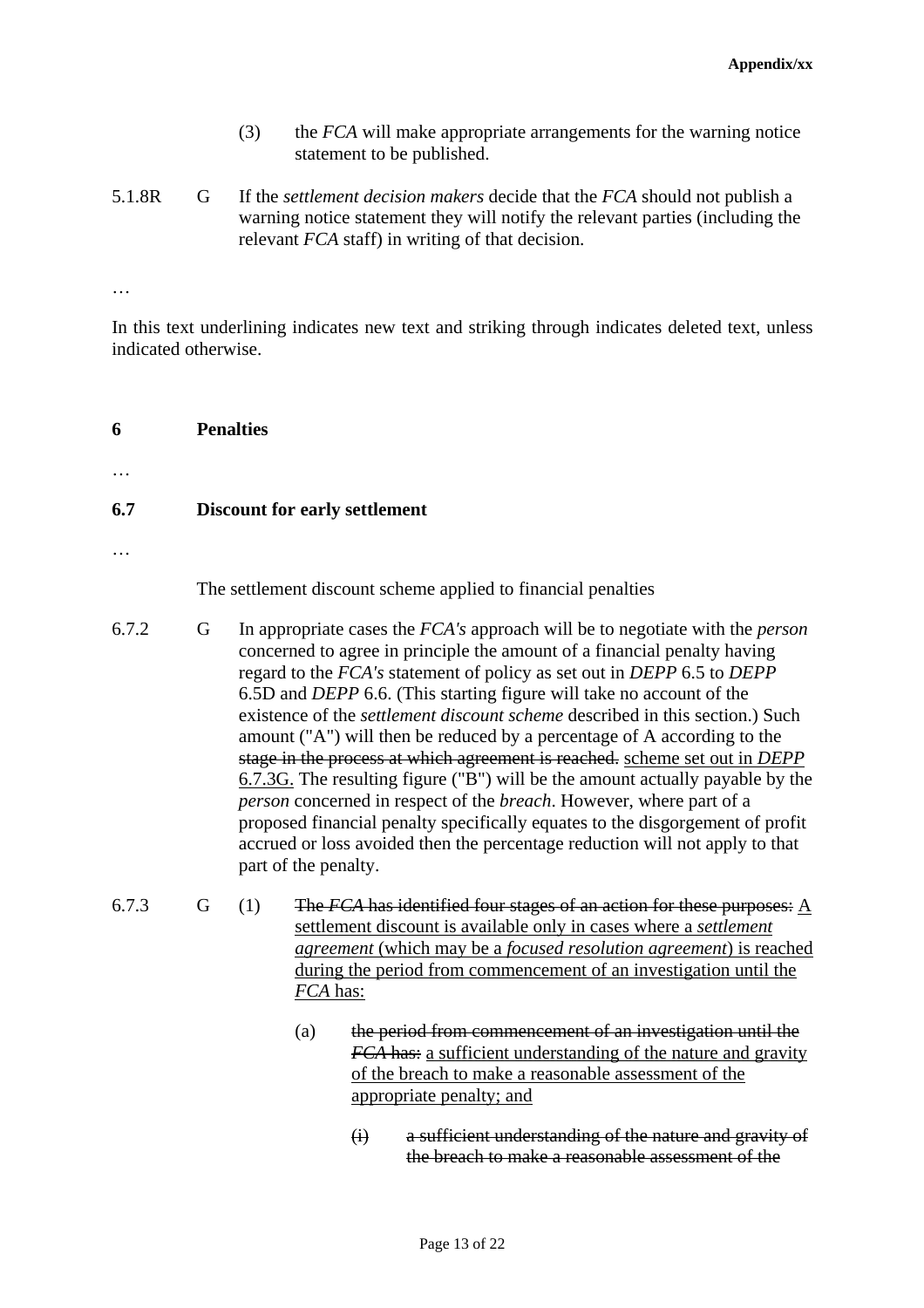#### appropriate penalty; and

- (ii) communicated that assessment to the person concerned and allowed a reasonable opportunity to reach agreement as to the amount of the penalty  $("stage 1");$
- (b) the period from the end of stage 1 until the expiry of the period for making written representations or, if sooner, the date on which the written representations are sent in response to the giving of a warning notice ("stage 2"); communicated that assessment to the person concerned and allowed a reasonable opportunity to reach agreement as to the amount of the penalty ("stage 1").
- (c) the period from the end of stage 2 until the giving of a decision notice ("stage 3");
- (d) the period after the end of stage 3, including proceedings before the *Tribunal* and any subsequent appeals ("stage 4").
- (2) The communication of the *FCA*'s assessment of the appropriate penalty for the purposes of *DEPP* 6.7.3G(1) $(a)$  need not be in a prescribed form but will include an indication of the breaches alleged by the *FCA*. It may include the provision of a draft warning notice.

| Stage at which agreement reached Percentage reduction |                 |
|-------------------------------------------------------|-----------------|
| Stage 1                                               | 30              |
| Stage 2                                               | 20              |
| Stage 3                                               | $\overline{10}$ |
| Stage                                                 | A               |

#### (3) The reductions in penalty will be as follows:

In relation to any *settlement agreement* (including a *focused resolution agreement*) the reduction in penalty will be as follows:

- (a) 30% if the agreement is concluded during stage 1; and
- (b) 0% in any other case.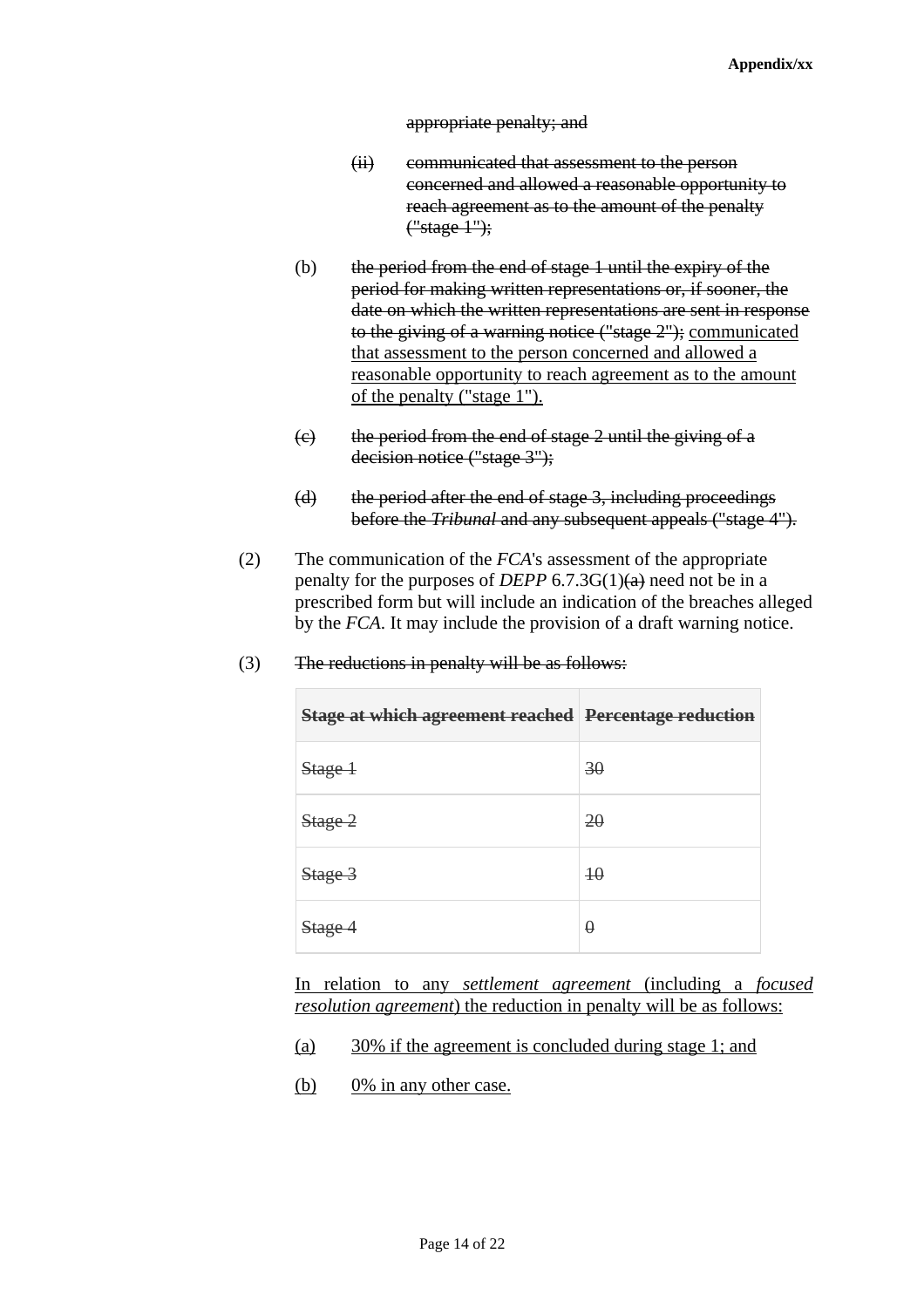## **ANNEX C**

### **Amendments to the Enforcement Guide (EG)**

In this Annex, underlining indicates new text and striking through indicates deleted text, unless indicated otherwise.

## **2 The FCA's approach to enforcement**

…

### **2.2 Case selection and referral criteria Firms and approved persons, market abuse cases and listing matters**

- 2.2.1 Other than in the area of a *firm's* failure to satisfy the *FCA*'s *Threshold Conditions*  for authorisation (as to which, see paragraph 2.11), the selection method for cases involving *firms* and *approved persons*, *market abuse* and listing matters (for example, breaches of the listing, prospectus or disclosure *rules*) occurs at two main levels:
	- (1) strategic planning; and
	- (2) decisions on individual cases. [deleted]
- …
- 2.2.6 Before In all cases, before it proceeds with an investigation, the *FCA* will satisfy itself that there are grounds to investigate under the statutory provisions that give the *FCA* powers to appoint investigators. If the statutory test is met, it will decide whether to carry out an investigation after considering all the relevant circumstances. To assist its consideration of cases, the *FCA* has developed a set of assessment criteria. The current criteria (which are published on the Enforcement section of the *FCA* web site<sup>+</sup>) are framed as a set of questions. They take account of the *FCA*'s *statutory objectives*, its strategic/supervision priorities (see above) and other issues such as the response of the *firm* or individual to the issues being referred. Not all of the criteria will be relevant to every case and there may be other considerations which are not mentioned in the list but which are relevant to a particular case. The *FCA*'s assessment will include considering whether using alternative tools is more appropriate taking into account the overall circumstances of the *person* or *firm* concerned and the wider context. Another consideration will be whether the *FCA* is under a Community obligation to take action on behalf of, or otherwise to provide assistance to, an authority from another *EU* member state. Paragraph 2.15 2.5.1 discusses the position where other authorities may have an interest in a case. If the statutory test is met, the *FCA* considers what is the most efficient and effective way of achieving the *FCA*'s statutory objectives of protecting consumers, enhancing market integrity and promoting competition. A referral to Enforcement will be made if we consider that an investigation, rather than an alternative regulatory response, is the right course of action in all the circumstances. Enforcement action and other regulatory tools can be used in conjunction and are not mutually exclusive. To assist in making that decision, the *FCA* has developed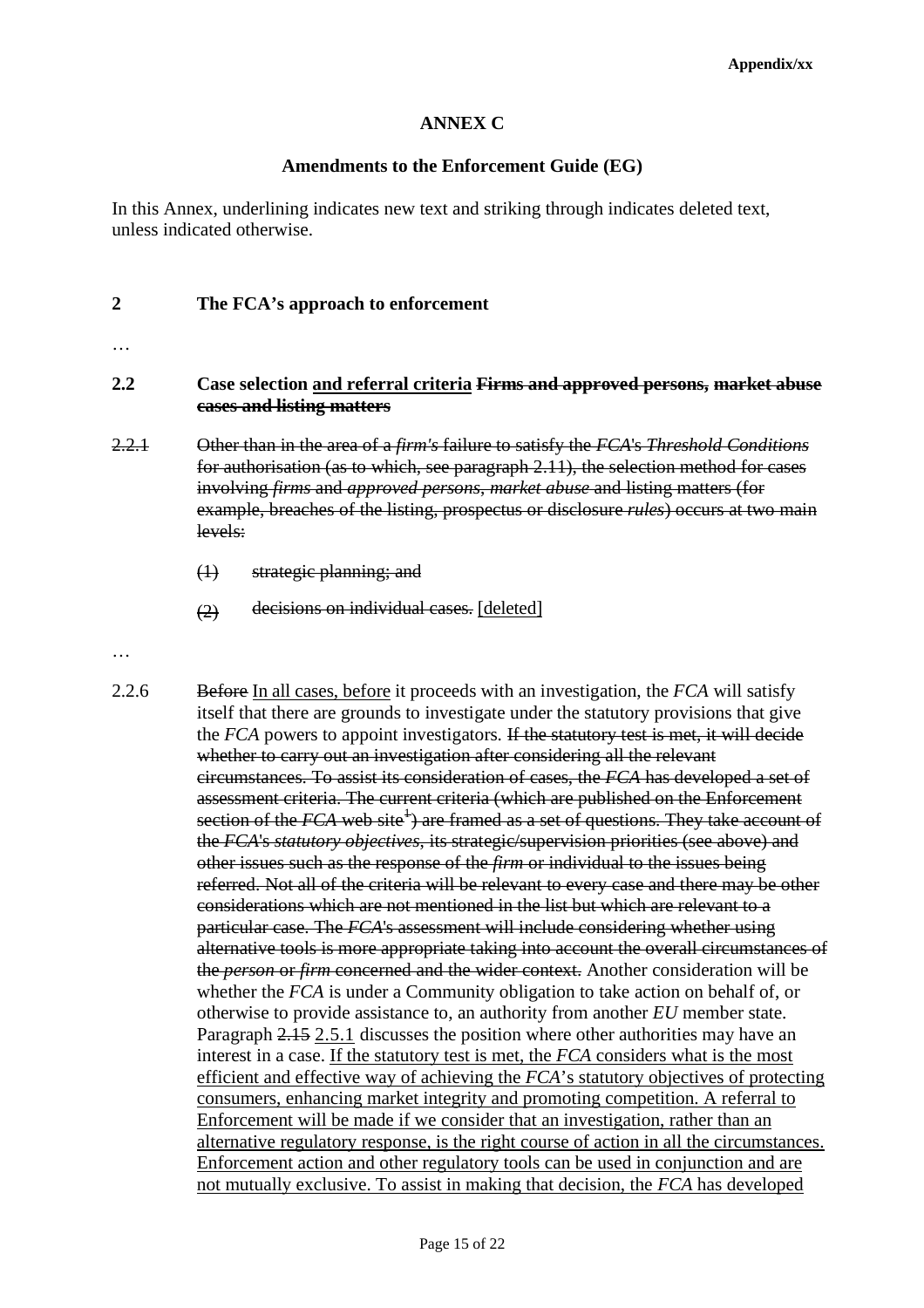referral criteria that set out a range of factors we may consider in deciding whether to appoint enforcement investigators. The criteria are not exhaustive, and all the circumstances of a particular case are taken into account. Not all the criteria will be relevant to every case, and additional considerations may apply in certain cases. Any one of the factors alone may warrant the appointment of investigators and in some cases, including cases where breaches are self-reported, the misconduct may be so serious that there is no credible alternative to referral.

2.2.6A If a decision to refer an individual or firm to Enforcement is made, the *FCA* will explain and set out the criteria applied in coming to the decision to refer, and the reason(s) for the referral at the outset of the investigation.

## **Case selection: Disciplinary regulatory cases**

- 2.2.6B The *FCA* has revised its referral criteria and these are published on the Enforcement section of the *FCA*'s website: http://www.fca.org.uk/firms/beingregulated/enforcement/how-we-enforce-the-law/referral-criteria. In considering whether an enforcement investigation is likely to further the *FCA*'s aims and objectives, the *FCA* considers factors that address the following issues:
	- (1) the supporting evidence and the proportionality and impact of opening an investigation;
	- (2) what purpose or goal would be served if the *FCA* were to end up taking enforcement action in the case; and
	- (3) relevant factors to assess whether the purposes of enforcement action are likely to be met.

#### **Case selection: Markets cases**

2.2.6C In relation to non-criminal *market abuse* investigations, the revised referral criteria will be similarly applied in deciding whether to open such an investigation. However, given the often limited alternatives to enforcement action available to address *market abuse* (with many of the subjects typically unauthorised), greater emphasis will be given to the egregiousness and deterrence value of a particular case when making such decisions.

## **Case selection: Listing cases**

…

2.2.6D As with *market abuse* cases, many of the non-enforcement tools are not available for use in cases involving listing regime *breaches*. This is because in many cases (aside from certain areas such as sponsors and primary information providers), there will be no on-going supervisory relationship with the listed companies in question, and no similar authorisation regime as there is with FSMA regulated firms and individuals. As a result, the ability to use many of the early intervention tools or restricting or limiting certain activities is not available and enforcement is likely to be the most effective (and sometimes only) regulatory tool available to address the misconduct.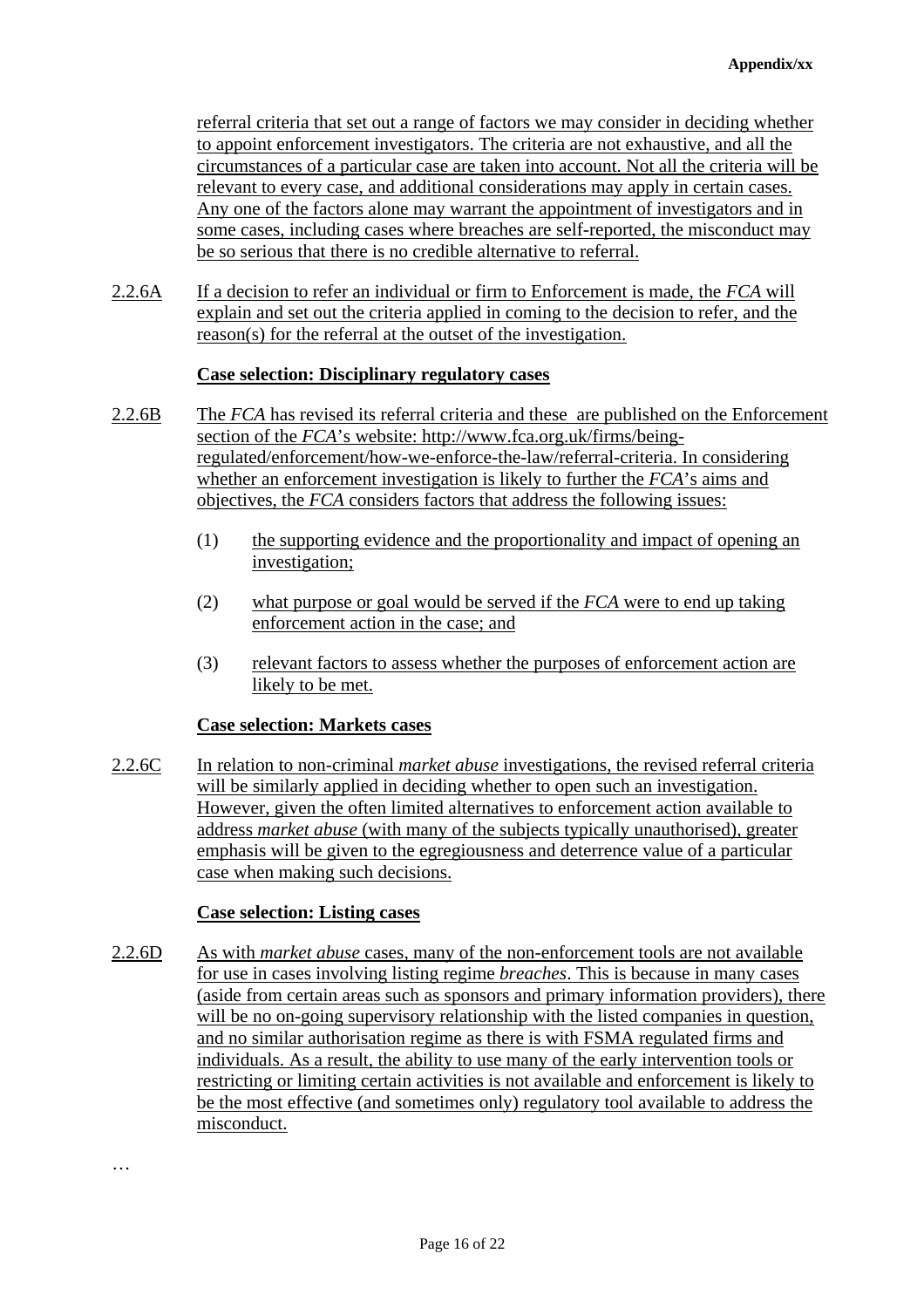## **2.12 Co-operation**

- …
- 2.12.2 On its web site, the *FCA* has given gives anonymous examples of where it has decided not to investigate or take enforcement action in relation to a possible *rule*  breach because of the way in which the *firm* has conducted itself when putting the matter right. This is part of an article entitled 'The benefits to firms and individuals of co-operating with the  $FCA^2$ . However, in those cases where enforcement action is not taken and/or a formal investigation is not commenced, the *FCA* will expect the *firm* to act promptly to take the necessary remedial action agreed with its supervisors to deal with the *FCA's* concerns. If the *firm* does not do this, the *FCA* may take disciplinary or other enforcement action in respect of the original contravention.

…

## **3 Use of information gathering and investigation powers**

…

## **3.10 Liaison where other authorities have an interest**

3.10.1 The *FCA* has agreed guidelines that establish a framework for liaison and cooperation in cases where certain other UK authorities have an interest in investigating or prosecuting any aspect of a matter that the *FCA* is considering for investigation, is investigating or is considering prosecuting. These guidelines are set out in Annex 2 to this guide.

## **Information requests in joint investigations with the PRA**

3.10.1A In certain circumstances, it will be appropriate and expedient for the *FCA* and *PRA* to issue a joint information request where there is a joint investigation. Where a joint information request is issued to a *firm* or individual, the request will make it clear to which investigation(s) it relates.

…

## **4 Conduct of investigations**

…

## **4.8 Scoping discussions**

4.8.1 For cases involving *firms* or *approved persons*, the *FCA* will generally hold scoping discussions with the *firm* or individuals concerned close to the start of the investigation (and may do so in other cases). The purpose of these discussions is to give the *firm* or individuals concerned in the investigation an indication of: why the *FCA* has appointed investigators (including the nature of and reasons for the *FCA's*  concerns); the scope of the investigation; how the process is likely to unfold and an indication of the likely timing of the key milestones and next steps in the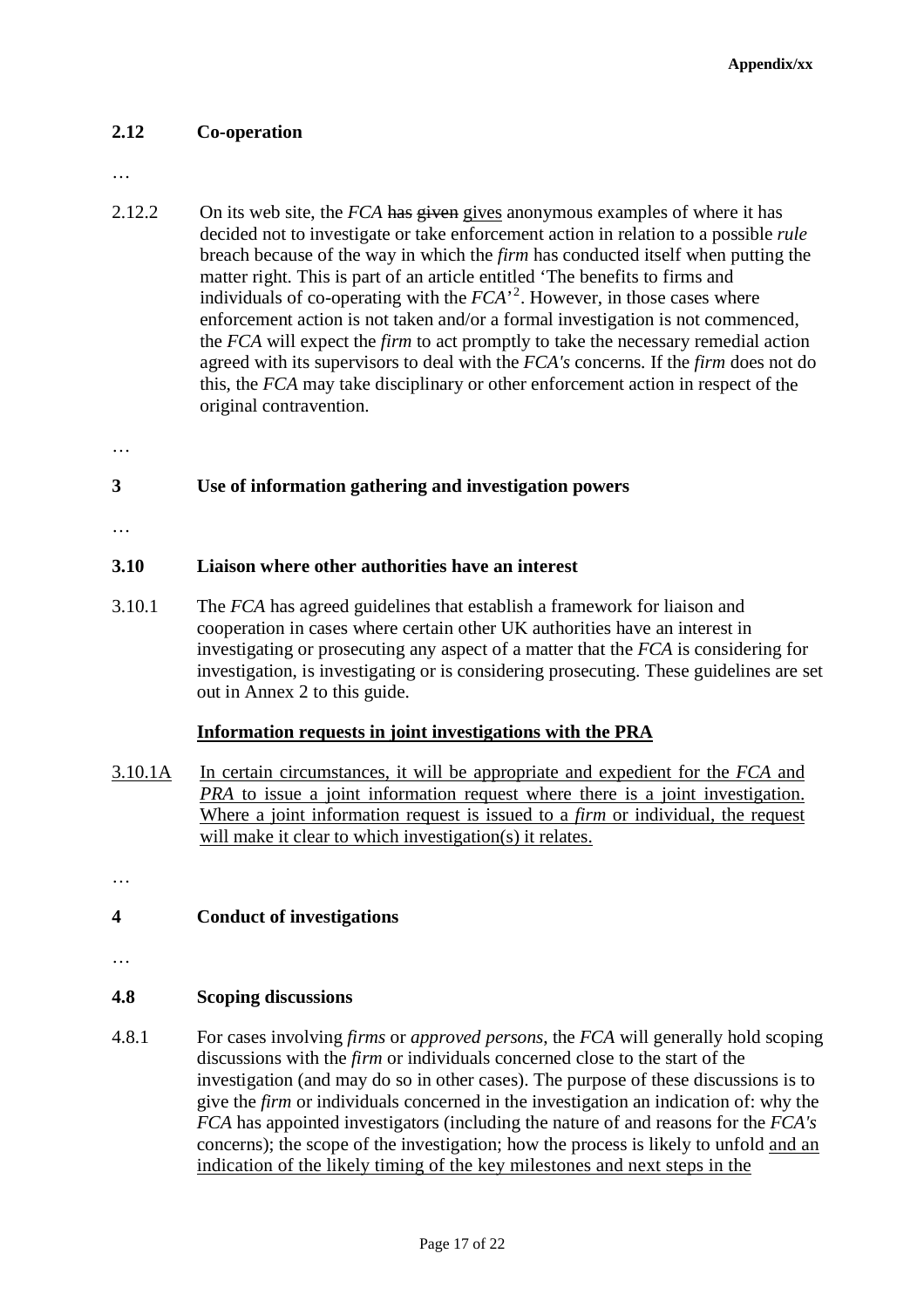investigation; the individuals and documents the team will need access to initially and so on. There is may be a limit, however, as to how specific the *FCA* can be about the nature of its concerns in the early stages of an investigation. The *FCA*  team for the purposes of the scoping discussions will normally include the nominated supervisor if the subject is a fixed portfolio relationship-managed *firm*.

4.8.2 In addition to the initial scoping discussions, there will be an ongoing dialogue with the *firm* or individuals throughout the investigative process. We will aim to give periodic updates at least on a quarterly basis covering the steps taken in the investigation to date as well as the next steps in the investigation and indicative timelines. Where the nature of the *FCA's* concerns changes significantly from that notified to the person under investigation and the *FCA*, having reconsidered the case, is satisfied that it is appropriate in the circumstances to continue the investigation, the *FCA* will notify the person of the change in scope.

### **4.9 Involvement of FCA supervisors during the investigation phase**

- 4.9.1 A clear division between the conduct of the investigation on the one hand and the need to continue with the ongoing supervision of the *firm* on the other may mean that the investigation does not means that clarity as to who is carrying out what work and a focus on the different needs of the investigation and on-going supervisory work needs to be maintained. It is also important that the investigation can benefit as much as it might otherwise do from the knowledge of the *firm* or individuals that the supervisors will have built up, or from their general understanding of the *firm's* business or sector. Before matters are referred to the Enforcement Division for investigation, *FCA* staff from its Enforcement Division will often work closely together with staff from the Supervision Division in order to determine the proper course of action to take. Following a referral, the *FCA* takes the following general considerations into account in relation to the potential role of a supervisor in an investigation.
	- (1) While it is clearly essential for the day-to-day supervisory relationship to continue during the course of any enforcement action, this need not, of itself, preclude a *firm's* supervisor from assisting in an investigation.
	- (2) Such assistance will include: making the case team aware of the *firm's*  business, history and compliance track record; the current supervisory approach to the area concerned; current issues with the *firm*; and acting as a sounding board on questions that emerge from the investigation about industry practices and standards and any market practice issues. Depending on the issues that arise, it may be appropriate for a supervisor to attend a progress meeting with the firm.
	- (3) Equally, there may be circumstances where someone in the *FCA* other than the *firm's* supervisor can more effectively and efficiently provide information on the current supervisory approach to the area under investigation or current market standards. In this case it makes good sense for the *FCA* to draw on that other source of expertise.
	- (4) In the event that a *firm's* supervisor becomes part of the investigation team, the *FCA* will notify the firm of this in the normal way.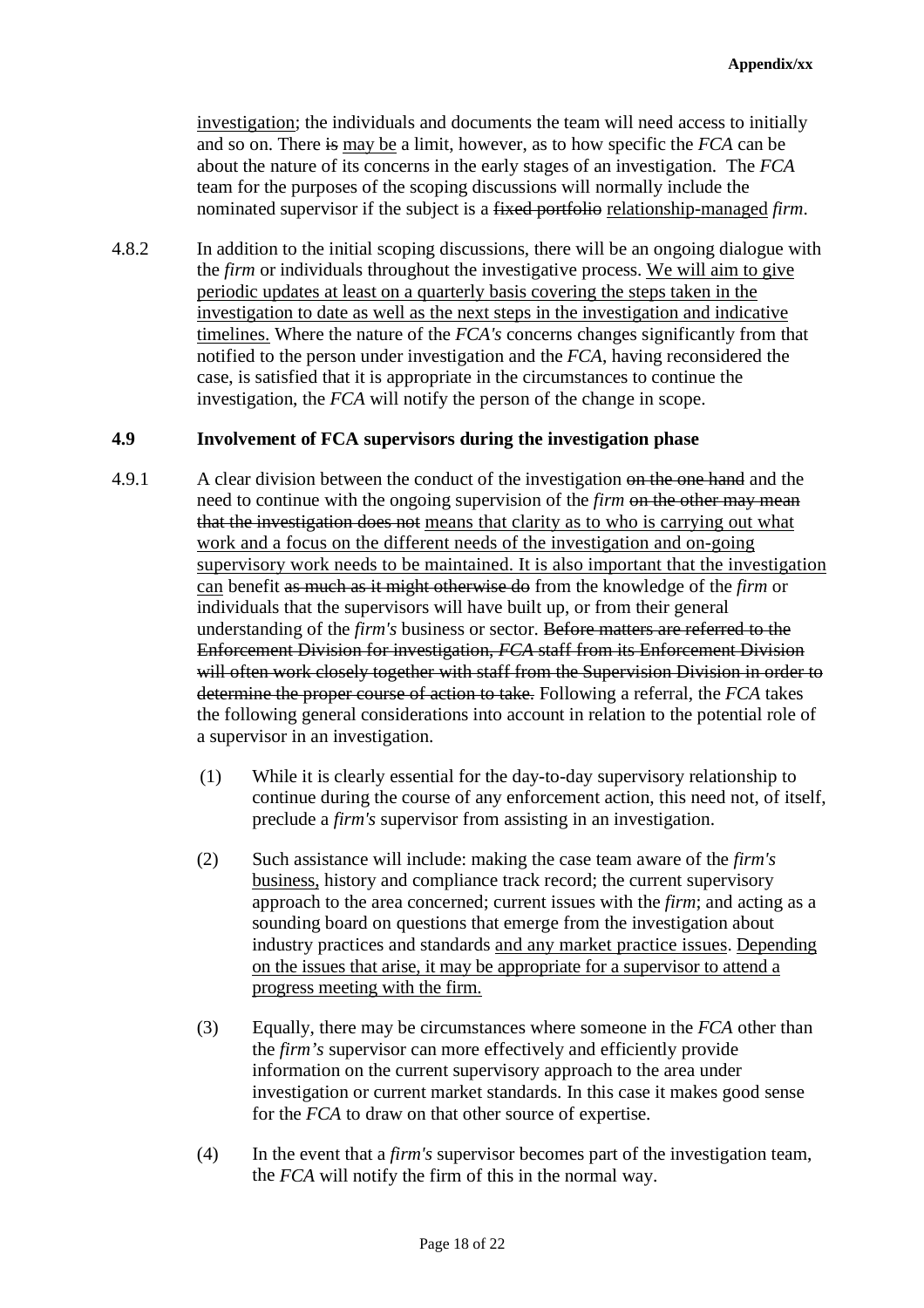- (5) Where a firm's supervisor does not become part of the investigation team, the investigation will keep the firm's supervisor (or referring area) updated as to the progress of the investigation.
- …

## **4.13 Preliminary findings letters and preliminary investigation reports**

- …
- 4.13.3 In cases where it is sent, the preliminary findings letter will set out the facts which the investigators consider relevant to the matters under investigation (normally, as indicated above, by means of an annexed preliminary investigation report). And it will invite the *person* concerned to confirm that those facts are complete and accurate, or to provide further comment. *FCA* staff will allow a reasonable period (normally 28 days) for a response to this letter, and will take into account any response received within the period stated in the letter. They are not obliged to take into account any response received outside that period. If a *firm* or individual requests an extension to the period for responding to the preliminary findings report, the *FCA* will take into account the legal and factual complexity of the case, as well as whether there are any factors outside the control of the *firm* or individual that would materially impact on their ability to respond within the period set out in the preliminary findings letter.

…

## **4.14 Joint investigations with the PRA**

- 4.14.1 In some cases, it may be appropriate for both the *FCA* and the *PRA* to pursue investigations into different aspects of the same misconduct (see *EG* 2.15A).
- 4.14.2 In such cases, the guidance contained in this chapter will apply to the *FCA's*  investigation and the *FCA* will attempt to ensure that the subject of the investigation is not prejudiced or unduly inconvenienced by the fact that there are two investigating authorities. The *PRA* and the *FCA* investigation teams will keep each other and their respective supervisory teams informed as to the progress of the investigation. Discussions with the *firm* or individual under investigation should normally occur with the representatives of both regulators present.
- 4.14.3 Both the *FCA* and the *PRA* will seek to ensure that, as far as possible, their respective processes (whether for contested or settlement decision-making) occur in a coordinated and timely manner in a joint investigation. For example, the regulators will, where appropriate, endeavour to settle a joint investigation into a relevant *firm* or individual simultaneously.
- …

## **5 Settlement**

**5.1 Settlement and the FCA – an overview**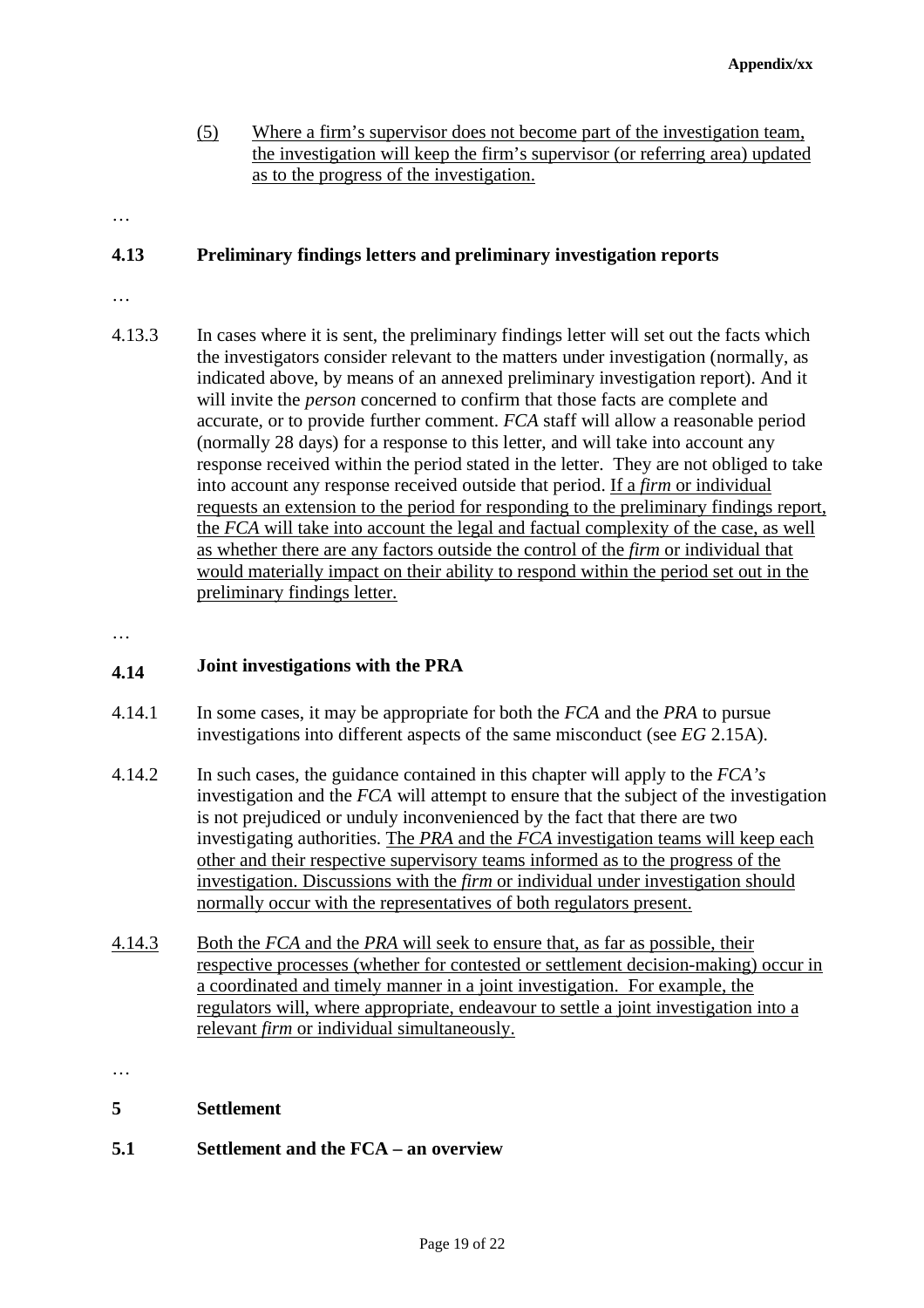5.1.2 The possibility of settlement does not, however, change the fact that enforcement action is one of the tools available to the *FCA* to secure our *statutory objectives*. The *FCA* seeks to change the behaviour not only of those subject to the immediate action, but also of others who will be alerted to our concerns in a particular area. There is no distinction here between action taken following agreement with the subject of the enforcement action and action resisted by a firm before the *RDC*  (including action taken following a *focused resolution agreement*). In each case, the *FCA* must be satisfied that its decision is the right one, both in terms of the immediate impact on the subject of the enforcement action but also in respect of any broader message conveyed by the action taken.

…

- 5.1.4 In recognition of the value of early settlement, the *FCA* operates a scheme to award explicit discounts a discount for early settlement of cases involving financial penalties, suspensions and restrictions. Details of the scheme, which applies only to settlement of cases where investigators were appointed on or after 20 October 2005, are set out in *DEPP* 6.7. This chapter provides some commentary on certain practical aspects of the operation of the scheme.
- 5.1.5 Decisions Some decisions on settlements and *statutory notices* arising from them are taken by two members of the *FCA's* senior management, rather than by the *RDC*  (*DEPP* refers to these individuals as the '*settlement decision makers*'). Full details of the special decision making arrangements for settlements are set out in *DEPP* 5.

## **5.2 When settlement decisions may take place**

- …
- 5.2.3A The *FCA* will engage senior members of staff in discussions, by acting as the case sponsor, liaising where appropriate with the settlement decision-makers by attending a without prejudice meeting during discussions or arranging for the attendance of an appropriately senior *FCA* representative.

## **5.3 The basis of settlement discussions**

5.3.1 As described above, the *FCA* operates special decision-making arrangements under which members of *FCA* senior management take decisions on *FCA* settlements. This means that settlement discussions will take place without involving the *RDC*. As set out in *DEPP* 5, special decision-making arrangements apply in relation to settlement. The *person* concerned may agree all relevant issues with *FCA* staff (in which case the *settlement decision makers* will give all relevant *statutory notices*). Alternatively, a *focused resolution agreement* may be agreed (in which case the *settlement decision makers* are responsible for giving the *warning notice* and the *RDC* for giving the *decision notice*). The *FCA* would expect to hold any settlement discussions on the basis that neither *FCA* staff nor the *person* concerned would seek to rely against the other on any admissions or statements made if the matter is considered subsequently by the *RDC* or the *Tribunal* unless those admissions or statements are recorded in a *focused settlement agreement*. This will not, however,

…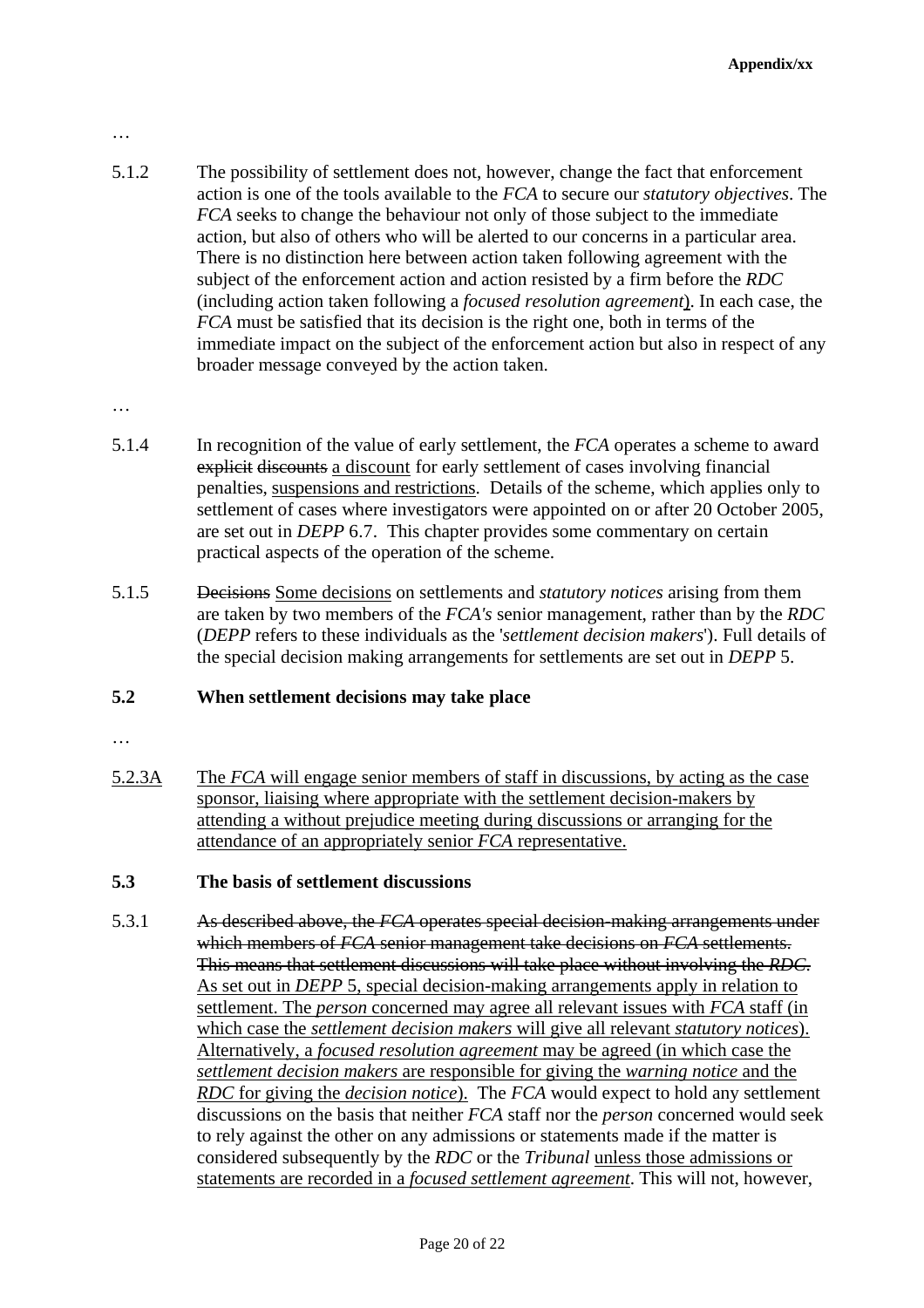prevent the *FCA* from following up, through other means, on any new issues of regulatory concern which come to light during settlement discussions. The *RDC*  may be made aware of the fact negotiations are taking place if this is relevant, for example, to an application for an extension of the period for making representations.

- 5.3.2 If the settlement negotiations result in a proposed settlement of the dispute, *FCA*  staff will put the terms of the proposed settlement in writing and agree them with the *person* concerned. The *settlement decision makers* (and, as the case may be, the *RDC*) will then consider the settlement matter under the procedures set out in *DEPP 5*. A settlement is also likely to result in the giving of *statutory notices* (see paragraphs 2.37 to 2.39).
- …

### **5.5 The settlement discount scheme**

- …
- 5.5.2 Normally, where the outcome is potentially a financial penalty, the *FCA* will send a letter at an early point in the enforcement process to the subject of the investigation. This is what the *FCA* refers to as a stage 1 letter. The *FCA* will aim to give 28 days' notice of the beginning of stage 1 to allow the parties to make administrative arrangements, e.g. ensuring that key staff can be available to participate where necessary in any settlement discussions. Where appropriate, the *FCA* will offer a preliminary without prejudice meeting to explain the *FCA*'s view of the factual misconduct, and to give the *firm* or individual an opportunity to identify where they believe there are errors in the factual basis and to indicate the extent to which they agree with the outline findings.

[**Note:** Stage 1 is the period from commencement of an investigation until the *FCA* has a sufficient understanding of the nature and gravity of the *breach* to make a reasonable assessment of the appropriate penalty, and has communicated that assessment concerned and allowed a reasonable opportunity to reach agreement as to the amount of penalty.]

- 5.5.3 The scheme does not apply to civil or criminal proceedings brought in the courts, or to *public censure*, *prohibition orders*, withdrawal of *authorisation* or approval or the payment of compensation or redress.
- 5.5.4 There is no set form for a stage 1 letter though it will always explain the nature of the misconduct, the *FCA's* view on penalty, and the period within which the *FCA*  expects any settlement discussions to be concluded. In some cases, a draft *statutory notice* setting out the alleged *rule* breaches and the proposed penalty may form part of the letter, to convey the substance of the case team's concerns and reasons for arriving at a particular penalty figure. The *FCA* will identify the key evidence on which its case relies at the commencement of stage 1. While the *FCA* will identify the key evidence that underpins its outline findings, it will not generally provide evidence where that evidence is already in the possession of the *firm* or individual.
- 5.5.5 The timing of the stage 1 letter will vary from case to case. Sufficient investigative work must have taken place for the *FCA* to be able to satisfy itself that the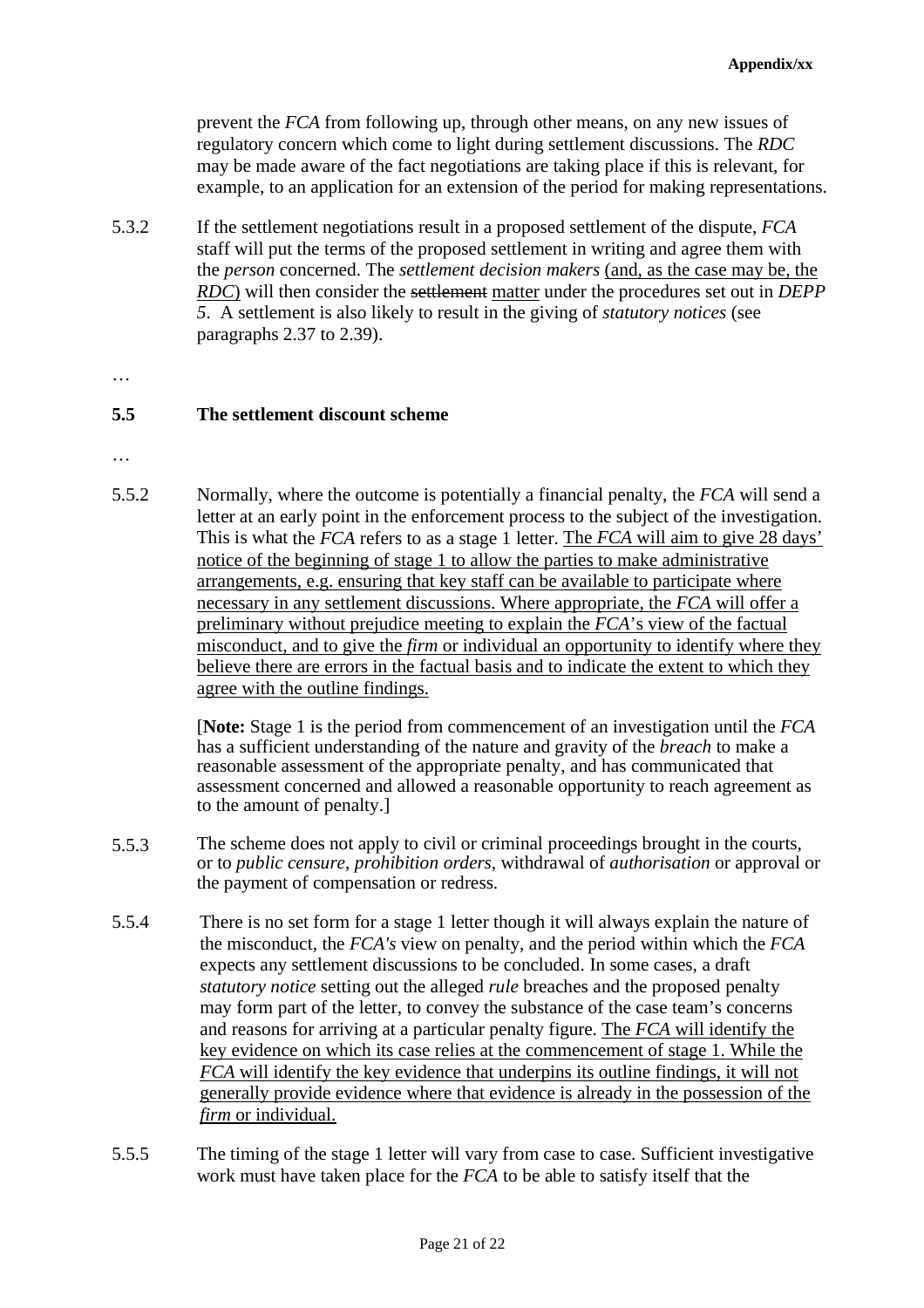settlement is the right regulatory outcome. In many cases, the *FCA* can send out the stage 1 letter substantially before the *person* concerned is provided with the *FCA's*  preliminary investigation report (see paragraphs 4.30 to 4.33). The latest point the *FCA* will send a stage 1 letter is when the *person* is provided with the preliminary investigation report.

- 5.5.6 The *FCA* considers that 28 days following a stage 1 letter will normally be the 'reasonable opportunity to reach agreement as to the amount of penalty' before the expiry of stage 1 contemplated by *DEPP* 6.7.3**.** Extensions to this period will be granted in exceptional circumstances only, and factors that will be taken into account in considering an application will include the extent to which factors outside the *firm's* or individual's control will have a material impact on their ability to engage in settlement negotiations within the period set out in the stage 1 letter.
- …

**6 Publicity** 

…

## **6.2 Publicity during, or upon the conclusion of regulatory action**

…

Warning notice statements

- …
- 6.2.4 The decisions on whether to exercise the power to publish information about a *warning notice*, and if so what information to publish, will (subject to paragraph 6.2.4A) be taken by the *RDC* after it has consulted with the *persons* to whom the *warning notice* has been given or copied. The procedure the *FCA* will follow when making these decisions is set out in *DEPP* 3.
- 6.2.4A Where the *settlement decision makers* decide to issue a *warning notice,* they shall also take the decision on whether to exercise the power to publish information about a *warning notice* and if so what information to publish. The *settlement decision makers* will consult with the *persons* to whom the *warning notice* has been given or copied. The procedure the *FCA* will follow when making these decisions is set out in *DEPP* 5.